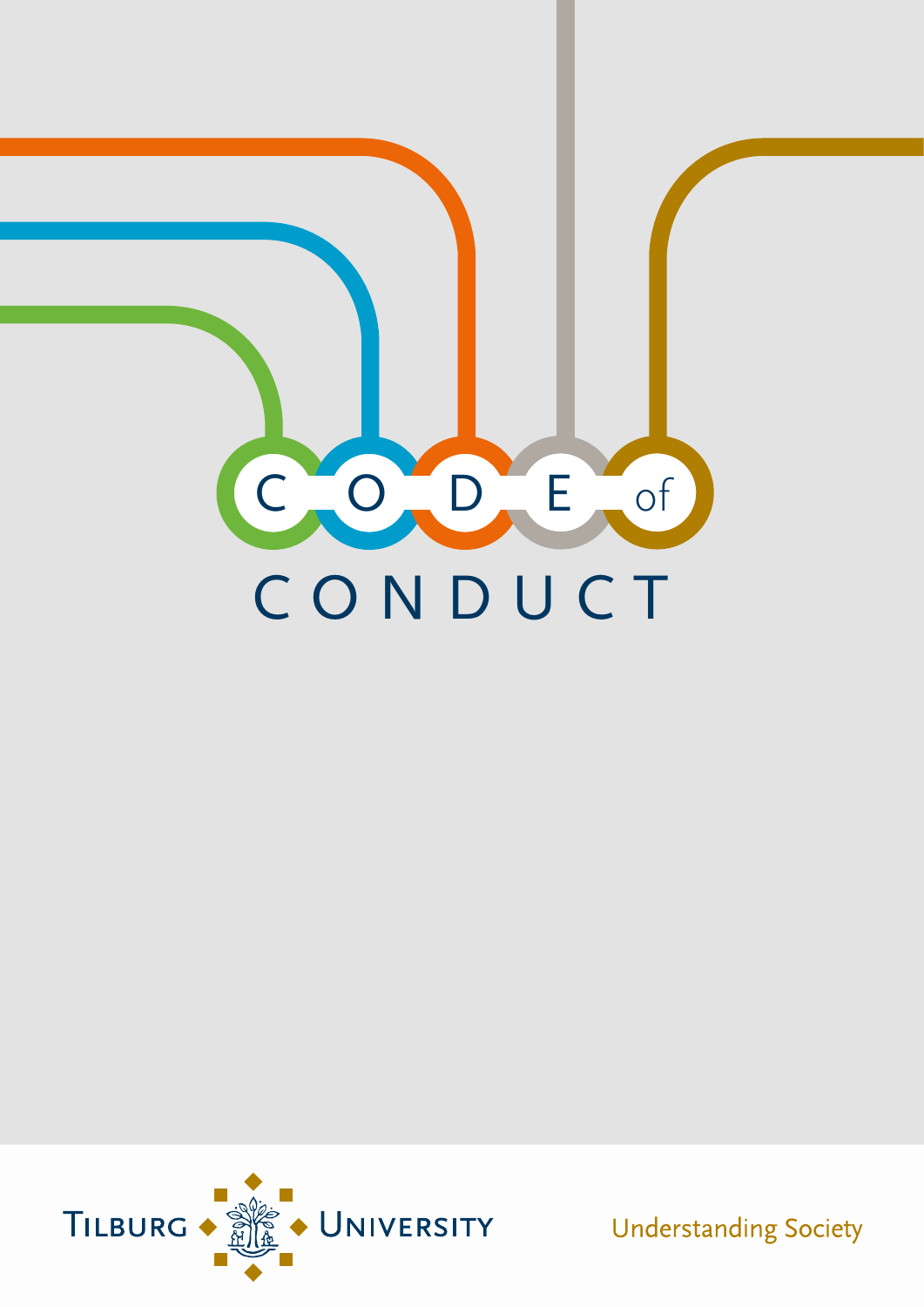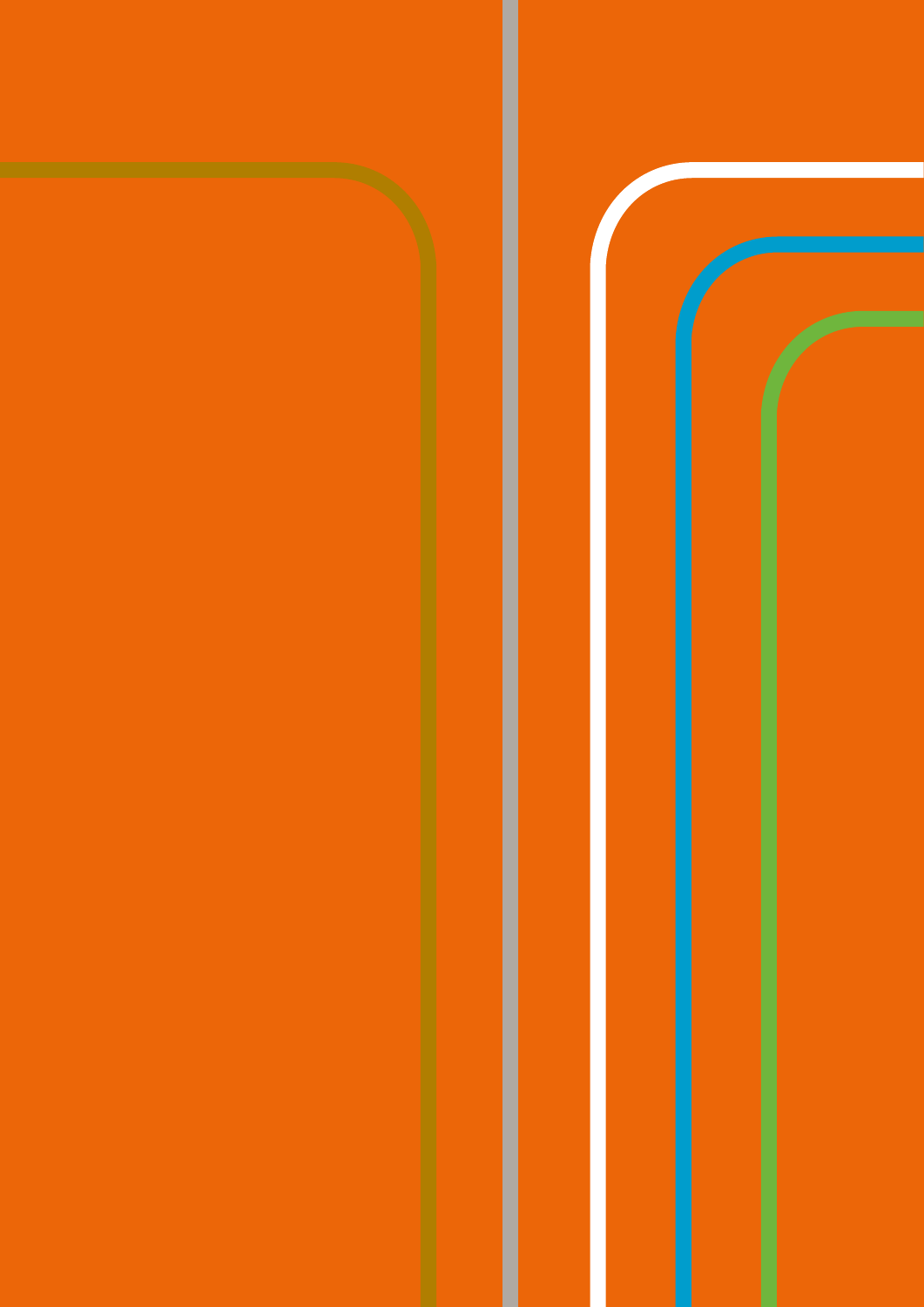# **Table of contents**

| Foreword                                                                           | 5              |
|------------------------------------------------------------------------------------|----------------|
| Reader's Guide and Scope of Application                                            | $6\,$          |
| Core values                                                                        | 8              |
| Theme 1: Etiquette                                                                 | 10             |
| Theme 2: Independence                                                              | 12             |
| Theme 3: Use of company assets                                                     | 16             |
| Theme 4: Processing information                                                    | 18             |
| Theme 5: Good research practice                                                    | 20             |
| Theme 6: Good education practice                                                   | 26             |
| Theme 7: Responsibility and openness                                               | 30             |
| Confidential Advisors & other experts                                              | 32             |
| Internal procedures reporting and investigating suspicions of integrity violations | 35             |
| Complaints Committee for Aberrant Behavior                                         | 38             |
| Central Disputes and Complaints Desk students                                      | 39             |
| Complaints procedure for scientific integrity                                      | 40             |
| Whistleblower Regulations                                                          | 4 <sup>2</sup> |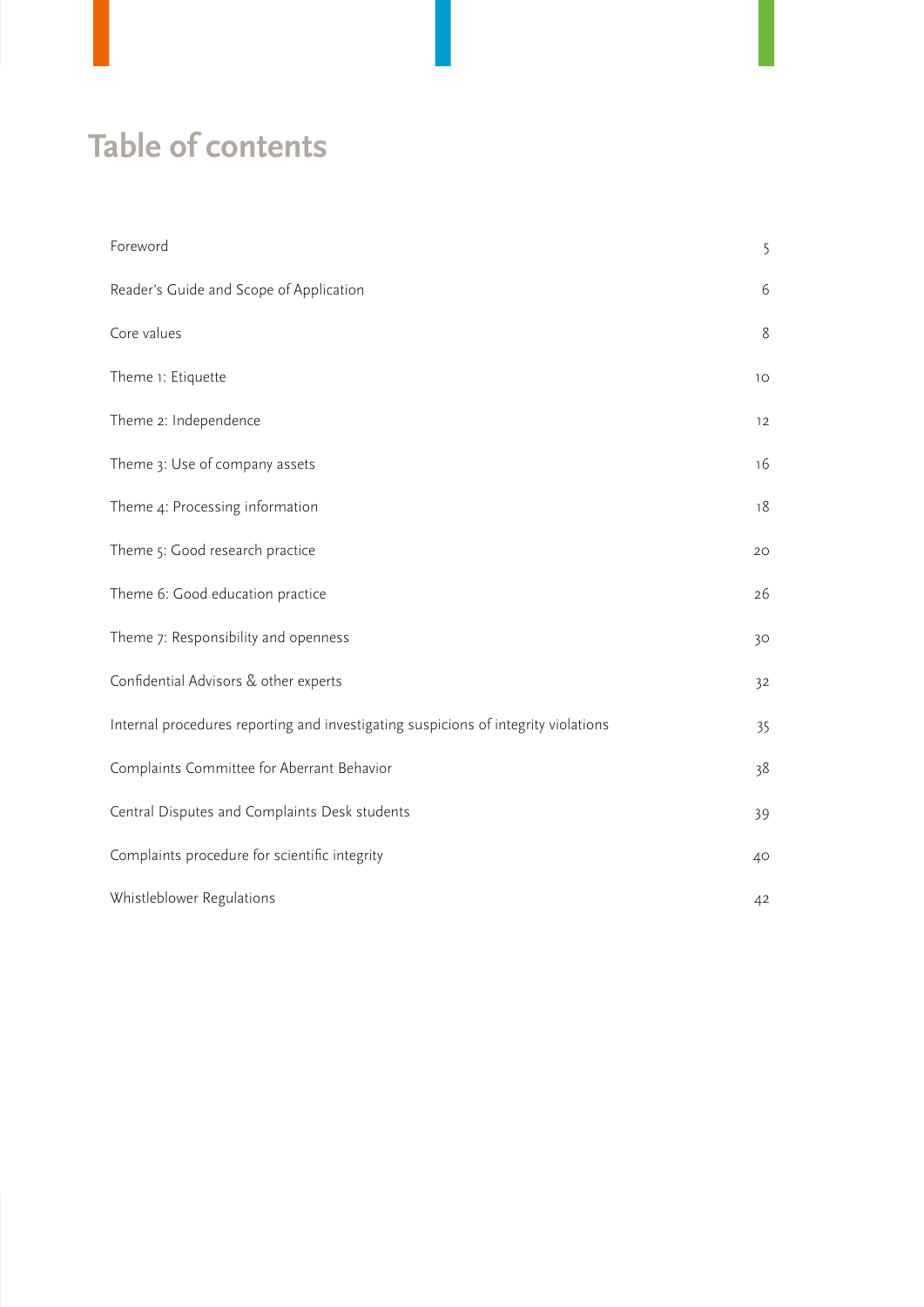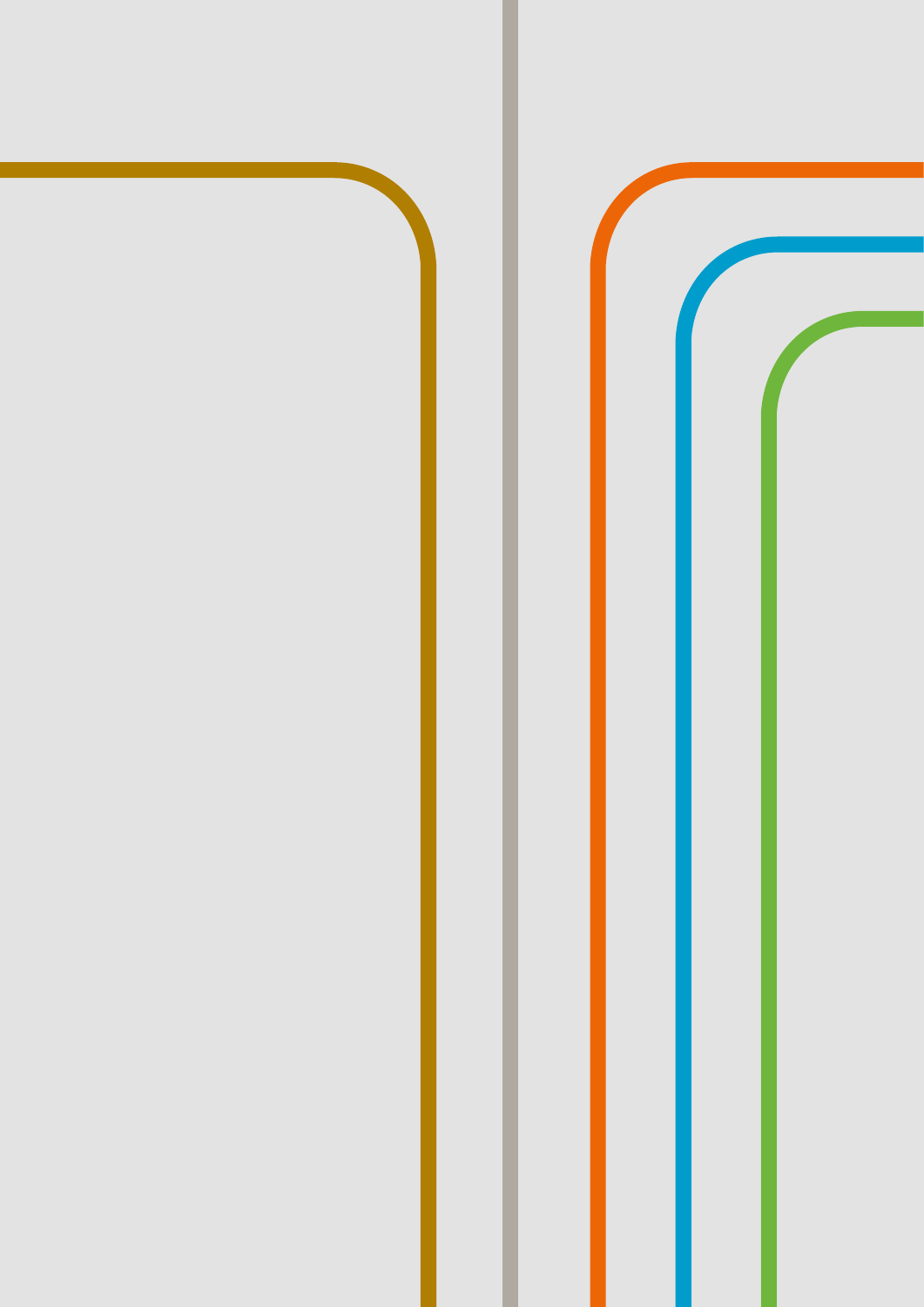# <span id="page-4-0"></span>**Foreword**

Tilburg University's founder, Martinus Cobbenhagen, felt that anyone who wants to understand society should be actively involved in it. This ideal still forms the basis of our research and educational vision. We educate our students to become TiU shaped professionals: responsible and entrepreneurial thinkers who have an innovative way of influencing and directing a rapidly changing society. In this way, we create an academic community that is aware of the need for transparency and in which the dilemmas inherent in responsible research are openly shared and discussed.

These values and principles imply that our staff, students and guests strive for professional integrity in our actions and dealings with each other on a daily basis. Our university stands for gender equality, inclusiveness, and a culture that is open to employees, students, and guests from a variety of backgrounds. Moreover, we support each other where necessary. Together, we create a culture of openness with scientific integrity as an essential part of the entire research process. Together, we shape an academic community that is aware of the need for transparency and openly shares and discusses the dilemmas inherent in responsible research.

Our values and principles are derived from our history and tradition. They help us face the challenges of our time. Our mission Understanding Society is based on the Christian and humanistic traditions in which we are rooted. Our university has always been committed to the social embedding of our education and research, and our core values are a integrity, respect, expertise and involvement. These values are reflected in our education, research, and impact, within all layers of our organization. They are part of our collective identity.

Our staff, students and guests also put these values and principles into practice in their own work and study environment. We exchange knowledge, share perspectives, and challenge each other. It is normal that during your work, studies, or research you sometimes have to deal with difficult situations or dilemmas. You do not always know for sure how to act. You do not have to. In this Code of Conduct, we offer you some points of reference for this. We do this based on our mission and values.

Openness and vulnerability testify to strength and are appreciated. The most important message of this Code of Conduct is therefore above all: be open, discuss with fellow students, colleagues, and guests how to act in difficult situations and ask for help if you cannot figure it out yourself. In this document, you can find out whom you can ask for help.

Tilburg, January 1, 2020

Koen Becking *President of the Executive Board*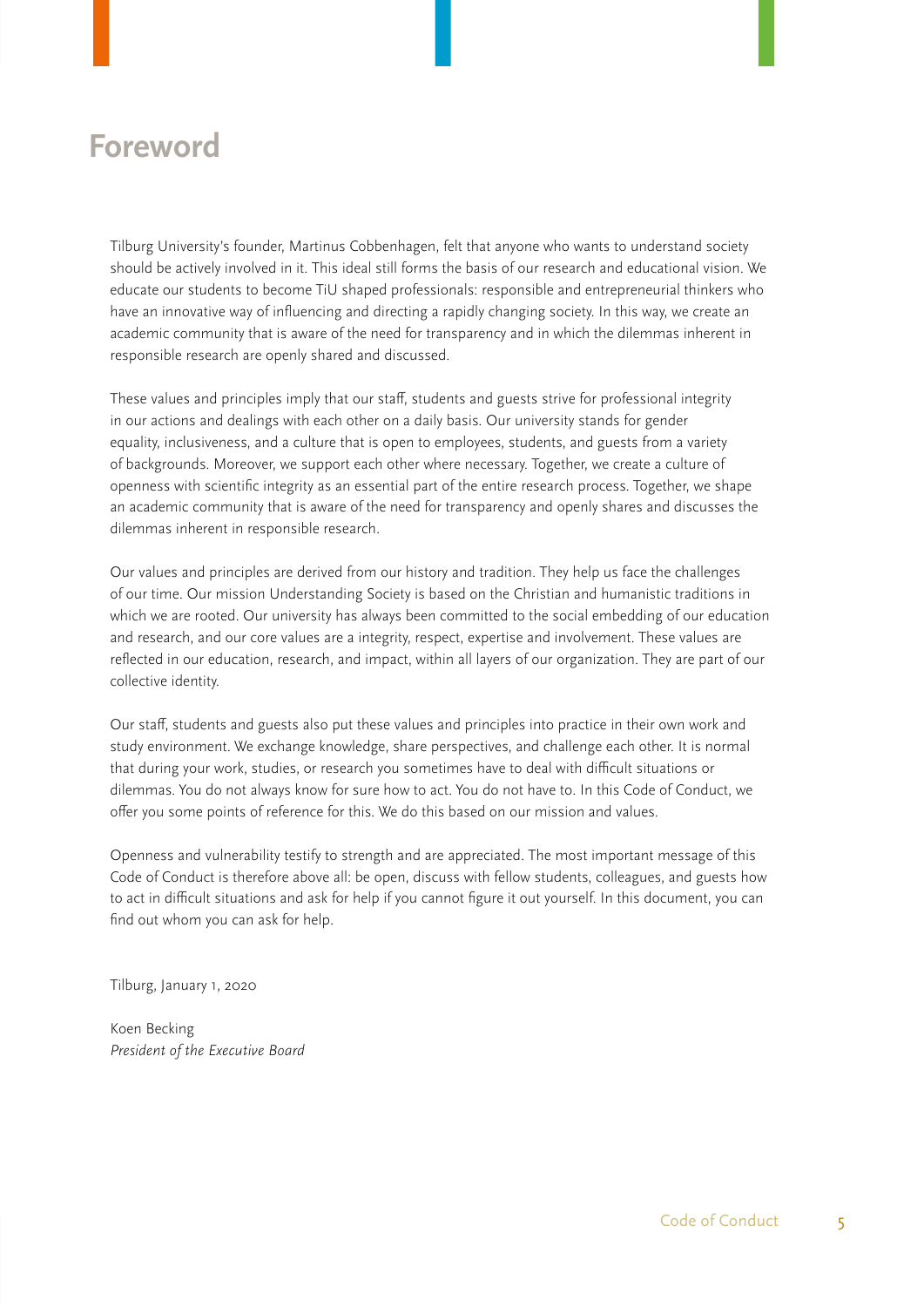# <span id="page-5-0"></span>**Reader's Guide and Scope of Application**

#### **Purpose of the Code of Conduct**

Everyone is responsible for acting with integrity. Together we (as an organization, staff, students, and guests) are responsible for the integrity of Tilburg University. The rules in this Code of Conduct are intended to ensure decency within the organization. They will help you with your choices regarding behavior and contacts. It is important that, within Tilburg University, there is a culture of helping each other and holding each other to account with regard to observing integrity norms and values.

#### **Zeven thema's over goed gedrag en omgangsvormen Seven themes for good conduct and etiquette**

Tilburg University's Code of Conduct applies the following seven themes to the actions of employees, students, and guests. Each theme has a number of rules and explains possible dilemmas.

- 1. Etiquette
- 2. Independence
- 3. Use of company assets
- 4. Processing information
- 5. Good research practices
- 5. Good research practices<br>6. Good education practices
- 7. Responsibility and openness

#### **Scope of application**

This Code of Conduct applies to all Tilburg University employees, students, and guests. For each theme there is an indication for whom the topic is specifically relevant.

 $\mathbf O$ 

## Employee

Scientific and support staff in salaried employment.

## **Student**

The person who is enrolled with the rights associated with enrollment as referred to in Article 7.34 of the HERA or who is enrolled as an external student\* or as a course participant\*\*.

#### Guest

Person who is registered as a user of a Tilburg University facility, other than as a student or employee. For example, a person who carries out work for Tilburg University without an employment contract (such as self-employed worker without personnel (ZZP), temporary employees via KCS, external PhD candidates, and members of PhD committies).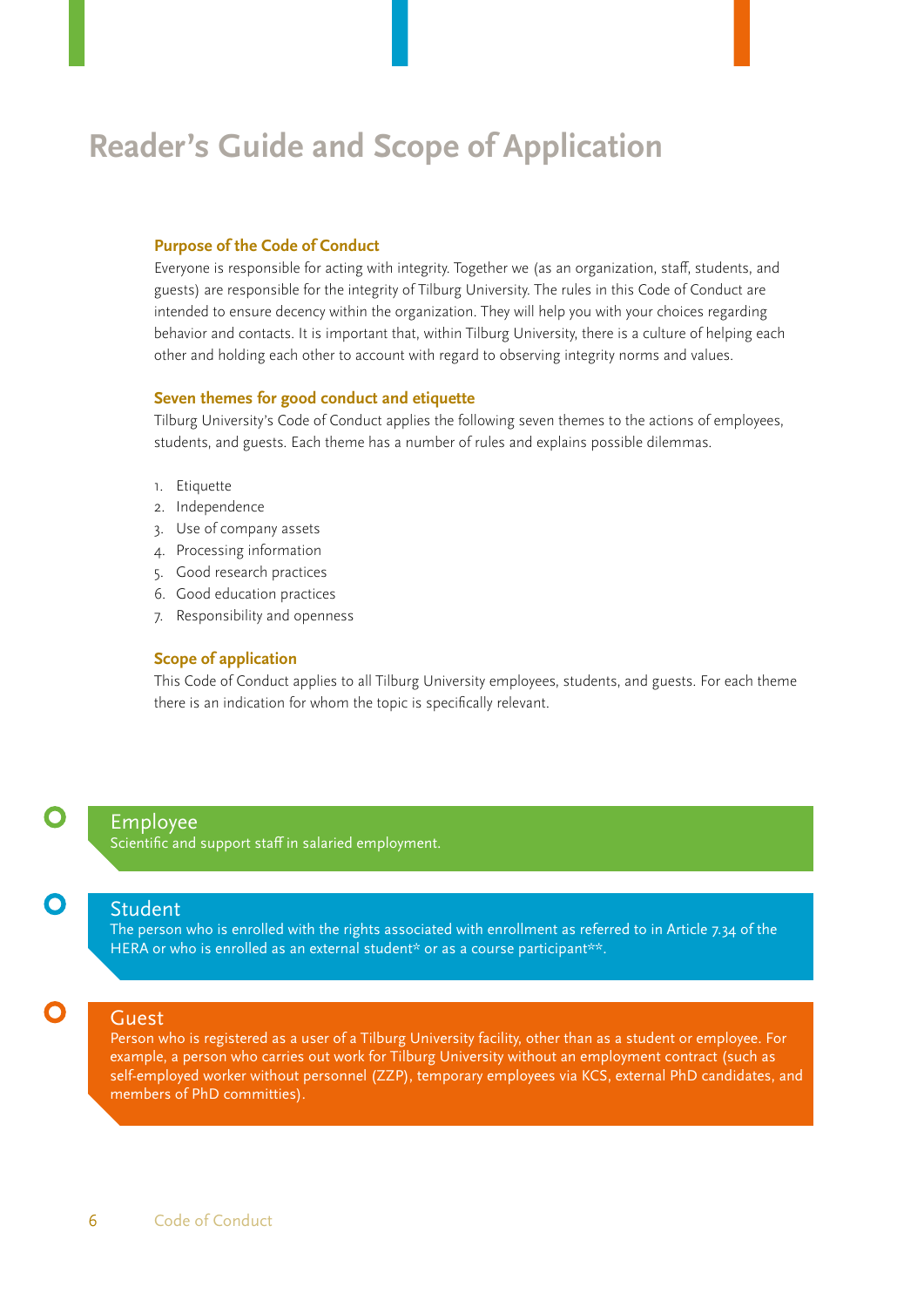- \* Enrollment status that only entitles the student to take interim examinations of the units of study belonging to the study program and examinations of the study program and to access of the library facilities (Article 7.36 of the HERA). Following a course and receiving (thesis) supervision is not permitted.
- \*\* The student must be a person who is enrolled for contract education, minor education based on a Tilburg University agreement or on a declaration by the board of examiners of his or her own higher education institution. Exchange education based on an international exchange agreement, postmaster education (PMA, EPMA, IPMA) or language center.

## **Relation to further and/or specific regulations and guidelines**

The themes sometimes refer to details of further and/or special regulations and guidelines. These regulations' and guidelines are periodically reviewed and adjusted. This Code of Conduct forms the framework and defines the general principles and ground rules. In those cases where a further and/ or special regulations or guidelines are not in line with the Code of Conduct, the further and/or special regulations or guidelines take precedence. In the event of any discrepancy between the Dutch text and any translation thereof, the Dutch text is authoritative at all times.

## **Responsibility Tilburg University**

Adopting this Code of Conduct is in line with Tilburg University's responsibility. As an organization, we aim for and facilitate that:

There is a healthy and safe (work or study) environment in which

- **•** clear, unambiguous, and realistic agreements are made
- **•** matters are open to discussion
- **•** mistakes can be made
- **•** employees, students, and guests call each other to account for undesirable conduct and etiquette

Tilburg University attaches great importance to integrity and has a number of positions in the organization that can facilitate and support employees, students, and guests, for example, the confidential advisors (scientific integrity), the deans of students, and student psychologists, and the newly appointed integrity coordinator. More information on confidential advisors and other relevant positions can be found in the appendix.

<sup>1</sup> With regulations, we refer to internal regulations as well as regulations endorsed by Tilburg University (e.g. VSNU regulations, such as the Code of Conduct for Research Integrity).

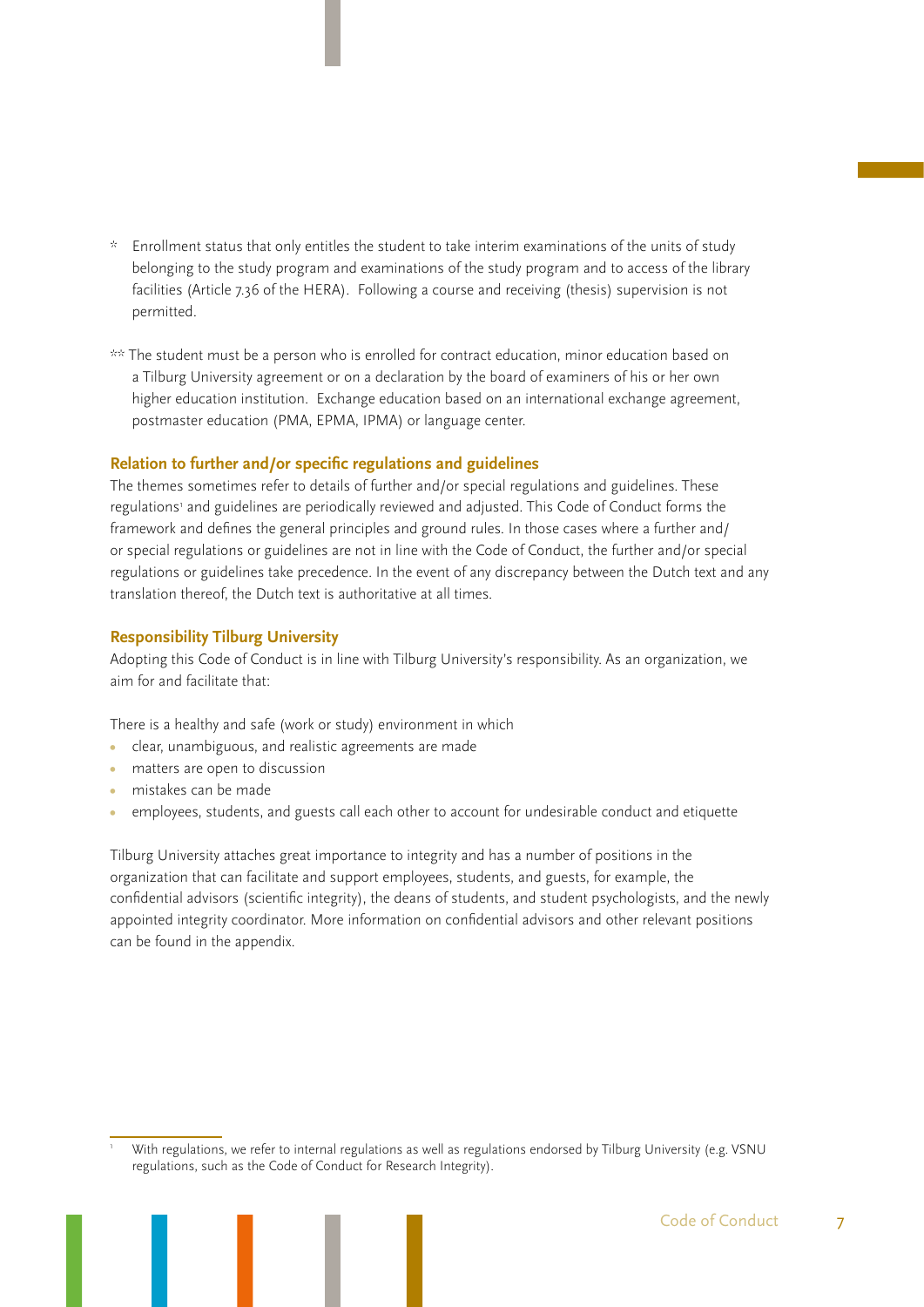# <span id="page-7-0"></span>**Core values**

The 4 core values that are described below define the values meant to guide those who work and study at Iedereen is zelf verantwoordelijk om integer te handelen. Met elkaar zijn wij (als organisatie, Tilburg University.

| Integrity        | Respect     |  |
|------------------|-------------|--|
| <b>Expertise</b> | Involvement |  |

# **Integrity**

Our professional organization demands integrity. Integrity implies that staff and students are prepared and equipped to carry out their duties or studies adequately, carefully, and reliably, keeping in mind at all times the values and interests that are at stake. Integrity is conducive to openness, and implies considerate interaction between staff and students. It means that anyone who works at and for Tilburg University, studies, or obtains a PhD is reliable. You do not allow yourself to be guided by self-interest and self-gain. Verantwoordelijkheid en openheid en openheid en openheid en openheid en openheid en openheid en ope

# **Respect** —

We can function well only if we respect each other. We must therefore recognize the value of others (both within and outside the university community), respect their freedom, and refrain from causing them unnecessary harm. An example: the university demonstrates respect by involving staff and students in any decision-making processes that are relevant to them, taking into account cultural diversity, and thus promoting their independence and personal development. In social and professional interaction, we check if everyone speaks the same language. If not, the group switches to English, inclusion being the golden rule.

# **Expertise**

Outstanding teaching and research place high demands on all staff members. These individuals combine expertise in their field of study with excellent didactic skills to contribute to the academic growth of students. Academic staff at Tilburg University challenge students to maximize their intellectual faculties. The university's ambition to rank among the best research institutions in Europe requires us all - both academic and non-academic staff - to continually strive to further develop our professional expertise.

# **Involvement**

of society by providing high-quality teaching and socially relevant academic research. Involvement with each other is expressed in mutual relations. Staff and students look after each other, are prepared to listen to each other, and feel jointly responsible for realizing the university's objectives. We inspire each other and are prepared to call each other to account. By doing so, we increase the quality of work and study.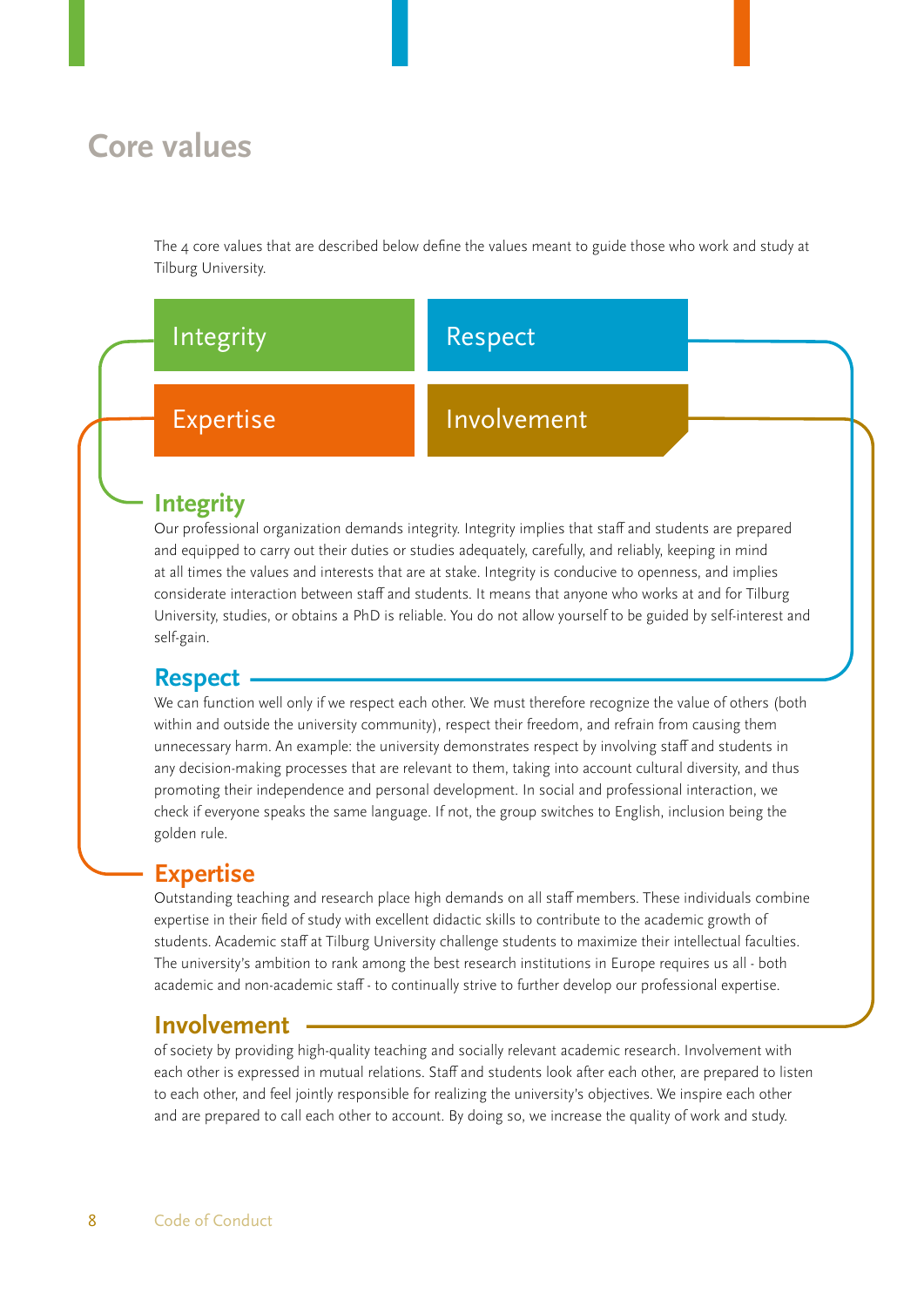Those who work or study at Tilburg University:

 *behave appropriately, and are conscientious and thrustworthy show respect for others use their expertise in their field or study to contribute to an inspiring working environment are involved with both individuals and society*

These core values form the basis for the rules that have been further elaborated in the themes below.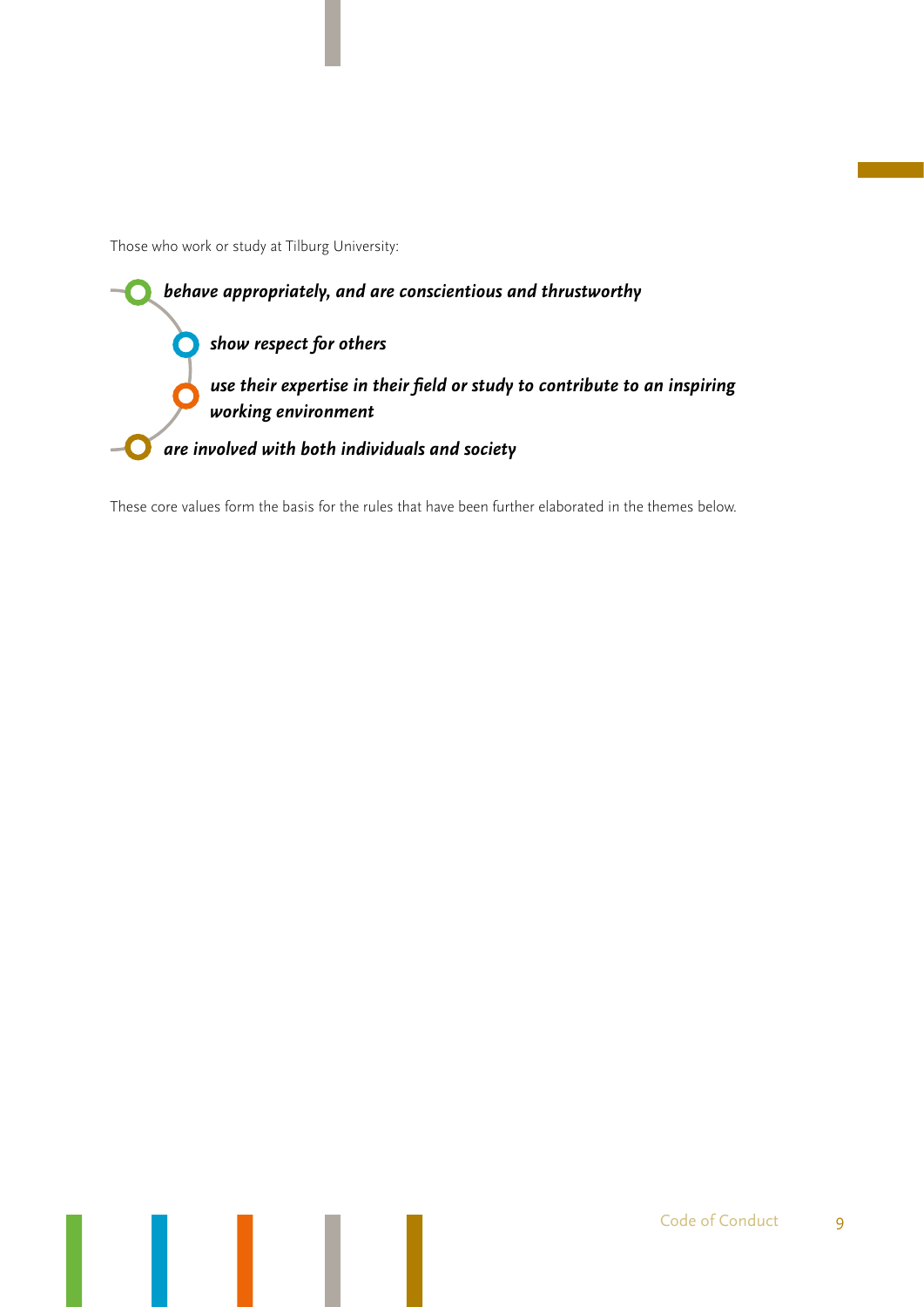# <span id="page-9-0"></span>**Theme 1: Etiquette**

### **Our 6 ground rules regarding Etiquette:**  $\blacksquare$

**Zeven thema's over goed gedrag en omgangsvormen**

#### medewerkers, studenten en gasten) verantwoordelijk voor de integriteit van Tilburg University. De regels 1. Respect

You treat others with respect, both inside and outside the organization, in words, gestures, and in writing. You engage in dialogue with others and you listen to each other.

keuzes in gedrag en omgang. Het is belangrijk dat er binnen Tilburg University een cultuur bestaat waarin

Iedereen is zelf verantwoordelijk om integer te handelen. Met elkaar zijn wij (als organisatie,

Elk thema kent een aantal spelregels en geeft een toelichting op mogelijke dilemma's.

# 2. Openness and vulnerability van Tilburg University handels and Tilburg University handels and tilburg University h

3. Gebruik van bedrijfsmiddelen

6. Goede onderwijspraktijken

show our vulnerability. You support and value others. It is important to engage in dialogue with others, for which trust, openness, and transparency are important conditions. You work together with others. This means that you can ask others for help, help others, are open, and

# 3. Discrimination

You do not discriminate. Discrimination is understood to mean treating a person differently from another gender, nationality, sexual orientation, marital status, age, disability or health, or on any other grounds as referred to in Article 1 of the Constitution. The mediator operator was the mediator of the University en gasten va person in a comparable situation on the grounds of religion, philosophy of life, political affiliation, race,

op situaties die verband hebben met werk of studie en/of activiteiten die plaatsvinden op de campus.

# 4. Sexual harassment voor wie dit onderwerp specifiek relevant is. In dit onderwerp specifiek relevant is.

You are not guilty of sexual harassment. Sexual harassment is defined as any form of verbal, non-verbal, or physical behavior of a sexual nature with the purpose or effect of violating the dignity of a person, in particular when an intimidating, hostile, offensive, humiliating, or offensive situation is created.

# 5. Aggression and violence

You do not use aggression or violence against others. By aggression and violence, we mean all incidents in which a person is mentally or physically harassed, threatened, or attacked.

# 6. Bullying

You do not bully. By bullying, we mean any form of intimidating behavior by one or more employees (colleagues, managers), students, or guests directed against a single employee, student, or guest, or a group of employees, students, or guests.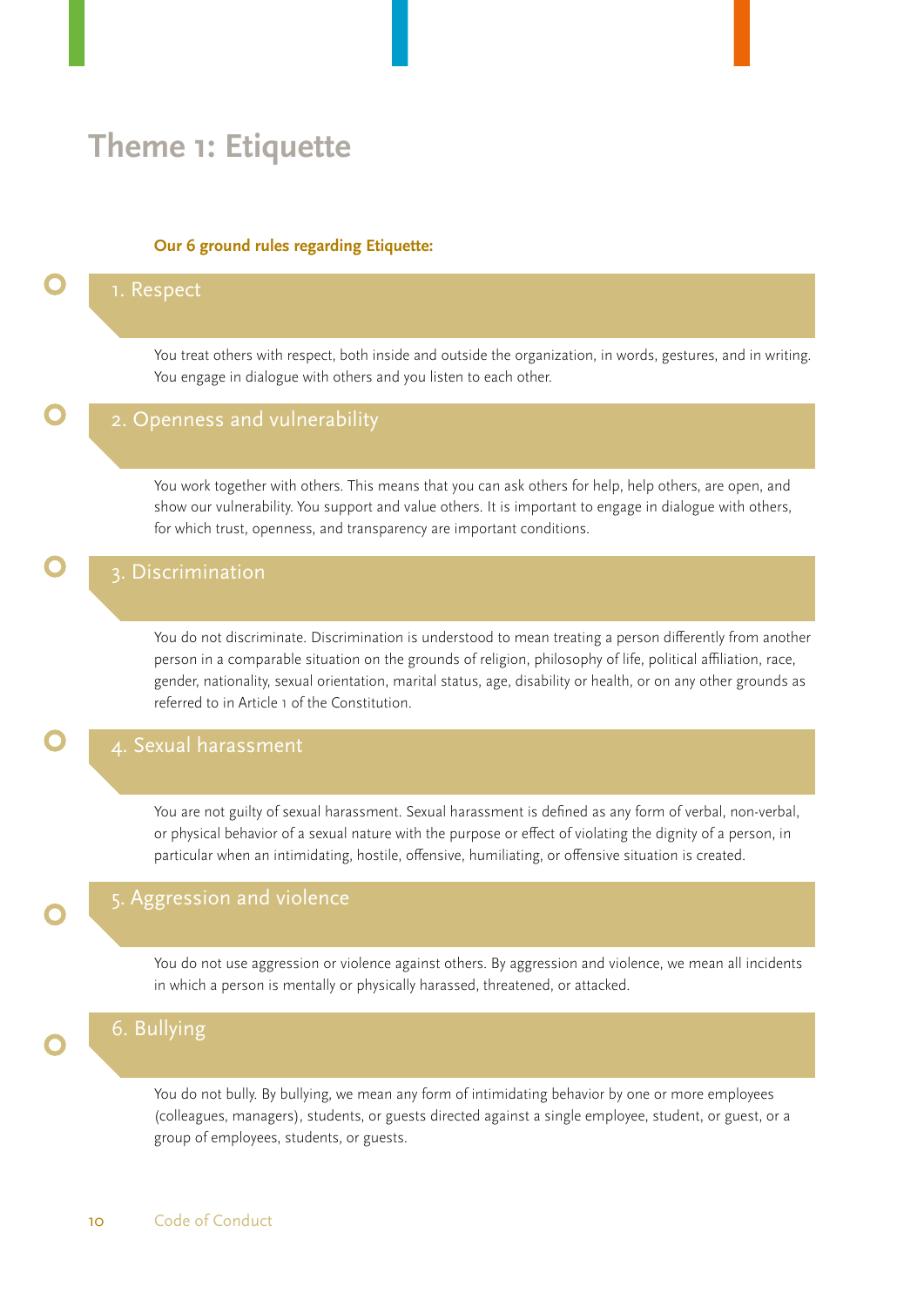## **Why do we consider this topic important?**

Within Tilburg University, we are open, we get together, and we help each other. Academic freedom is a matter of course in our organization, but this special right is not a license for undesirable behavior or for treating others with disrespect. Everyone deserves respect. Valuing each other and giving each other space ensures a safe working and study environment. Dealing with each other respectfully is the basis of good collaboration.

As a Tilburg University employee, student, or guest, you do not exhibit undesirable behavior towards others. This includes everyone you are in contact with in the context of the university: colleagues, (fellow) students, and respondents to a survey. In addition, this also includes suppliers, guests, and other partners. The importance of being respectful of others does apply in daily interaction with each other, both offline as online, such as via social media.

#### **Student associations during introduction period and other activities**

Tilburg University considers it important that students actively participate in student life. Membership of a student association or study association can contribute to your social and civic development. The prerequisite for this is a safe and modern interpretation of the introduction period and other activities. Agreements have been made about this in the [Code of Conduct for promotion and introduction period of](https://www.tilburguniversity.edu/uhttps://www.tilburguniversity.edu/upload/9fe66810-e665-4861-b009-43d6b683c608_Ondertekende%20gedragscode%2016-08-2018.pdf)  [student associations in Tilburg](https://www.tilburguniversity.edu/uhttps://www.tilburguniversity.edu/upload/9fe66810-e665-4861-b009-43d6b683c608_Ondertekende%20gedragscode%2016-08-2018.pdf). Tilburg University expects all student associations and study associations to pay attention to the respectful treatment of others during all activities organized by them.

#### **Suspicion of domestic violence or child abuse**

It is possible that you have a suspicion of domestic violence or (child) abuse. Discuss this with the person in question or contact—if it concerns a student—the program coordinator or dean of students or—if it concerns a staff member—a confidential advisor. In some cases, Tilburg University has to report domestic violence and (child) abuse to *Veilig Huis* (Safe Home) within the framework of the Dutch Domestic Violence and Child Abuse (Obligatory Reporting Code) Act. This assessment is made by the student psychologist or integrity coordinator.

### **Further details and guidelines**

- **•** [Complaints procedure for undesirable behavior](https://www.tilburguniversity.edu/students/studying/regulations/complaint-appeal/behavior)
- **•** [Social Media Guidelines](https://www.tilburguniversity.edu/sites/tiu/files/download/Tilburg%20University%20Social%20Media%20Guidelines_2.pdf)
- **•** [Student Charter \(Chapter 9, Rules of Conduct and House Rules\)](https://www.tilburguniversity.edu/students/studying/regulations/charter/rules-conduct)
- **•** [Domestic Violence and Child Abuse \(Obligatory Reporting Code\) Act](https://www.government.nl/topics/domestic-violence/domestic-violence-and-child-abuse-protocol)
- **•** [Code of conduct for promotion and introduction period of student associations in Tilburg \(Dutch](https://www.tilburguniversity.edu/sites/tiu/files/download/Ondertekende%20gedragscode%2016-08-2018_3.pdf)  [only\)](https://www.tilburguniversity.edu/sites/tiu/files/download/Ondertekende%20gedragscode%2016-08-2018_3.pdf)

# **Applicable to:**

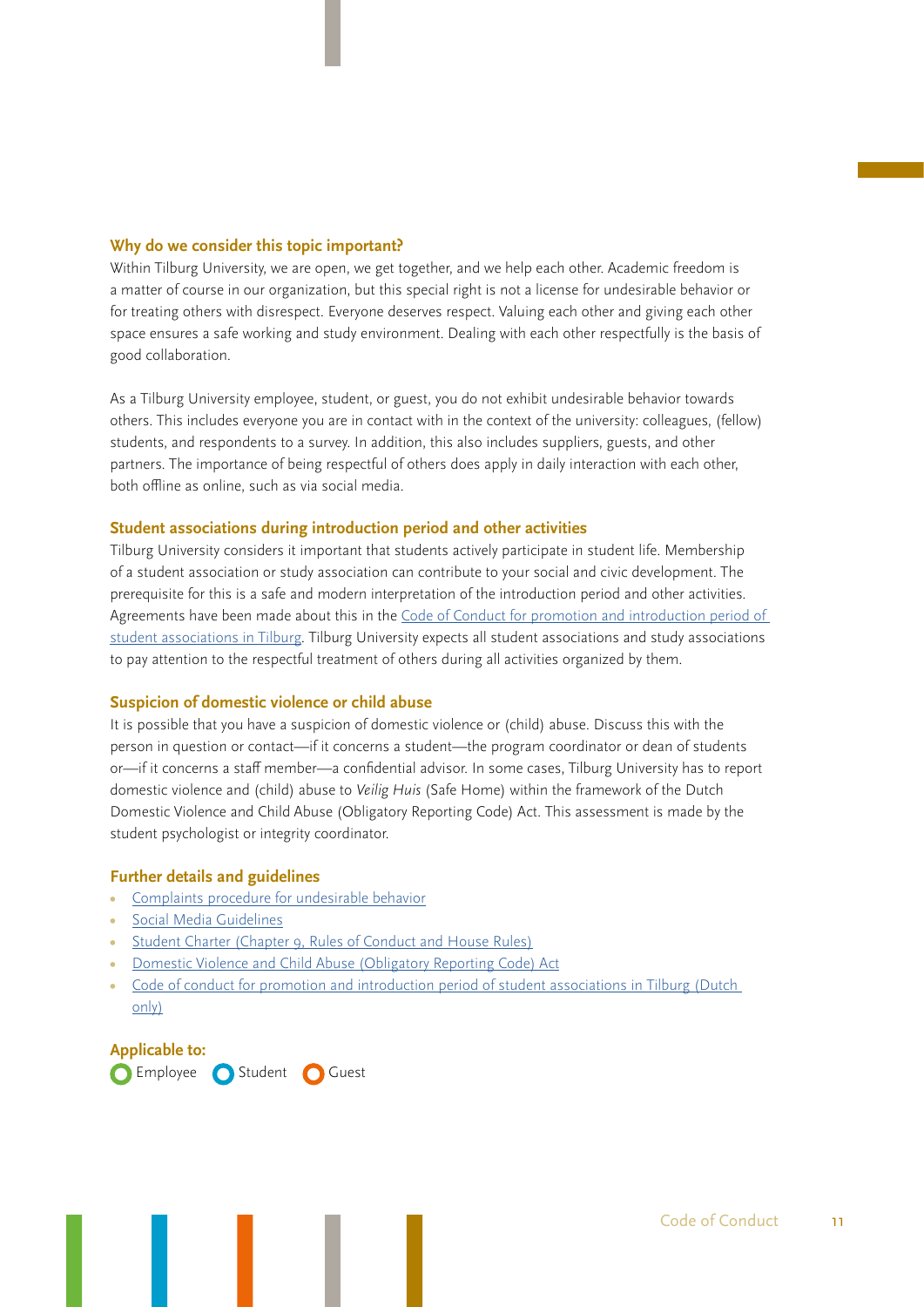# <span id="page-11-0"></span>**Theme 2: Independence**

### **Our 7 ground rules for independence:**

# medewerkers, studenten en gasten) verantwoordelijk voor de integriteit van Tilburg University. De regels 1. Conflicts of interest

You avoid a conflict of interest or the appearance thereof. This is the case when your private interests conflict or seem to conflict with the performance of your duties and responsibilities within the university.

keuzes in gedrag en omgang. Het is belangrijk dat er binnen Tilburg University een cultuur bestaat waarin

Iedereen is zelf verantwoordelijk om integer te handelen. Met elkaar zijn wij (als organisatie,

- You must not use your knowledge and influence to serve your own interests or that of someone else with whom or other organization in which you are personally involved.
- There should be no (potential) (financial) benefit for you, your partner, family member, colleagues or Elk thema kent een aantal spelregels en geeft en geeft een toelichting op mogelijke die op mogelijke die op mog friends.

# 2. Ancillary activities

You should always ask your manager for written permission to carry out paid or unpaid ancillary activities or if these could harm the interests of the university.

# 3. Design and content of research<sup>2</sup>

3. Gebruik van bedrijfsmiddelen

6. Goede onderwijspraktijken

**Toepassingsbereik**

You do not allow yourself to be influenced by the interests of others in the design and content of your research. This means that you will not give third parties the opportunity to exert unauthorized influence on the design and content of your research and the wording and publication of the research results. As soon as you reasonably doubt this, you should discuss this with your manager, lecturer, or supervisor. We also refer to theme 5: conducting good research practice.

# 4. Business gifts and donations

You are careful with the acceptance of a gift and you always discuss this (if possible) with your manager. You may only accept a gift if:

- **•** the appearance of a conflict of interest is minimal. Think of usual thank-you gifts such as a book, bottle of wine, chocolate, gift voucher, or bunch of flowers;
- **•** •refusal or return would seriously hurt or embarrass the giver, or would be practically impossible. Like a *liber amicorum* or a special farewell present.

It is advisable to share the gift with your colleagues if possible.

This rule also applies to students. The other rules do not apply.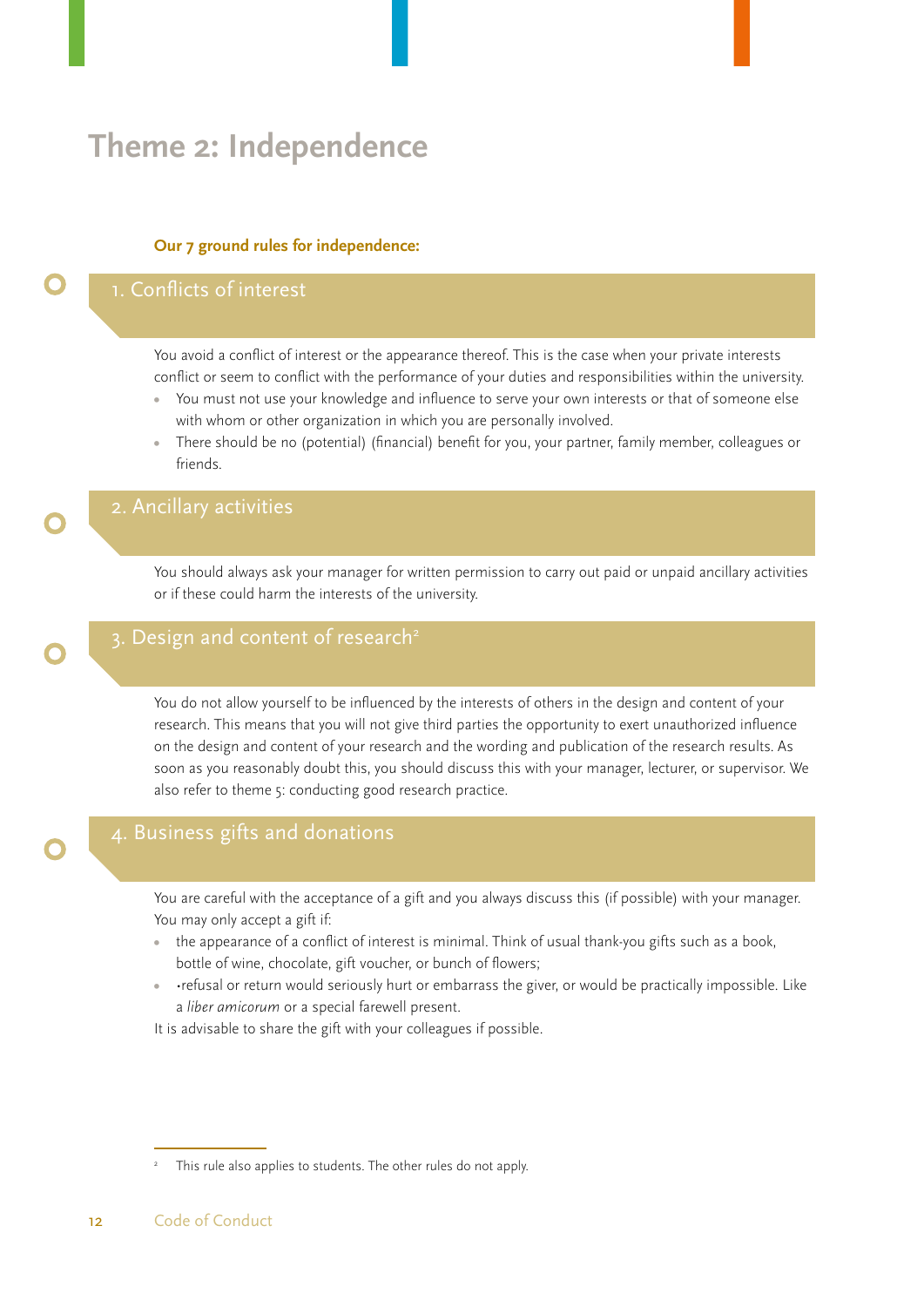You never accept a gift

- **•** in the form of money;
- **•** when you are in a consultation, assessment, or negotiation situation with the giver;
- **if the value exceeds €50.**

# 5. Invitation to non-work related events

You only accept invitations to business lunches, dinners, receptions, and other events paid for by others if your presence is functional or representative and the appearance of a conflict of interest is minimal. You discuss this with your manager in advance if there is any doubt, for example if you are in a consultation, assessment, or negotiation situation with the organizer/host.

# 6. Bribes3

You do not take bribes such as money, goods, or services. You are not allowed to bribe others by offering money, goods, or services.

# 7. Discussing private relationships4

You discuss private relationships you have with colleagues with your manager. You take measures to prevent possible undesirable effects of this private relationship. This also applies to an employee's relationship with a student or a PhD thesis supervisor's relationship with a PhD candidate. If, as a student, you have a relationship with another student whom you need to assess, you should discuss this with your supervisor beforehand.

#### **Why do we consider this topic important?**

Academic freedom and (scientific) integrity benefit from constant attention to independence. After all, a discussion about someone's independence harms public support for scientific research and makes you personally vulnerable. The same applies to situations in which you are involved in the purchase of products or services. That is why Tilburg University wants to prevent private interests from being unnecessarily mixed up with your responsibilities as an employee or guest.

Deal with this theme consciously so that you avoid unpleasant discussions afterwards about your own independence or conflicts of interest, financial or otherwise. When in doubt about a potential or apparent conflict of interest, it is important to identify it and discuss it with your manager or immediate colleagues, promotor or (PhD thesis) supervisor.

This rule also applies to students. The other rules do not apply.

This rule also applies to students. The other rules do not apply.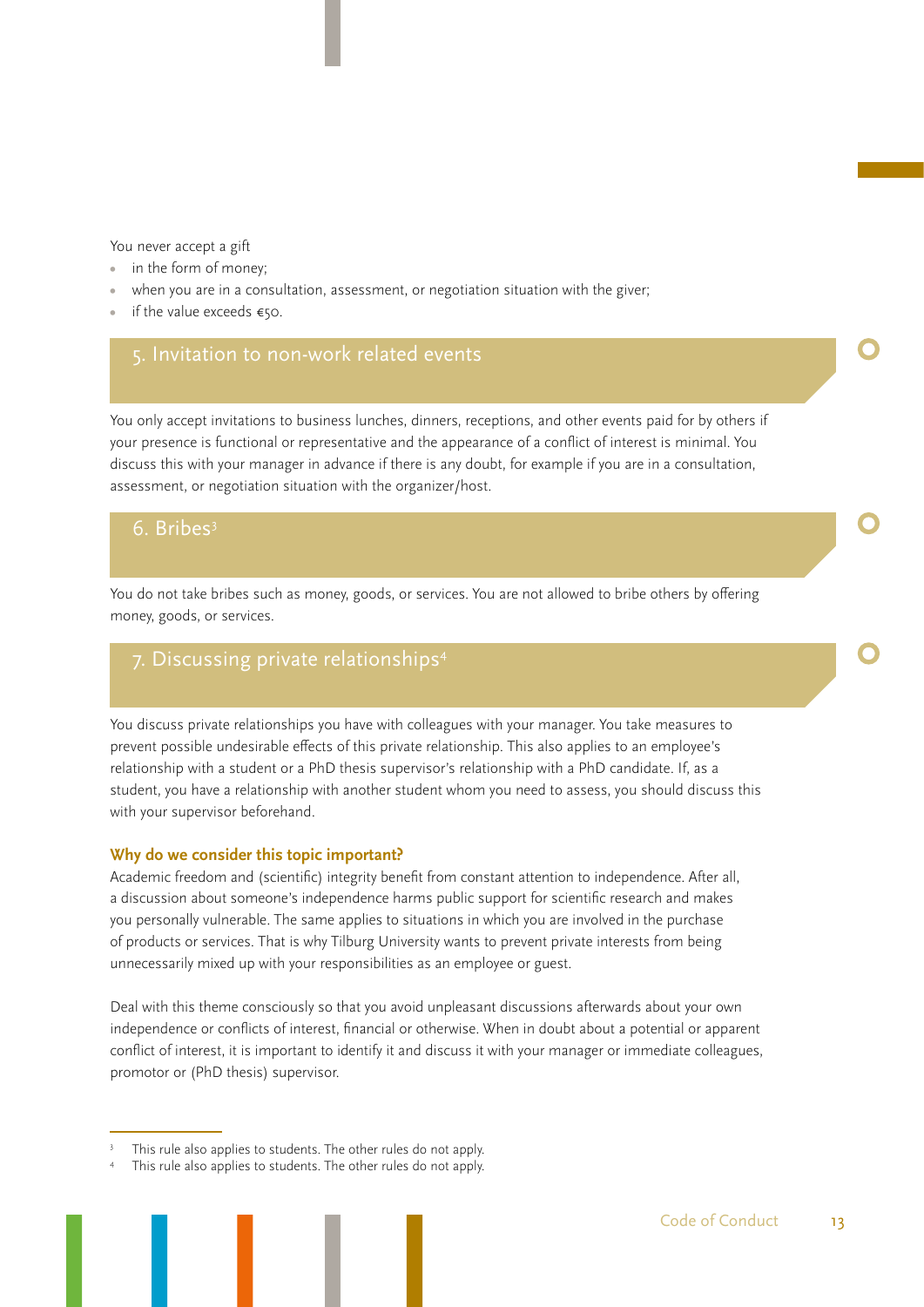## **Doel van Code Goed Gedrag en Omgangsvormen Ancillary activities**

Ancillary activities can lead to questions about conflicts of interest or the appearance thereof. That is why we have additional regulations in this area. You also need permission from your manager to perform your in deze Gedragscodeld om het fatsoen binnen deze borgen. Ze helpen je bij jouw was deze helpen je bij jouw op d

<u>You are not obliged to report ancillary activities (and therefore to ask for approval) if all the following</u> conditions are met:

- the ancillary activities obviously have no connection whatsoever with your work at Tilburg University, de Code Gedrag en Omgangsvormen (hierna: Gedragscode) van Tilburg University hanteert bij de Steedsmannen (hier<br>Gedragscode) van Tilburg University hanteert bij de Steedsmannen (hierdige University hanteert bij de Steedsma and
- the ancillary activities can in no way (manifestly) harm the interests of Tilburg University, and
- the ancillary activities do not compromise the proper performance of your job, and
- **•** the ancillary activities are performed outside working hours, and
- no remuneration of any kind is received for the ancillary activities.

This could include, for example, board membership of an amateur sports club.

If you have any doubts about whether a certain ancillary activity must be reported, you should discuss this with your manager. In general, if you have any doubts, report them. Prevention is better than cure.

After you report any ancillary activities (in My Employee Portal), the Managing Director or Dean will take the decision regarding permission.

It may be that the risk of a conflict of interest is very small or that additional conditions are imposed (e.g., no advisory work to relations or employees of the university, limitations regarding time spent on the activity or agreements about income). In some cases, an ancillary activity can be refused because of unacceptable risks.

In addition, full professors are obliged to publish their ancillary activities in the interests of transparency (Research Portal (Pure).

For further details, see the [Sectoral Scheme covering Ancillary Activities](https://www.tilburguniversity.edu/sites/tiu/files/download/Sectoral%20Scheme%20Ancillary%20Activities%202017_3.pdf) and the [frequently asked](https://www.tilburguniversity.edu/sites/tiu/files/download/Vragen%20en%20antwoorden%20nevenwerkzaamheden%2001-2018%20%28def%29_2.pdf)  [questions ancillary activities](https://www.tilburguniversity.edu/sites/tiu/files/download/Vragen%20en%20antwoorden%20nevenwerkzaamheden%2001-2018%20%28def%29_2.pdf).

## **Private relationships**

It can happen that Tilburg University employees are not only colleagues, but also friends, partners, or family. In these cases, it is particularly important that all parties involved remain professional and objective and are aware of the integrity risks that these private relationships can entail.

Situations in which friends, partners, or family members work in a hierarchical relationship or assess or monitor each other's work are undesirable. If these situations occur, it is important to explicitly discuss the potential integrity risks with the manager(s) involved. Then, together, consider how best to deal with this situation. If necessary, work agreements are made or tasks are redistributed. A transfer to another unit or other measures may also be considered.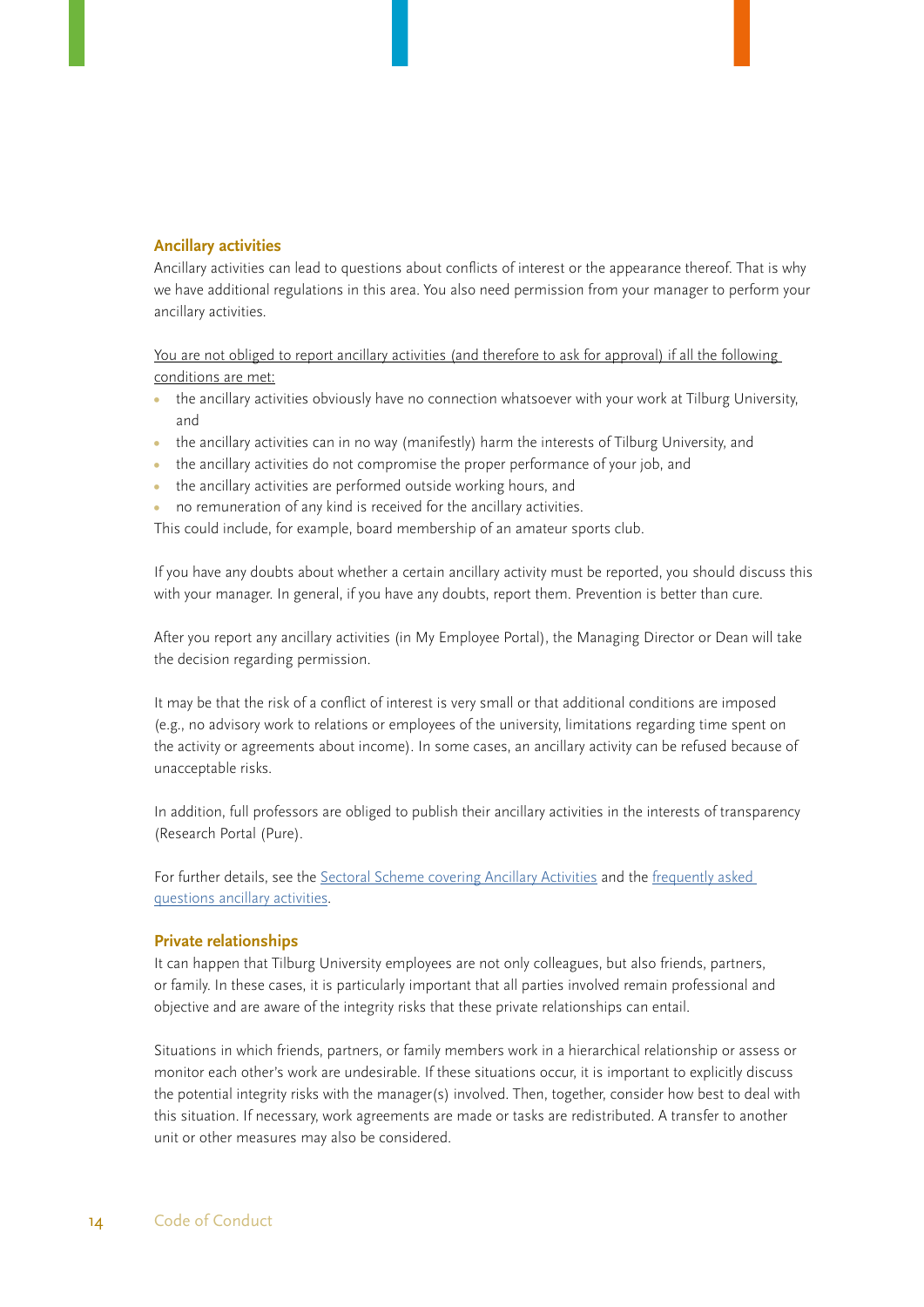Private relationships between students and lecturers who supervise and/or assess them are undesirable and should be reported immediately. The same applies to private relationships between a PhD candidate and his/her thesis (co-)supervisor. A relationship with an underage student is never allowed.

Of course, private relationships amongst students themselves do not have to be reported, unless you have to assess or monitor each other. If this is the case, you should report this to your supervisor.

## **Accepting gifts or invitations**

No matter how personal it may seem, you will always receive a gift or invitation for a non-work related activity because you (also) have a certain position. The best thing is not to accept gifts. Because it can be difficult to refuse a gift or invitation, it is advisable to communicate and explain this clearly in advance.

A number of starting points to help you decide whether or not to accept an invitation to an event (outing, trip, dinner, performance, etc.):

- **•** discuss the invitation in advance with your manager;
- **•** determine whether your presence at the event is functional;
- **•** pay as much as possible yourself and declare the costs incurred in accordance with the internal reimbursement regulations.

See further details in the [Guidelines for Receiving Business Gifts \(Dutch only\).](https://sso.uvt.nl/login?service=https%3A//www.tilburguniversity.edu/nl/casservice%3Freturnto%3Dhttps%253A//www.tilburguniversity.edu/nl/intranet/juridische-zaken/gedrag%253Fnocas%253D1)

#### **Consultation with manager or supervisor**

In the following situations, always consult with your manager or supervisor:

- 1. for the acceptance of paid or unpaid work as ancillary activities. This applies to all Tilburg University employees and also to non-salaried full professors who are appointed by the Executive Board.
- 2. if there is a (potential) appearance of a conflict of interest.
- 3. if you doubt the influence of others on the design, content, and results of your research.
- 4. when receiving gifts that do not comply with the aforementioned guidelines. Your manager decides what to do with it. For example, a gift for the benefit of the organizational unit.
- 5. in the case of a private relationship between employees or between a student/PhD candidate and the professor/lecturer who supervises and/or assesses him/her.

## **Further details and guidelines**

- **•** Sectoral Scheme covering Ancillary Activities
- **•** Questions and Answers to the Sectoral Scheme covering Ancillary Activities
- **•** Guidelines for receiving business gifts
- **•** Code of Conduct on Scientific Integrity

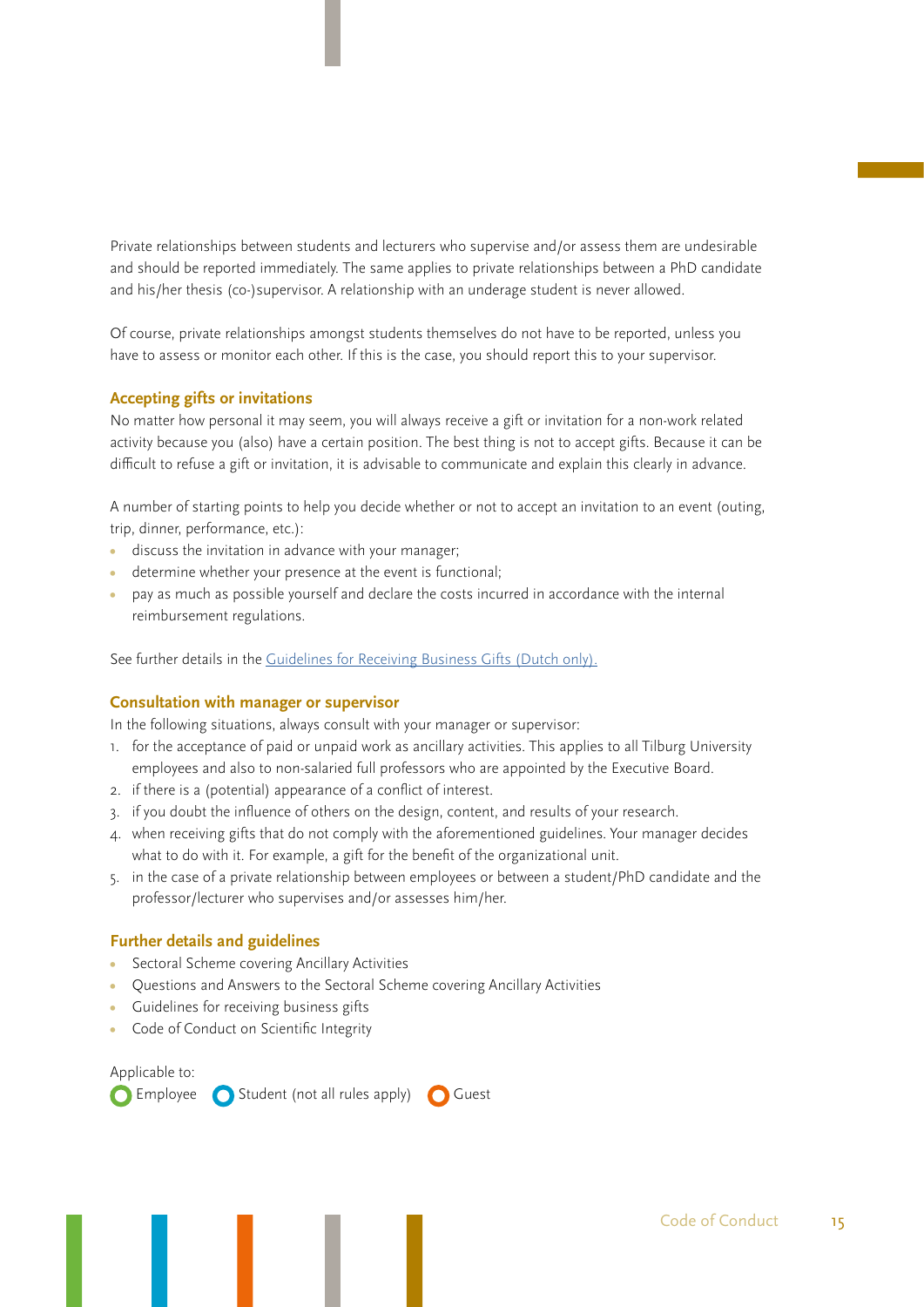# <span id="page-15-0"></span>**Theme 3: Use of company assets**

## **Our 4 ground rules for the use of company assets:**

# medewerkers, studenten en gasten) verantwoordelijk voor de integriteit van Tilburg University. De regels 1. Carefulness

When using the Tilburg University buildings, grounds, and facilities, you should behave in such a way that you do not

keuzes in gedrag en omgang. Het is belangrijk dat er binnen Tilburg University een cultuur bestaat waarin

• cause direct or indirect damage to the university and/or third parties or cause nuisance;

Iedereen is zelf verantwoordelijk om integer te handelen. Met elkaar zijn wij (als organisatie,

- infringe on rights of the university or third party; **Allahenage on Tilburg University on**  $\mathbf{C}$
- act in violation of statutory regulations or regulations in force at Tilburg University. This includes unwritten social rights. The mogelies en geeft en geeft een toelichting op mogelijke die mogelijke die op moge

# 2. Restrict private use

3. Gebruik van bedrijfsmiddelen

You do not use the company's assets for any other purpose than to carry out your work or studies.

- You only use rooms for work/studies or activities on behalf of the university.
- You may use a computer, telephone, or other device provided by the university for limited private purposes, as long as this does not interfere with your own work or the work of others, and as long as it does not cause offence to others.

Deze Gedragscode is van toepassing op alle medewerkers, studenten en gasten van Tilburg University en

• The use of company assets is personal and you may not give or lend them to others.

# op situaties die verband hebben met werk of studie en/of activiteiten die plaatsvinden op de campus. 3. Legal and ethical use

You do not download illegal software. You are not allowed to view, download, or distribute pornographic, racist, discriminatory, insulting, offensive, or (sexually) harassing texts and images using company assets. The same applies to sending messages that can incite hatred and/or violence.<sup>5</sup>

# 4. Declaring Expenses

You only incur costs that are reasonable and necessary for the proper performance of your position (lawful and efficient). In addition, expense claims must comply with the guidelines for declaring expenses:

- **•** You often need prior permission from your manager.
- **•** You follow the guidelines on [declaration requirements.](https://www.tilburguniversity.edu/intranet/hr/forms)

The only exception to this is if this is necessary in the context of scientific research or a thesis. In this context, a review by the School's Ethics Committee is mandatory.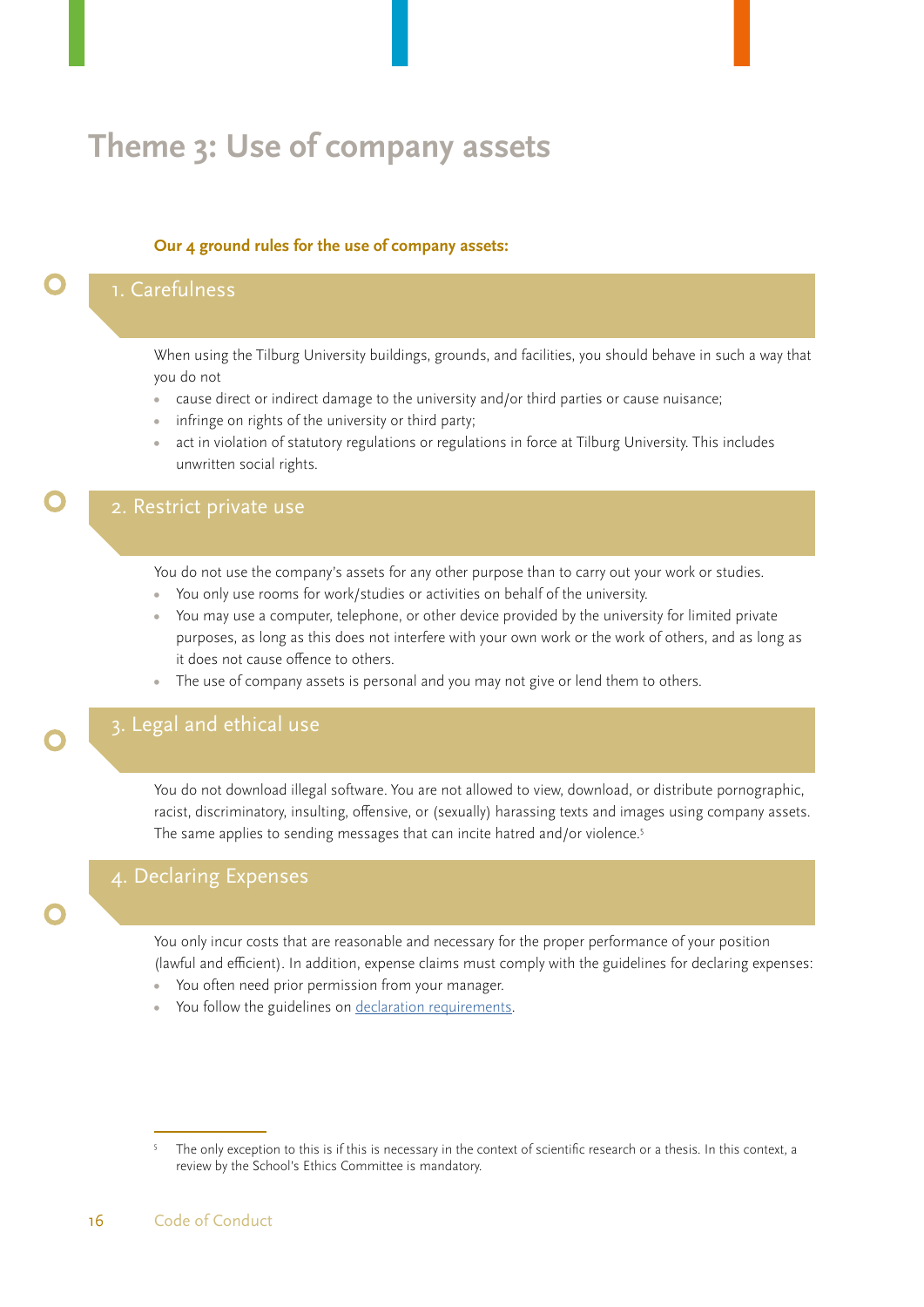## **Why do we consider this topic important?**

Tilburg University strives to spend as much money as possible on education and research. Company assets are in most cases financed with public money. Allowing colleagues, fellow students, and guests to use company assets as well should be handled carefully, efficiently, lawfully, and transparently. Therefore, lending out company assets is not supposed to happen.

#### **What are company assets?**

Company assets are all resources and facilities that Tilburg University makes available for work, promotion, or studies. These include offices, lecture halls, furniture, office supplies, and equipment (software and hardware) but also your Tilburg University card or Tilburg University e-mail address.

#### **Restrict private use**

Company assets are intended for your work, research, or studies. In principle, they are not intended to be taken away or used for private purposes. The starting point for the private use of company assets is restraint.

With the advent of flexible working, via laptop and smartphone, it is more difficult to draw a line between work and private life. Private use of a laptop, for example, is permitted. Make sure it is reasonable and does not interfere with your work or your environment. Think of time and data usage (e.g. telephone costs or downloading). Private use of your e-mail account cannot be avoided completely, but is, in principle, undesirable.

## **Declaring Expenses**

It goes without saying that you will declare costs that are reasonable and necessary and that you will not be reimbursed in any other way. Guidelines that determine which costs are eligible for reimbursement apply to claims.

Tilburg University has concluded central purchasing agreements for books, office supplies, business trips, hardware, software, and catering. It is mandatory for these categories to use the [Service Portal](https://servicedesk.uvt.nl/tas/public/ssp/) or the [Facility Service Desk](https://sso.uvt.nl/login?service=https%3A//www.tilburguniversity.edu/nl/casservice%3Freturnto%3Dhttps%253A//www.tilburguniversity.edu/nl/intranet/bestellen%253Fnocas%253D1) or, in the event of booking business trips: [the service provider contracted by Tilburg](https://sso.uvt.nl/login?service=https%3A//www.tilburguniversity.edu/nl/casservice%3Freturnto%3Dhttps%253A//www.tilburguniversity.edu/nl/intranet/bestellen/egencia%253Fnocas%253D1)  [University](https://sso.uvt.nl/login?service=https%3A//www.tilburguniversity.edu/nl/casservice%3Freturnto%3Dhttps%253A//www.tilburguniversity.edu/nl/intranet/bestellen/egencia%253Fnocas%253D1).

## **Further details and guidelines**

- **•** [General house rules](https://www.tilburguniversity.edu/house-rules
) ([including additional rules for employees and users of office facilities, house rules](https://www.tilburguniversity.edu/campus/university-library/about/house-rules)  [for promotional activities, house rules library, Student Charter](https://www.tilburguniversity.edu/campus/university-library/about/house-rules))
- **•** [Code of Conduct E-mail, Internet, and telephone facilities](https://www.tilburguniversity.edu/sites/default/files/download/email-telephone_2.pdf)
- **•** Declaration rules
- **•** [Regulations reimbursement business trips](https://www.tilburguniversity.edu/intranet/finance/businesstrips-declaring
)
- **•** [Reimbursement training costs](https://www.tilburguniversity.edu/intranet/hr/career/reimbursement-training
)
- **•** [Reimbursement moving expenses](https://www.tilburguniversity.edu/intranet/hr/moving-expenses
)

## **Applicable to:**

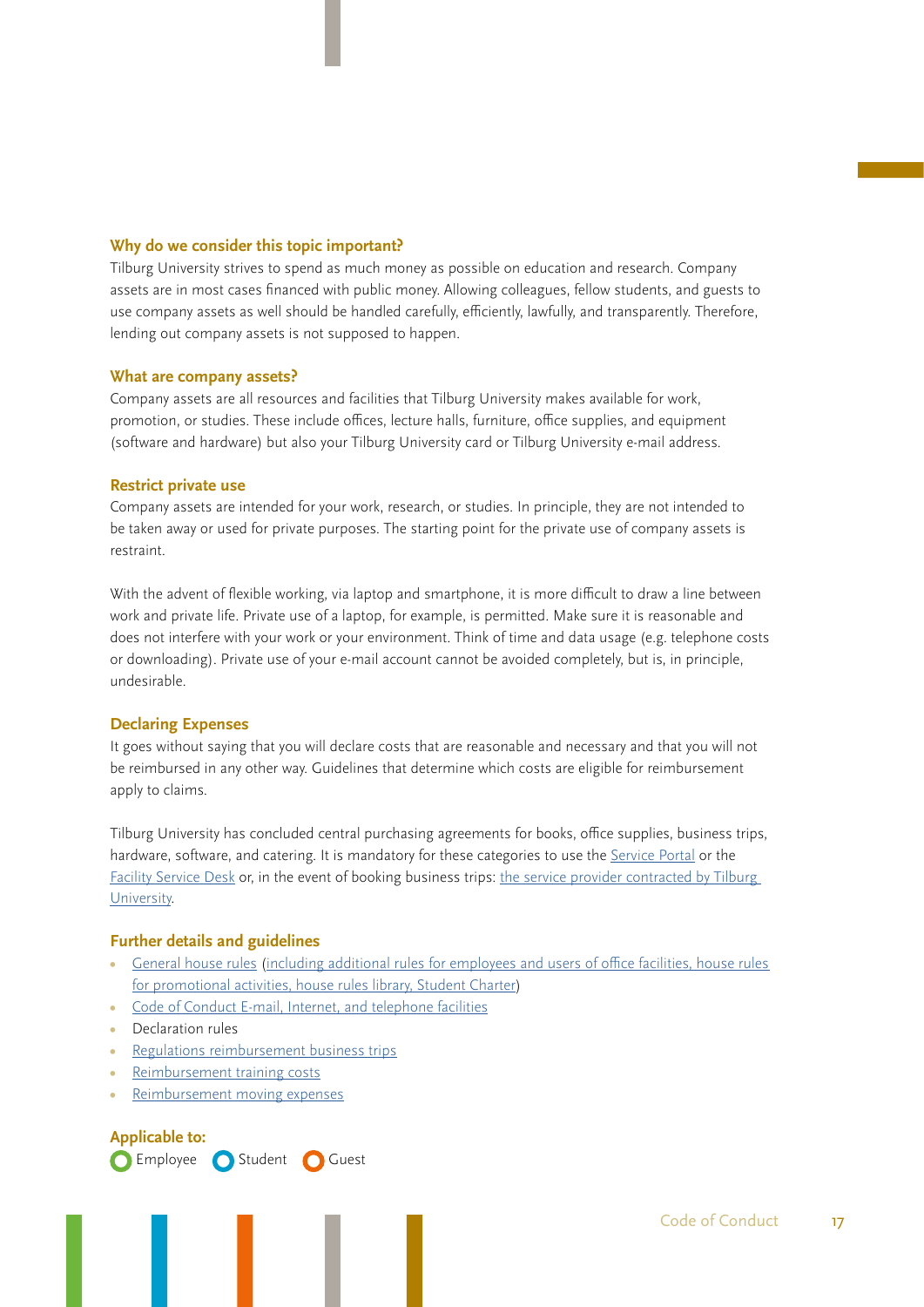# <span id="page-17-0"></span>**Theme 4: Processing information**

### **Our 5 ground rules for processing information:**

# medewerkers, studenten en gasten) verantwoordelijk voor de integriteit van Tilburg University. De regels van T

You only use information that you possess from your position or studies for the performance of your job have at your disposal in the context of your job or studies; not for yourself and not for others. within the framework of the law. This means that you do not unjustly use or misuse information that you

De Code Goed Gedrag en Omgangsvormen (hierna: Gedragscode) van Tilburg University hanteert bij de

keuzes in gedrag en omgang. Het is belangrijk dat er binnen Tilburg University een cultuur bestaat waarin

Iedereen is zelf verantwoordelijk om integer te handelen. Met elkaar zijn wij (als organisatie,

# uit Confidentiality van medewerkers, studenten en gasten en gasten onderstaande zeven toer van mede

You treat confidential information as such<sup>6</sup>. You must never give, distribute, or disclose any information that is confidential or of which you may suspect confidentiality.

# 4. Omgaan met informatie 3. Privacy

You respect everyone's privacy. You act in accordance with the <u>Social Media </u>Guidelines and the <u>Privacy  $\&$ </u> lecture and/or share information about someone or a presentation, you must ask permission from those Deze Gedragscode is van toepassing op alle medewerkers, studenten en gasten van Tilburg University en [Personal Data Protection Policy](https://www.tilburguniversity.edu/intranet/legal-affairs/privacy). If you want to take pictures or make (video) recordings of a person or involved.

op situaties die verband hebben met werk of studie en/of activiteiten die plaatsvinden op de campus.

# 4. Intellectual property wie dit onderwerp specifiek relevant is. Intellectual pro

3. Gebruik van bedrijfsmiddelen

6. Goede onderwijspraktijken

You respect the intellectual property of others. If you want to use something, you have to request permission and/or mention the source. Intellectual property is a collective name for a number of rights, such as copyright or portrait rights. You cannot just use other people's texts or photos. These are protected by these rights and you must have permission to use them. This also applies to images found on the Internet.

# 5. Adequate protection

You take good security measures (during and outside working hours) to protect information. So:

- **•** clean desk;
- **•** clear screen;
- **•** lock room.

<sup>6</sup> Wij verwijzen hierbij ook naar artikel 1.16 cao voor medewerkers en de afspraken die contractueel gemaakt zijn voor gasten.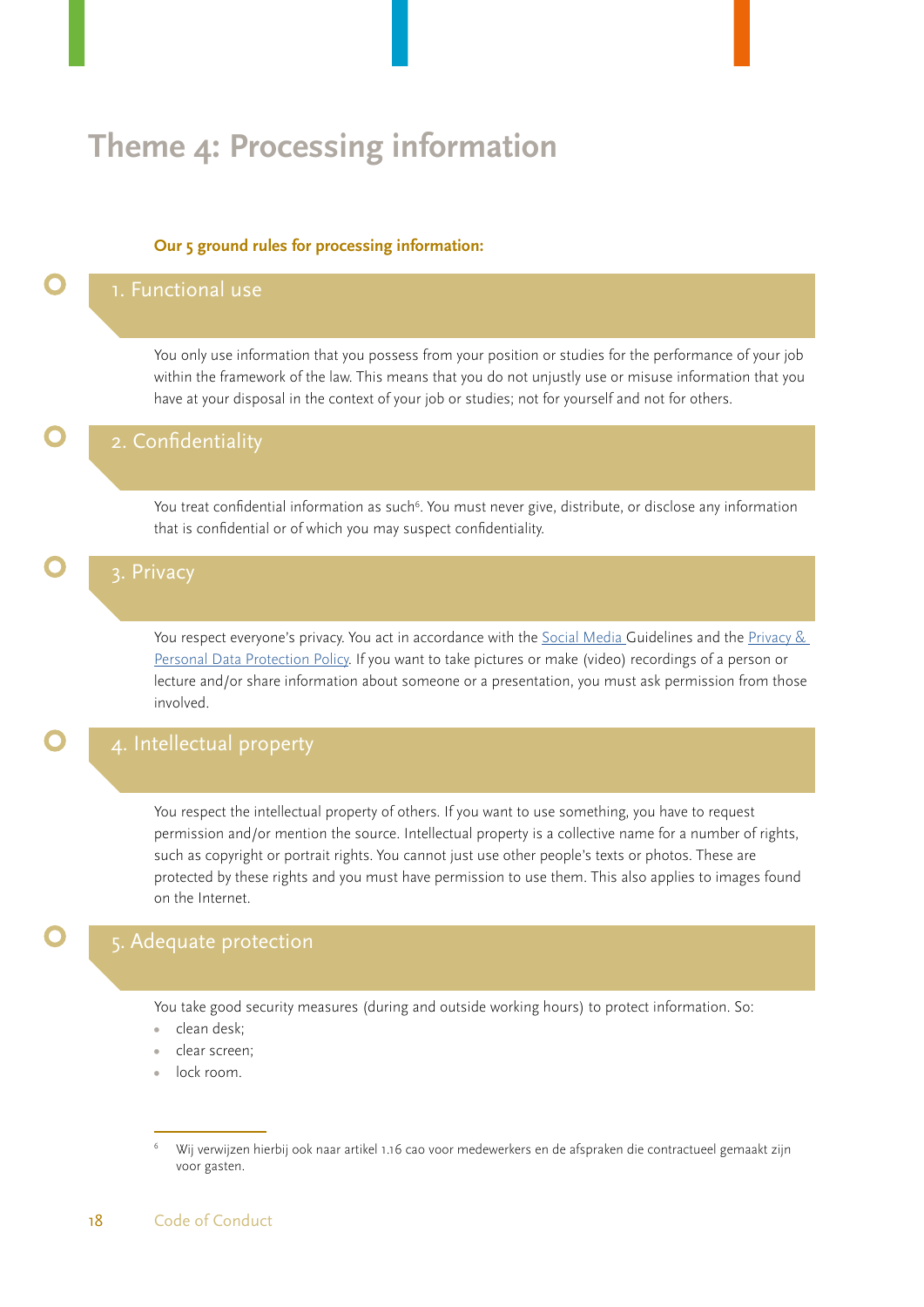Never leave documents and data carriers (such as a laptop, telephone, or USB stick) unattended. In addition, you ensure that computers are properly secured, with the latest updates of operating software, virus scanner, and/or encryption. This also applies to a private computer or telephone that you use for Tilburg University.

## **Why do we consider this topic important?**

The university has a lot of information at its disposal, a large part of which is confidential. On the one hand, we as an organization want to be as transparent as possible, but there are situations in which confidentiality is necessary. There are all kinds of rules regarding the protection of personal data and copyrights and portrait rights. Careless processing of this (confidential) information damages the reputation of Tilburg University, the user, and/or the owner of the information. There may also be a violation of laws or regulations, such as the [General Data Protection Regulation.](https://www.tilburguniversity.edu/intranet/legal-affairs/privacy)

## **What is confidential information?**

Confidential information is information that can harm Tilburg University or individuals and therefore needs to be handled careful. It is not just about information about individuals. It also includes policy documents, financial information about the university, the content of agreements, examinations, etc.

## **What can you do yourself?**

There is a lot you can do yourself to prevent unauthorized persons from having access to confidential information that you have in your possession or to which you have access. For more details, we refer to [IT security tips for at home and on campus](https://www.tilburguniversity.edu/students/it/alert-online).

## **Further details and guidelines**

- **•** [Information security policy](https://www.tilburguniversity.edu/sites/default/files/download/Informatiebeveiligingsbeleid%20Tilburg%20University%20%281%29%20%281%29.pdf)
- Webpage **IT** security tips for at home and on campus
- **•** [Copyright Information Point](https://www.tilburguniversity.edu/campus/university-library/writing-and-information-skills/copyright-information-point)
- **•** [Policy on privacy & protection of personal data](https://www.tilburguniversity.edu/intranet/legal-affairs/privacy)
- **•** [Social Media Guidelines](https://www.tilburguniversity.edu/sites/tiu/files/download/Tilburg University Social Media Guidelines_2.pdf)
- **•** [Student Charter](https://www.tilburguniversity.edu/students/studying/regulations/charter/rules-conduct) (Chapter 9, Rules of Conduct and House Rules)

# **Applicable to:** C Employee Student C Guest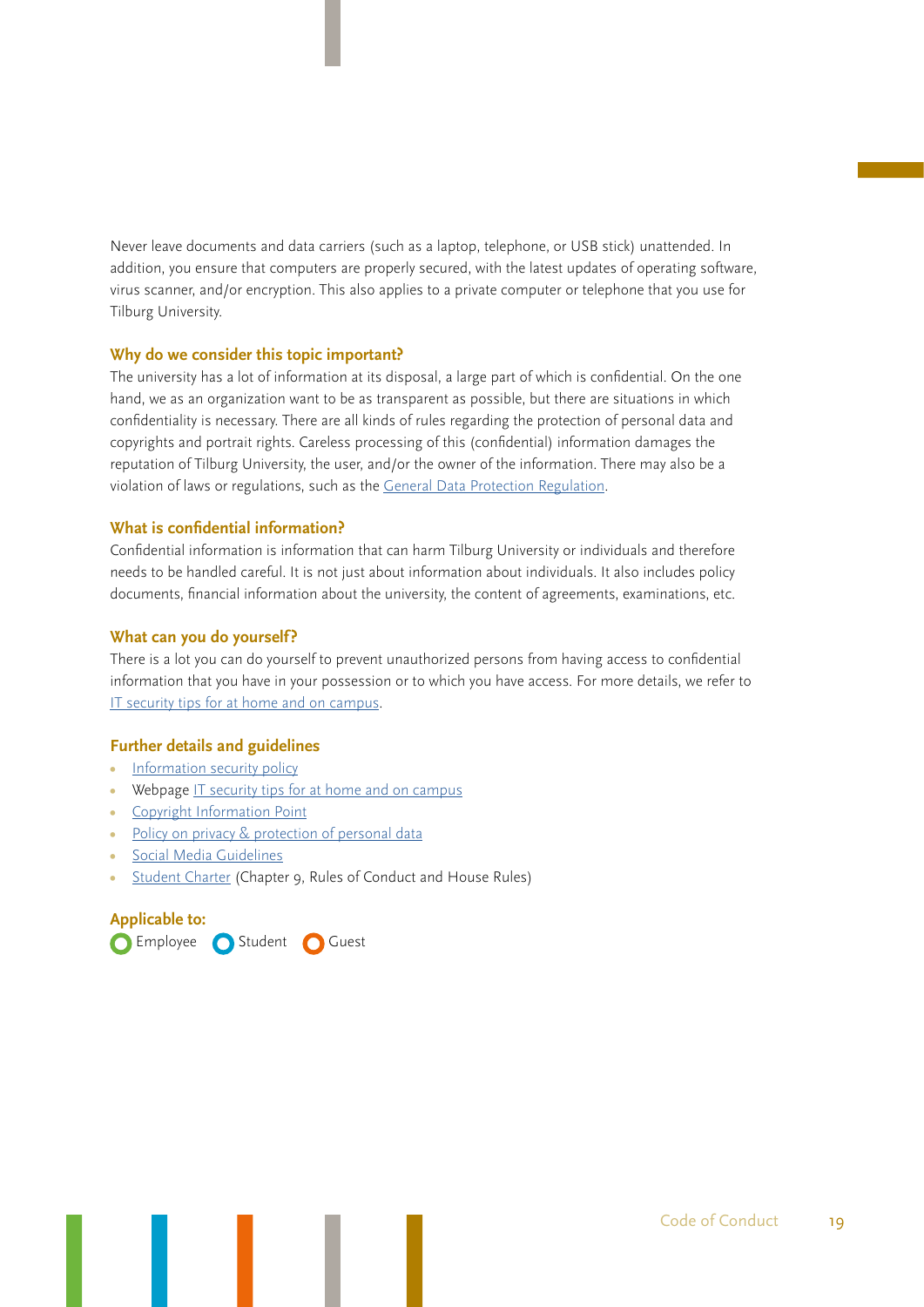# <span id="page-19-0"></span>**Theme 5: Good research practice**

# **Our 11 ground rules for good research practice that are derived from the <u>[Code of Conduct for Research Integrity:](https://www.tilburguniversity.edu/intranet/legal-affairs/conduct)</u> The set of**  $\alpha$  **organisation of**  $\alpha$  **or ganisaties, with**  $\alpha$  **or ganisation of**  $\alpha$  **or ganisation of**  $\alpha$  **or**  $\alpha$  **or**  $\alpha$  **or**  $\alpha$  **or**  $\alpha$  **or**  $\alpha$  **or**  $\alpha$  **or**  $\alpha$  **or**  $\alpha$  **or**  $\alpha$  **o**

# 1. Principles of scientific integrity and deze helpen je bij jouw om het fatsoen binnen de organisatie te borg

transparency, independence, and responsibility in accordance with Chapter 2 of the <u>Code of Conduct</u> for Research Integrity. Gedragscode is a Gedrag en Omganism of the University handels bij de states bij de states You conduct scientific research in accordance with the principles of honesty, scrupulousness,

uitwerking voor het handelen van medewerkers, studenten en gasten onderstaande zeven thema's.

we elkaar helpen en elkaar aanspreken op het naleven van normen en waarden omtrent integriteit.

medewerkers, studenten en gasten) verantwoordelijk voor de integriteit van Tilburg University. De regels

# 2. Standards of good research practice and toelichting op mogelies op mogeli

You meet the standards of good research practice that apply during the various phases of research (design, execution, reporting, assessment and peer review, and communication), in accordance with the [Code of Conduct for Research Integrity,](https://www.tilburguniversity.edu/intranet/legal-affairs/conduct) Sections 3.2 through 3.7.

# 3. Open and inclusive culture

5. Goede onderzoekspraktijken

1. Omgangsvormen

As a supervisor, project leader, research director, manager or director you ensure an open, inclusive Deze Gedragscode is van toepassing op alle medewerkers, studenten en gasten van Tilburg University en culture and equal opportunities culture.

op situaties die verband hebben met werk of studie en/of activiteiten die plaatsvinden op de campus.

# 4. Encouraging compliance with the Code of Conduct  $\,$

As a supervisor, project leader, research director, manager or director you stimulate the researcher to comply with the standards for good research practice. You refrain from actions that encourages the researcher not to comply with one or more standards of good research practice.

# 5. No delay or obstruction

You do not unduly delay or obstruct the work of other researchers.

# 6. Responsibility for supervision of PhD projects and research

As a thesis supervisor(s) or project leader, you ensure based upon your role as supervisor that the researcher you supervise meets the quality and integrity requirements and that the researcher complies with the procedures. Members of the PhD Committee ensure a professional assessment of the thesis.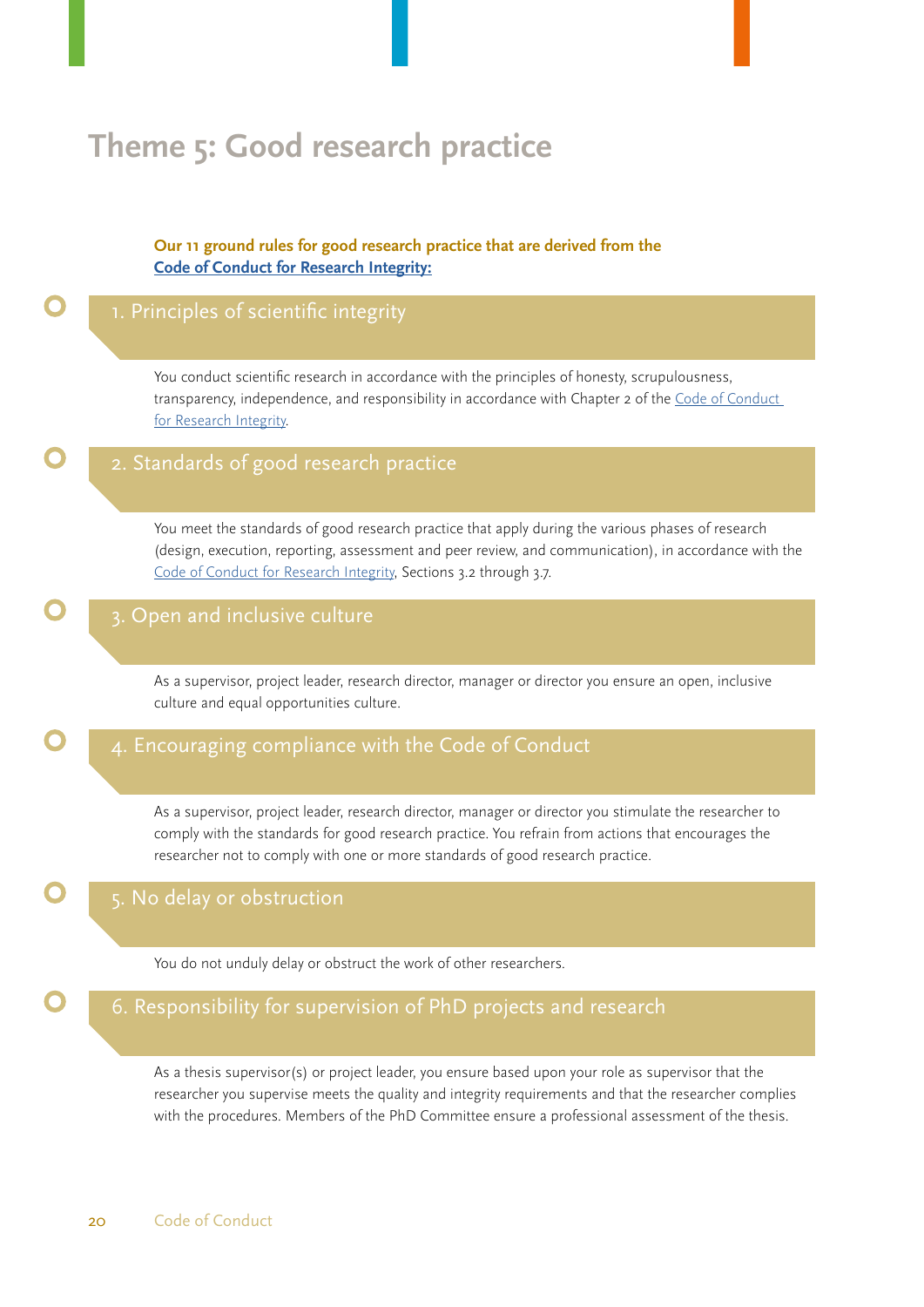# 7. Discuss/report

You raise the issue if others do not apply good research practices or if the reactions to these practices are insufficient. You can report this to your manager, (Vice-)Dean, or confidential advisor on academic integrity. You do not make an accusation of violation of the scientific integrity that you know or should have known is incorrect.

# 8. Lawful and efficient use of research funds

You do not make improper use of public and/or private research funds made available.

# 9. Academic freedom

In scientific research, you ensure that no restrictions are imposed by third parties that conflict with academic freedom In addition, you carry out your research independently and you prevent conflicts of interest or the appearance thereof.

# 10. Open Access

In the case of scientific research, you make research information and research data as publicly available as possible (open science) after the research, you choose where possible to publish the research results in an Open Access journal, and you place the digital version of the publication in Pure insofar as permitted by copyright.

# 11. Declaration of scientific integrity

By signing an employment contract or hosting agreement, academic staff and full professors who do not have a permanent employment contract with Tilburg University confirm that they are committed to responsible research and that they will do everything in their power to promote compliance with this Code of Conduct in their academic environment. All PhD candidates sign such a declaration in the PhD tracking system (Hora Finita).

#### **Why do we consider this topic important?**

Tilburg University endorses the [Netherlands Code of Conduct for Research Integrity \(2018\),](https://www.vsnu.nl/en_GB/research-integrity) as adopted by the VSNU. We expect you to comply with this code and to do everything possible to promote compliance in your academic environment. Tilburg University is committed to the protection and safeguarding of scientific integrity and has set itself the goal to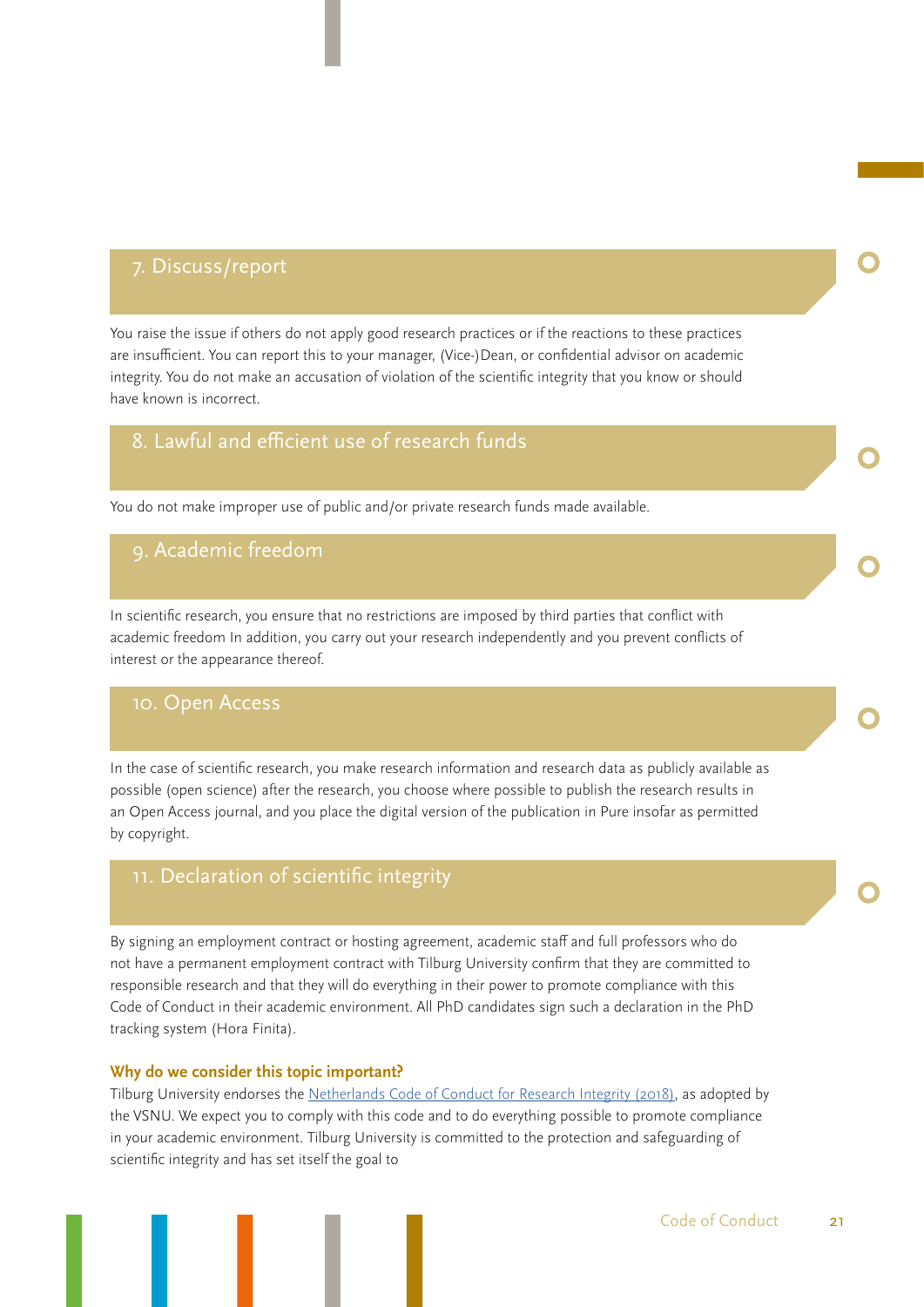- prevent misconduct and violations;
- raise awareness and create a culture of openness and transparency;
- ensure a transparent process in assessing cases where scientific integrity may be compromised.

Honesty, scrupulousness, transparency, independence, and responsibility are the guiding principles for good research. Not considering these principles as guiding threatens both the quality and the reliability of direct damage, for example to the environment or test subjects, but can also damage society's trust or the trust between scientists themselves. The code of the structure bij de trust between scientists themselves. scientific research and that of the individual scientist and the university as an institution. This can lead to

## Further explanation of principles for scientific integrity

research derives its status from the fact that it is a normatively regulated process. This normativity is partly methodological and partly ethical in nature and can be translated into a number of principles in accordance with the <u>Code of Conduct for Research Integrity</u>: Good research practices are essential for the quality of and trust in scientific research. Scientific

## Honesty **Exercise on the Struck Struck**

- You refrain from making unfounded claims.
- You report the research process accurately.
	- **•** You refrain from fabricating or falsifying data or sources.
- You take alternative views and counterarguments seriously.
- You are open and honest about margins of uncertainty.
- You refrain from presenting results more favorably or less favorably than they actually are.

#### Scrupulousness

- **•** You use scientific methods
- **•** You exercise the best possible care in designing, undertaking, reporting, and disseminating research.

#### **Transparency**

- **•** You make it clear to others what data you have based yourself on, how you have obtained this data, what results you have achieved (by what means), and what role external stakeholder(s) played in this.
- **•** You provide a good account of why parts of the research or the data are not made public, if that is the case.
- **•** Your line of reasoning must be evident and the steps in the research process must be verifiable, so that the manner in which the research process was conducted and phased can be understood by colleagues.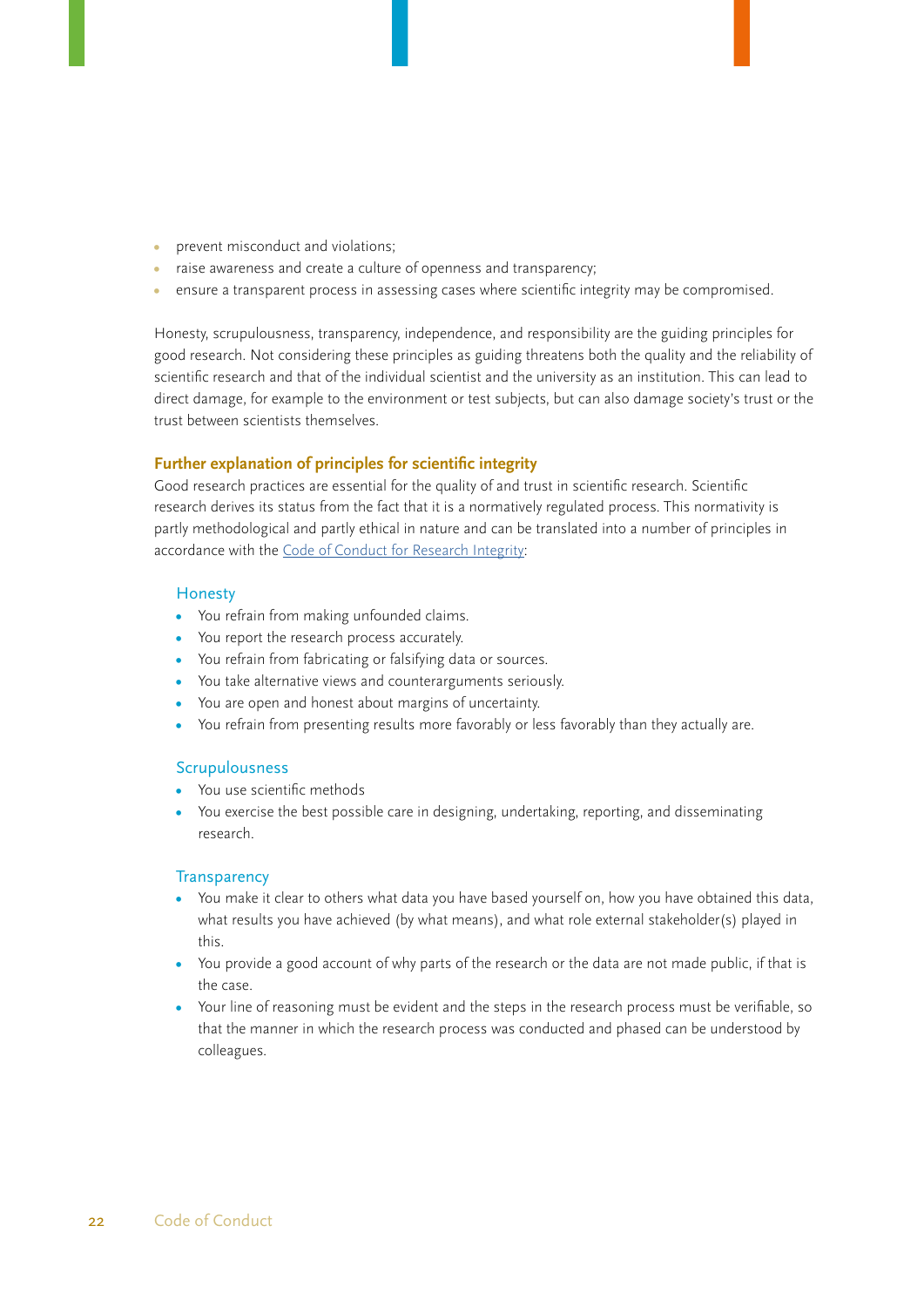### Independence

- **•** When choosing the method, assessing the data, and attrributing weight to alternative explanations, but also when assessing the research or research proposals of others, you are not guided by non-scientific considerations (e.g. of a commercial or political nature). Independence therefore includes impartiality.
- Independence is in any case required in the design, conduct, and reporting of the research. Independence is not always necessary in the selection of the research subject and the research question

#### Responsibility

- **•** You acknowledge that as a researcher you do not operate in isolation. That is why, within reasonable limits, you take into consideration the legitimate interests of persons and animals involved in the research, of any commissioning parties and funding bodies, and of the environment.
- **•** Responsibility also means conducting research that is scientifically and/or socially relevant.

### **Transparent consideration of ethical dilemmas**

In research, you will face ethical dilemmas. Always be open about this! And, make a careful consideration that is justifiable. If you have an ethical dilemma regarding your research, consult with your supervisor or colleagues. Research proposals are tested for ethical aspects within the Schools by the Ethics Review Boards. For each School, it is included in the School Regulations when you have to have an ethical review carried out.

No animal testing takes place at Tilburg University.

## **Careful management of research data**

The guiding principle in keeping research data and making it accessible is verifiability and, possibly, reuse/replication. The [Research Data Management Regulations](https://www.tilburguniversity.edu/sites/tiu/files/download/Vertaling Regeling onderzoeksdatamanagement %28Jan2019%29_2.pdf) reflect Tilburg University's vision on the careful processing, management, and sustainable availability of research data. Some Schools have additional regulations.

We also refer to the ground rules in Theme 4: Processing information.

#### **Open Access**

Tilburg University explicitly wants to promote publishing in Open Access as part of its social task and because of the higher level of public awareness of the results of Tilburg University's scientific research that Open Access provides. In addition, Tilburg University attaches great importance to building up a scientific archive of the institution.

According to Tilburg University, this means Open Access policy.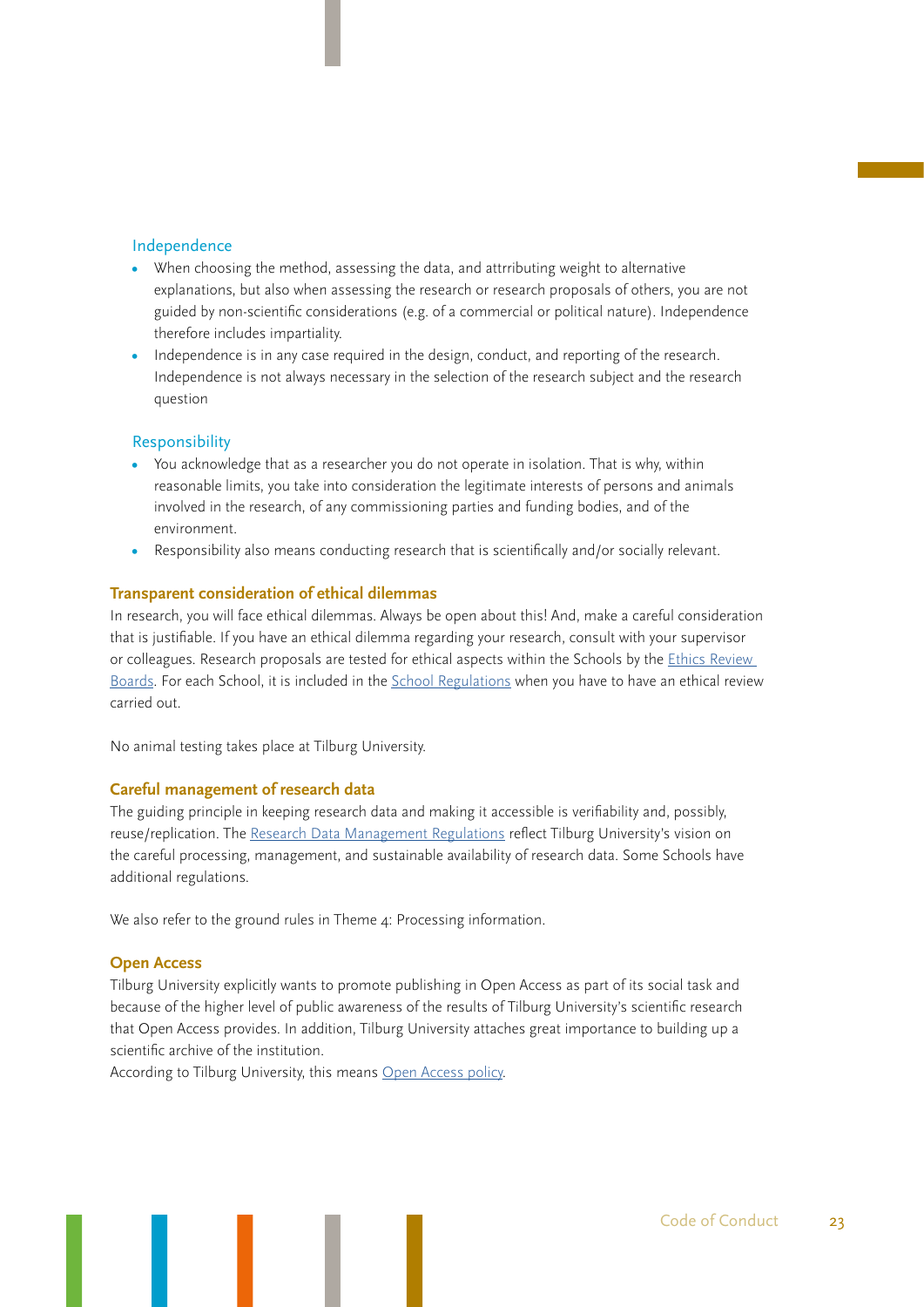- You follow the green route to Open Access. After formal acceptance, you place a digital version of your publication in Pure. Where possible and to the extent permitted by copyright, this will be made medelijk voor de integriteit van gasten) verantwoordelijk voor de integriteit van Tilburg University. De regels public.
- Where possible, you choose to publish in an Open Access journal, preferably in a journal of a publisher with whom Tilburg University has concluded an Open Access agreement within the framework of the big deal agreements.
- **Zeven thema's over goed gedrag en omgangsvormen** Open Access. **•** If there is no Open Access agreement with a publisher (yet), true Open Access is preferable to hybrid

More information can be found on the website.

## **Protection of personal data**

Are personal data processed during a research? In that case, <u>additional requirements</u> in het kader van de Algemene Verordening Gegevensbescherming.

### 4. Omgaan met informatie **Confidential advisor on academic integrity**

Discuss suspicions of malpractice and infringement of scientific integrity with the independent [confidential advisor on academic integrity.](https://www.tilburguniversity.edu/about/conduct-and-integrity/confidential-advisor)

## **Further details and guidelines**

- **•** [Netherlands Code of Conduct for Research Integrity 201](https://www.vsnu.nl/files/documents/Netherlands Code of Conduct for Research Integrity 2018.pdf)8
- Complaints procedure Scientific integrity Tilburg University
- Research Data Management Regulations
- [Thematic Privacy & Protection Personal Data Policy Scientific Research](https://www.tilburguniversity.edu/sites/tiu/files/download/Thematic Policy RESEARCH. 21-06-2018_2.pdf)

### **Applicable to:**



With green open access, authors make their own work public by placing the post-print version of a publication in the institutional repository. The Tilburg repository is the Tilburg University Research Porta. Often there is an embargo (3-48 months) on making the post prints publicly available. There are no costs associated with green open access.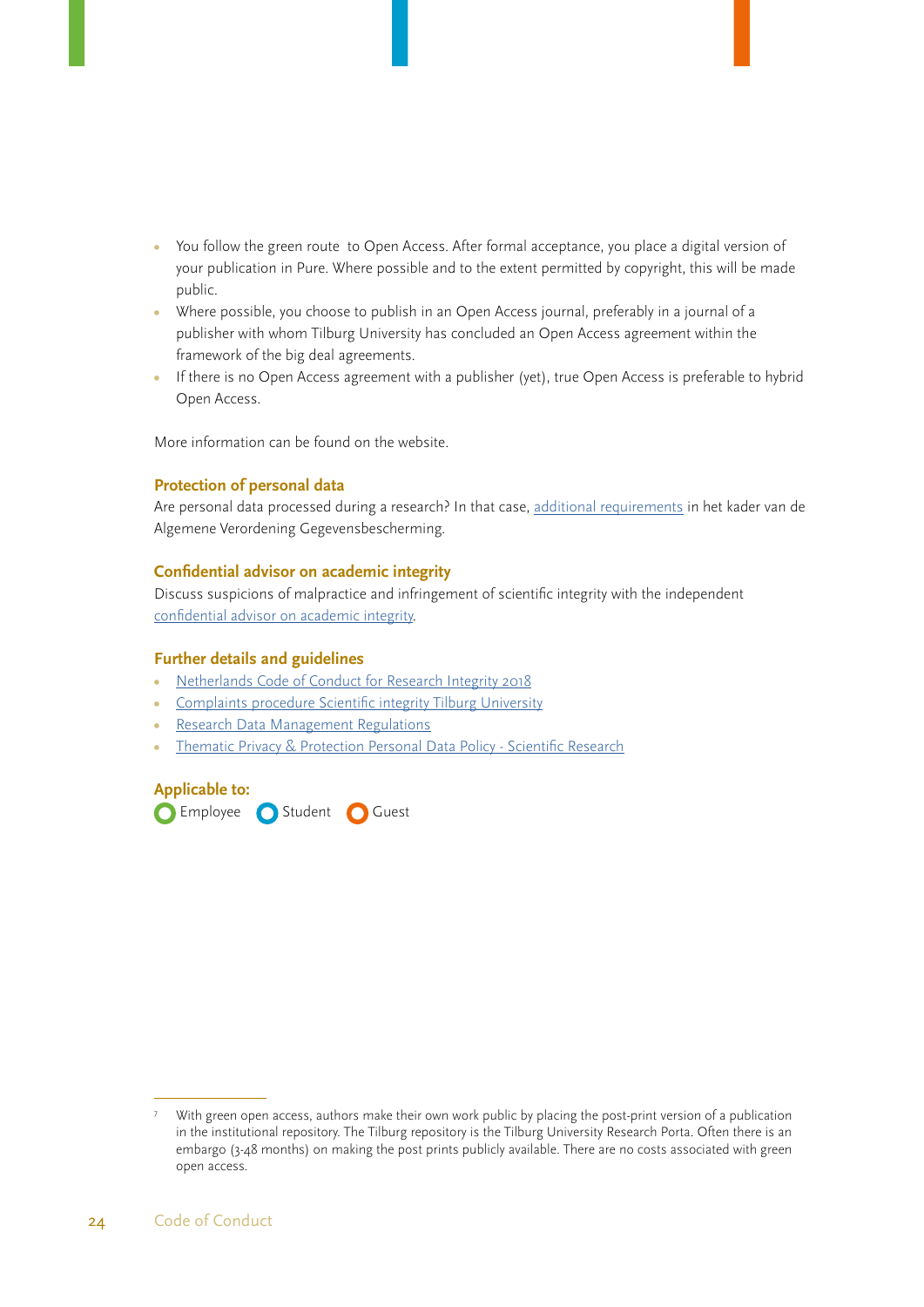

. . . . .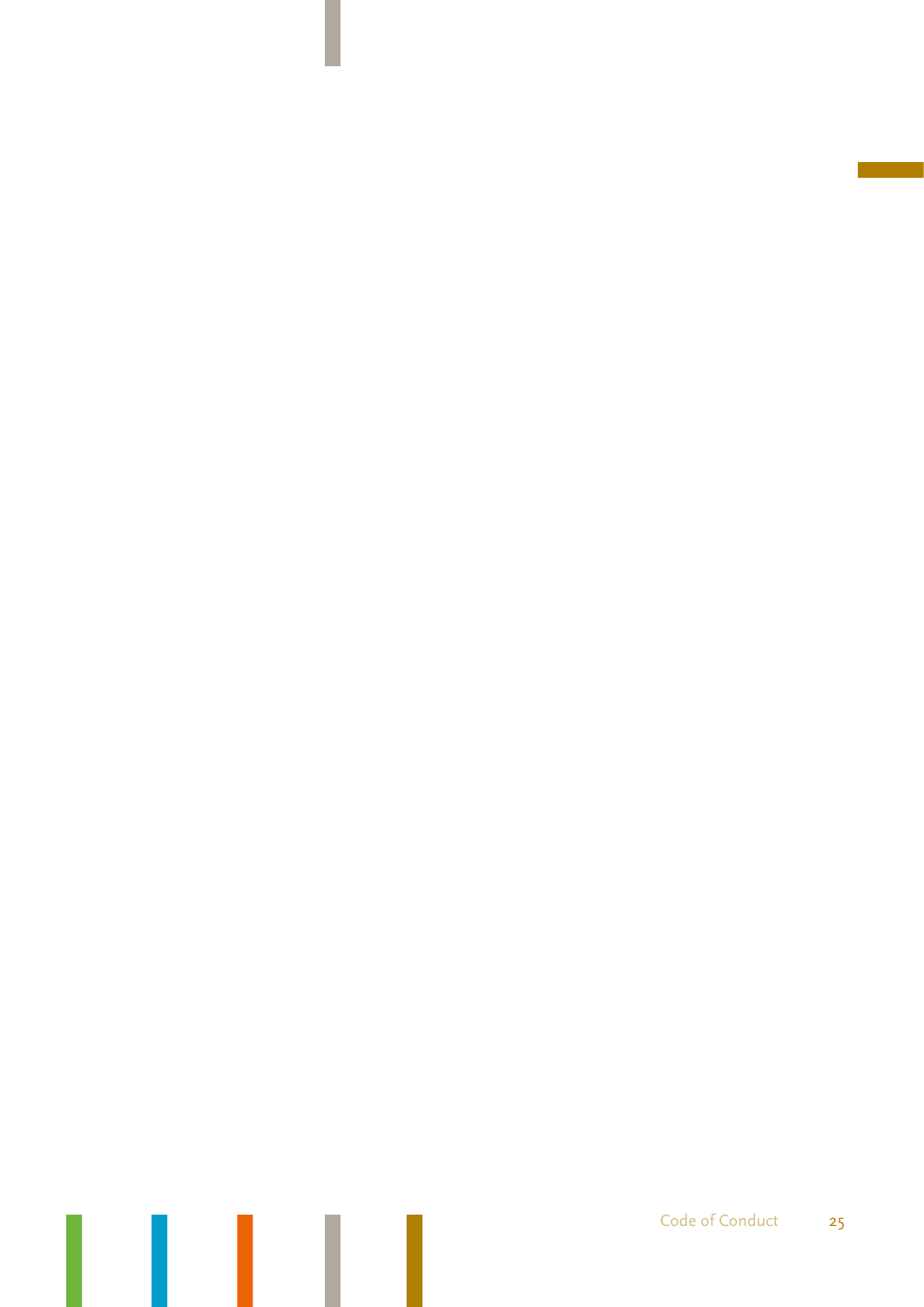# <span id="page-25-0"></span>**Theme 6: Good education practice**

## **Our 6 ground rules for good education practice:**

## medewerkers, studenten en gasten) verantwoordelijk voor de integriteit van Tilburg University. De regels 6. Standards for good education in deze Gedragscode zijn bedoeld om het fatsoen binnen de organisatie te borgen. Ze helpen je bij jouw

As a lecturer, you meet the standards for high-quality education during the various phases of education and assessment. As a manager or administrator, you ensure that the education, including assessment, **Zeven thema's over goed gedrag en omgangsvormen** comply with these standards. meets the standards for high-quality education. You abstain from any action that incites you not to

Iedereen is zelf verantwoordelijk om integer te handelen. Met elkaar zijn wij (als organisatie,

Elk thema kent een aantal spelregels en geeft een toelichting op mogelijke dilemma's.

You raise the issue of non-compliance with these standards of high-quality education by others. This can be done with the Examination Board, your manager, (Vice-)Dean, or confidential advisor.

#### 1. Omgangsvormen 1. Cheating

3. Gebruik van bedrijfsmiddelen

You do not cheat and do not give others the opportunity to cheat.

## 4. Omgaan met informatie 2. Aids 5. Goede onderzoekspraktijken

You do not use any aids in examinations, unless otherwise indicated in the regulations for written <u>examinations</u> or in the reader for the examination, or for students with a provision otherwise specified by the Examination Board in the decision to grant an examination facility.

## 3. Possession of examination questions and/or answer op situaties die verband hebben met werk of studie en/of activiteiten die plaatsvinden op de campus.

You may not possess any examination assignments or their answer keys prior to the date and time of that examination.

# 4. Attendance list

**Toepassingsbereik**

You always sign the attendance list yourself.

# 5. Own work and plagiarism

You do assignments and write papers and theses yourself. You do not allow others to do assignments or write papers and theses (commercially or otherwise) and pretend that this is your own work. You mention sources when you include parts of the text, reasoning, or thoughts of others in your thesis or other papers by means of correct quoting and paraphrasing. Self-plagiarism, the use of research and passages from your own previous work, for example for another course, is also not allowed. You can seek help to improve your texts or translation if you inform your supervisor about this. If it concerns a language assignment, you may of course not use (external) translation help either by a person or a translation tool.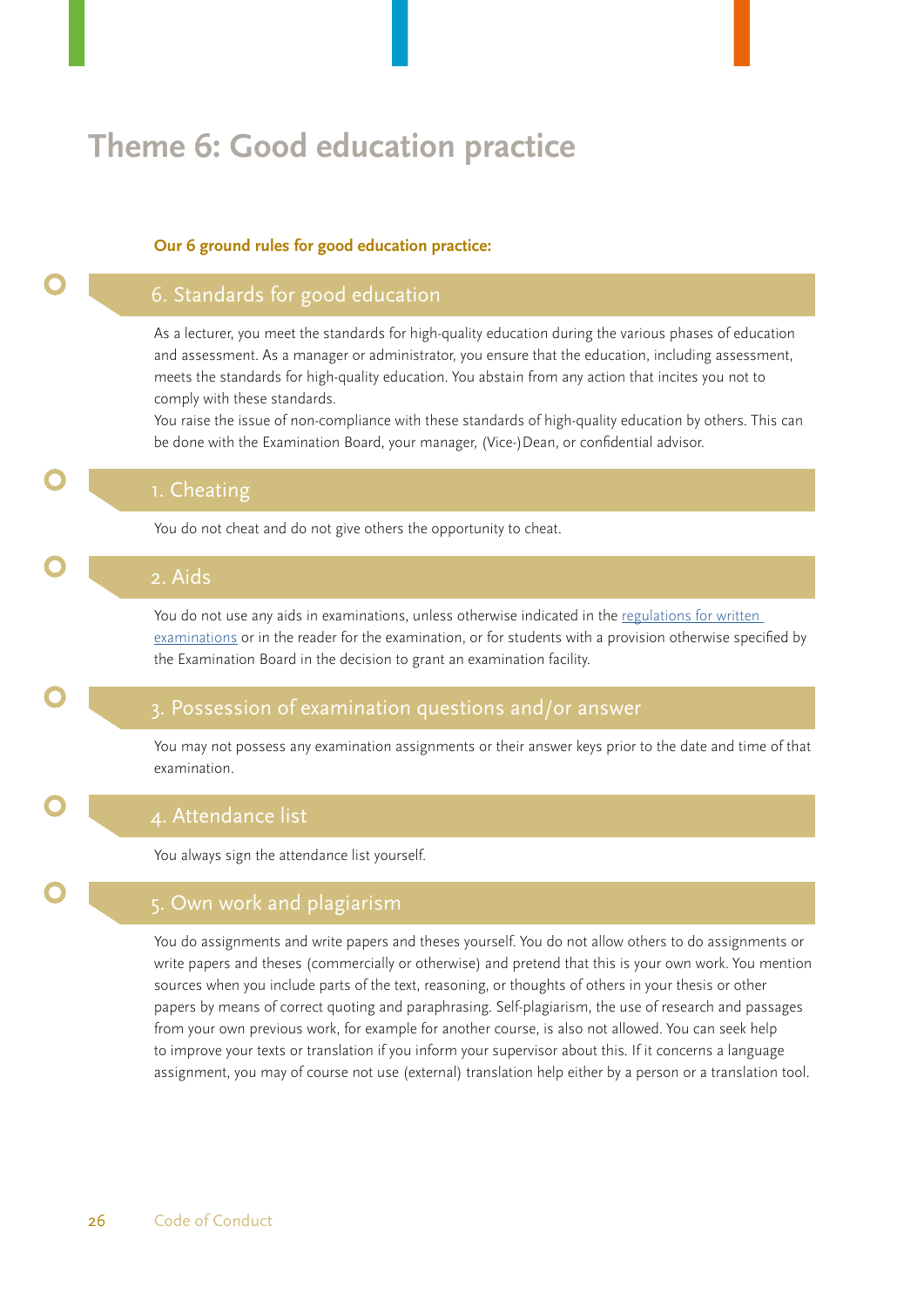## **Why do we consider this topic important?**

Integrity in education is necessary so that we can all rely on the value of a diploma. That means that fraud and plagiarism are out of the question. In order to prevent this, further rules have been laid down in the Education and Examination Regulations or other School regulations.

## **What is fraud?**

#### Tilburg University understands fraud to be

*wholly or in part, to make a correct assessment of the knowledge, insight, and skills of a student or of another student.*

Tilburg University identifies, amongst others, the following situations and behaviors as fraud:

- **•** the possession, during an examination, of documents, electronic devices, or any other means with similar characteristics or functions, the consultation or use of which during the examination is not explicitly permitted;
- **•** during an examination, checking with a fellow examinee or exchanging information with him/her in any way, inside or outside the examination room;
- **•** assuming the identity of another person during the examination or to have another person take the examination instead of the examinee;
- **•** substituting the distributed question and/or answer forms or exchanging them with others;
- **•** prior to the examination, providing yourself or one or more fellow examiners with questions, assignments, or answers to the examination in question;
- **•** making changes to the examination after it has been handed in;
- **•** copying data, texts, reasoning, or thoughts of others in a thesis or other paper without correct reference to the source in accordance with generally accepted rules in science;
- **•** in a thesis or other paper, copying research you have previously carried out or texts previously written for another thesis or paper without the prior permission of the lecturer involved;
- when carrying out a (graduation) research project, manipulating the research results or not reproducing them correctly, all with the aim of misleading the reader;
- **•** creating the opportunity, or inciting of fellow students or fellow examiners to commit fraud.

#### **Prevent fraud or suspicions thereof during written examinations**

Sometimes fraud happens unintentionally. Make sure that you do not make a mistake in your written exams:

- **•** As soon as you enter the examination room, place your coat and bag in the aisle, on the windowsill, or at the front of the room; do not take valuables with you; turn off your phone and put it in your jacket or bag.
- **•** Be on time. If you are late, you have no right to continue working for longer. If you are late for the exam for more than 30 minutes, you will no longer be allowed to enter. As a participant, you are not allowed to leave the room until 30 minutes after the start of the examination.
- **•** Make sure you can identify yourself with your Tilburg University card. Put this card on your table so that it is visible. If you do not have a Tilburg University card, please bring your passport, identity card, or driving license with you.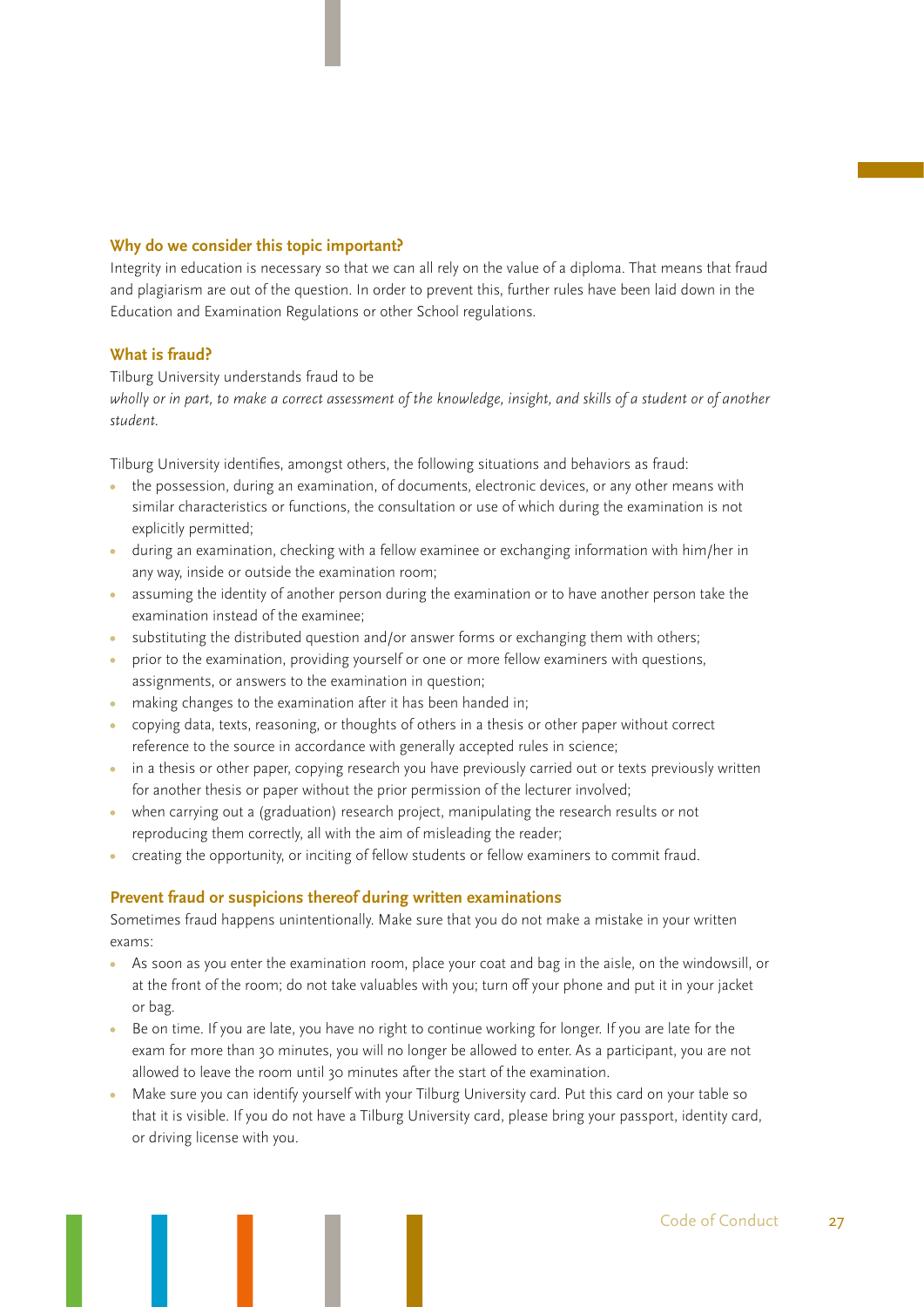- The use of the toilet is only permitted in very exceptional cases. The invigilator will only allow a short stop and will not allow multiple participants to use the toilet at the same time.
- At the end of the examination, hand in the sheets with the answers and/or answer cards and unused • At the end of the examination, hand in the sheets with the answers and/or answer cards and unused<br>scrap paper to the invigilator's table. The invigilator will place a check mark next to your name to indicate that you have handed in the examination. The state was waarin bestaat waarin bestaat waarin bestaat w

## **What is plagiarism?**

Tilburg University is defined as plagiarism: Copying parts of the text, reasoning, or thoughts of others in a thesis or other paper without mentioning the uit werking van medewerking van medewerkers, studenten van medewerkers, studenten en gasten onderstaande zeven *source.*

papers must be recognizable as such. This makes demands on the way you should quote and paraphrase. You have to submit your own work for each thesis or paper. Other people's work that is included in

### 3. Gebruik van bedrijfsmiddelen **Quoting**

You must quote correctly at all times. This means that you must always indicate when you are quoting literally. You already commit plagiarism when only one line is cited without reference to the source.

## 7. Verantwoordelijkheid en openheid **Paraphrasing**

each source to which you refer in the text, a complete and correct title description must be included in a reference list. Frequent paraphrasing of pieces of text, even with text references included, is not permitted. In that case, is no longer considered original work. This will be reflected in the assessment of the paper(s).  $\blacksquare$ When paraphrasing, a short reference in the text indicates which texts have been used as a source. For

## **Prevent plagiarism and suspicions of plagiarism**

Nowadays, copying and pasting is so easy that you sometimes commit plagiarism without realizing it. However, in some cases plagiarism is committed. Among other things, you commit plagiarism if you copy sentences, phrases, paragraphs, or even ideas from (the work of) others, published or unpublished, without mentioning the original author. Even if you replace a number of words in a paragraph, it is plagiarism. So how should it be done?

- **•** Make it clear in the text which ideas are your own and which you have copied from someone else's text;
- **•** If you are paraphrasing, also include a source reference;
- **•** Graphs, tables, statistics, and images also need to be identified as sources;
- **•** Follow the rules for correct quoting and paraphrasing as they apply in your own scientific domain.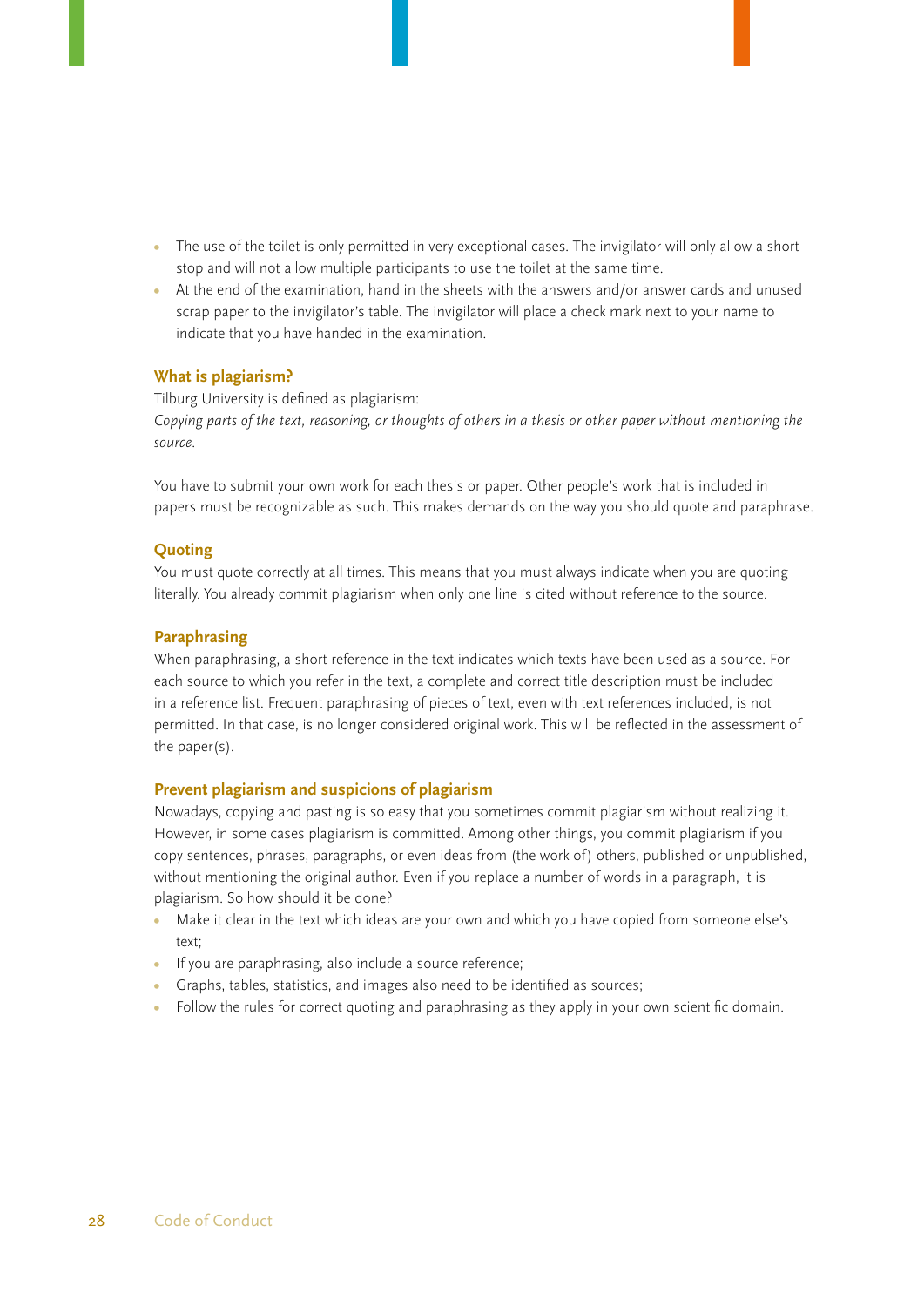# **More information on fraud and plagiarism per School**

In addition to Tilburg University's [general fraud policy](https://www.tilburguniversity.edu/students/studying/regulations/fraud), each School has its own additional rules for dealing with fraud. You can find them here:

- **•** [TISEM](https://www.tilburguniversity.edu/students/studying/regulations/fraud/economics)
- **•** [TLS](https://www.tilburguniversity.edu/students/studying/regulations/fraud/law)
- **•** [TSB](https://www.tilburguniversity.edu/students/studying/regulations/fraud/social-sciences
)
- **•** [TSHD](https://www.tilburguniversity.edu/students/studying/regulations/fraud/humanities-and-digital-sciences)
- **•** [TST](https://www.tilburguniversity.edu/students/studying/regulations/fraud/tst
)

## **Further details and guidelines**

- **•** [Education and Examination Regulations](https://www.tilburguniversity.edu/intranet/legal-affairs/eer
) (per School)
- **•** Rules and Guidelines of the Examination Boards (per Examination Board)
- **•** [Regulations for written examinations](https://www.tilburguniversity.edu/students/studying/lectures/exams/written-exams/regulations-written-examinations)
- [Rules on fraud and plagiarism](https://www.tilburguniversity.edu/students/studying/regulations/fraud)

# **Applicable to:**

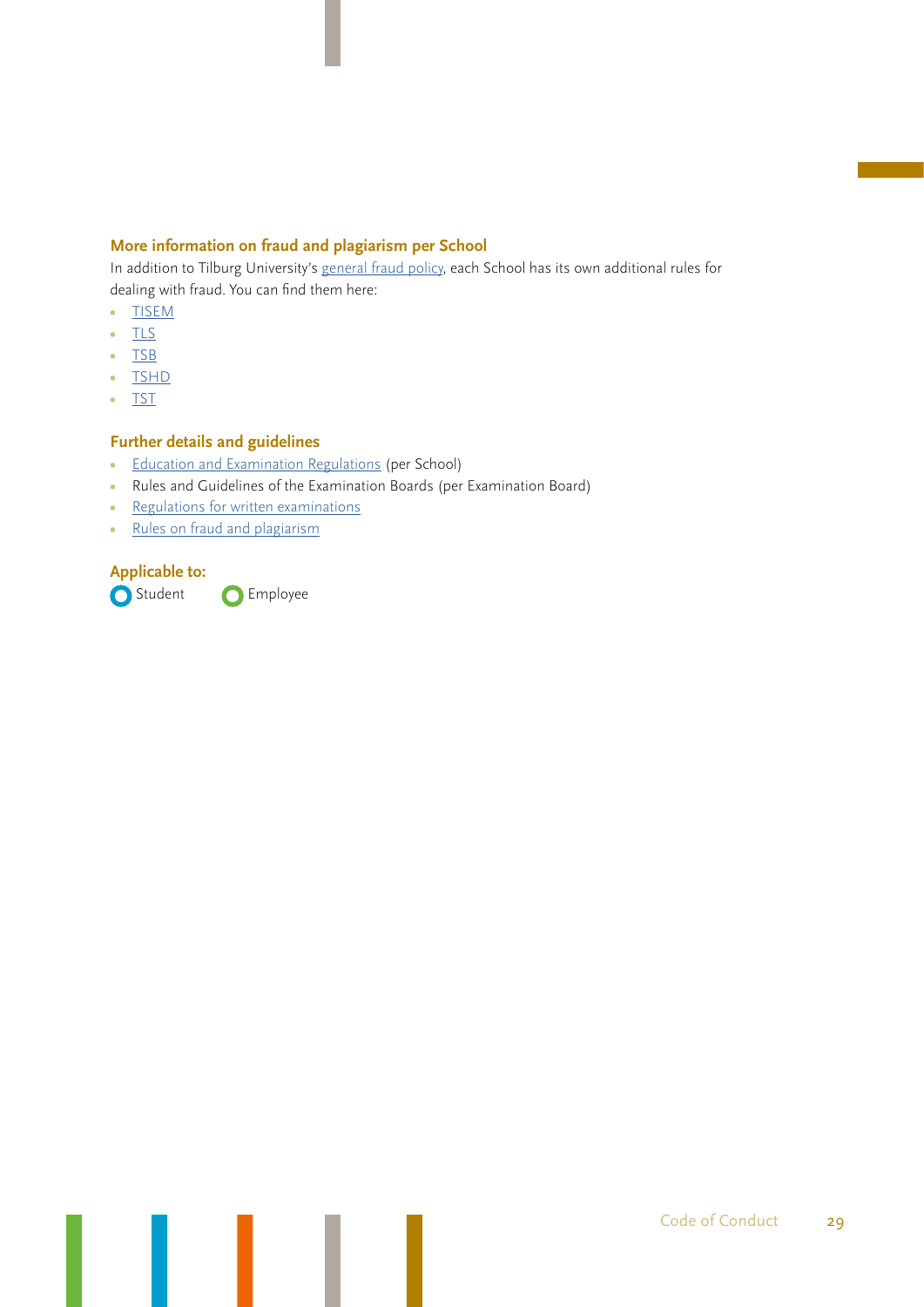# <span id="page-29-0"></span>**Theme 7: Responsibility and openness**

## **Our 4 ground rules regarding responsibility and openness:**

## medewerkers, studenten en gasten) verantwoordelijk voor de integriteit van Tilburg University. De regels 1. Responsibility in deze Gedragscode zijn bedoeld om het fatsoen binnen de organisatie te borgen. Ze helpen je bij jouw

You are responsible for your own integrity and compliance with this Code of Conduct.

Elk thema kent een aantal spelregels en geeft een toelichting op mogelijke dilemma's.

Iedereen is zelf verantwoordelijk om integer te handelen. Met elkaar zijn wij (als organisatie,

### **Zeven thema's over goed gedrag en omgangsvormen** 2. Openness for discussion

5. Goede onderzoekspraktijken

You make it open for discussion if you suspect that a colleague, student or guest violates this Code of Conduct. See the roadmap for whom you can contact for this.

we elkaar helpen en elkaar aanspreken op het naleven van normen en waarden omtrent integriteit.

### 1. Omgangsvormen 3. Dilemmas

You disclose questions, difficulties, concerns, and violations of the Code of Conduct. If you are in doubt as to whether an action involves a violation, discuss it with your manager, the integrity coordinator or confidential adviser (on academic integrity).

## 4. Duty to report by supervisors/managers 7. Verantwoordelijkheid en openheid

coordinator or the confidential adviser on academic integrity. Managers/program coordinators always report a suspicion of an integrity violation to the integrity

#### Why do we consider this topic important? **Why do we consider this topic important?**

Everyone is responsible for acting with integrity. Because we are jointly responsible for the integrity of Tilburg University, a culture in which matters can be discussed is important. We help each other and allow ourselves to be called to account for compliance with integrity rules. After all, this is also part of working in a professional way.

*Tilburg University encourages discussion and disclosure of integrity issues!*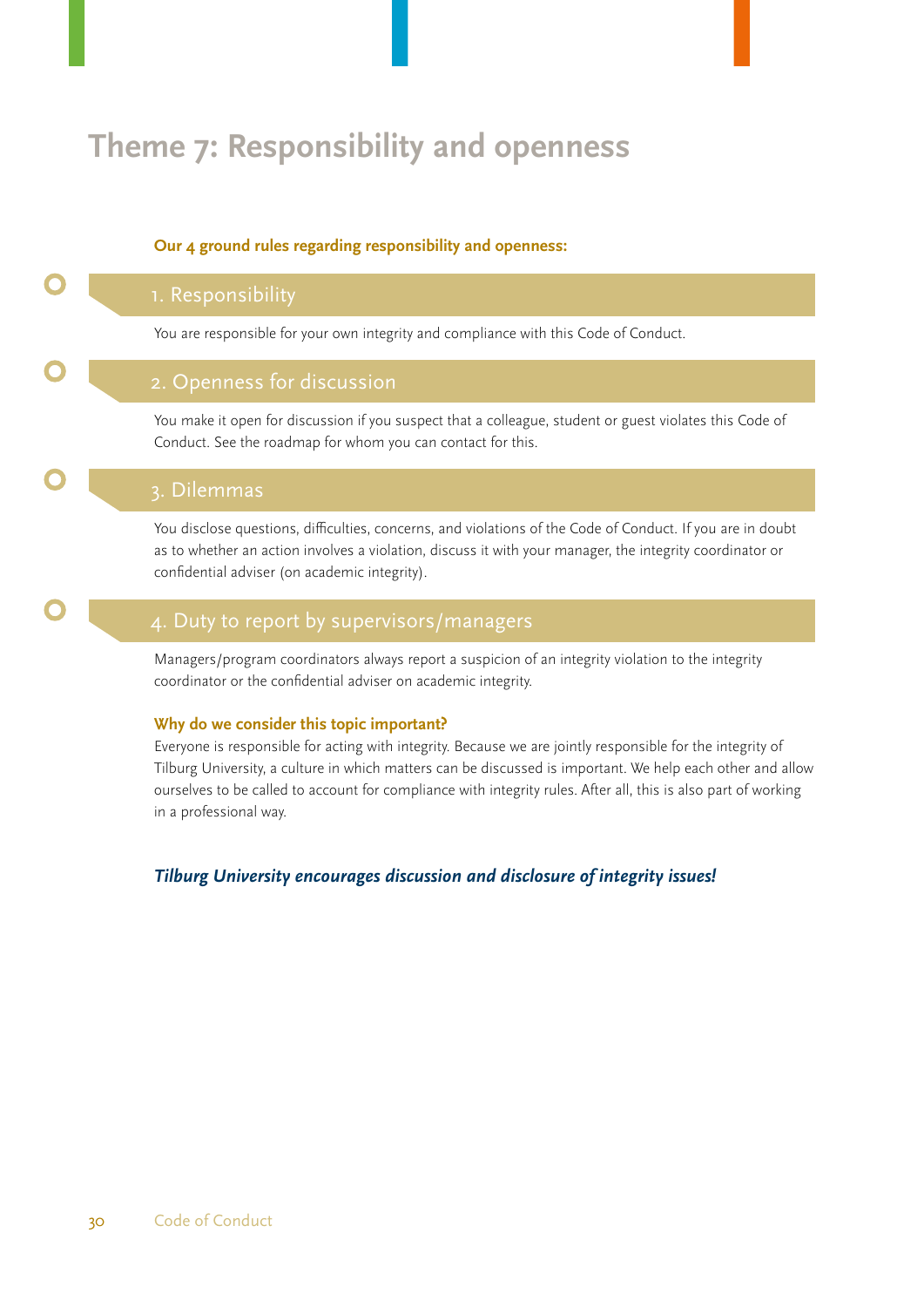## **Openness and vulnerability testify to strength and are appreciated**

It is quite complex in a world full of temptations, risks, and moral issues and dilemmas to always act with integrity. That is why it is pleasant and necessary to be able to talk about this with each other. Be open, discuss with fellow students, colleagues, and guests how best to act in difficult situations and ask for help if you cannot figure it out yourself.

Openness and vulnerability testify to strength. It makes us learn from each other. You are responsible for discussing questions, difficulties, concerns, and violations of these rules. However, you are also responsible for ensuring that others can turn to you with their dilemmas or questions.

Please refer to the *Integrity Roadmap* for more information on who to turn to.

*It is important that you do not keep worrying about it! Together, you often come up with good solutions.*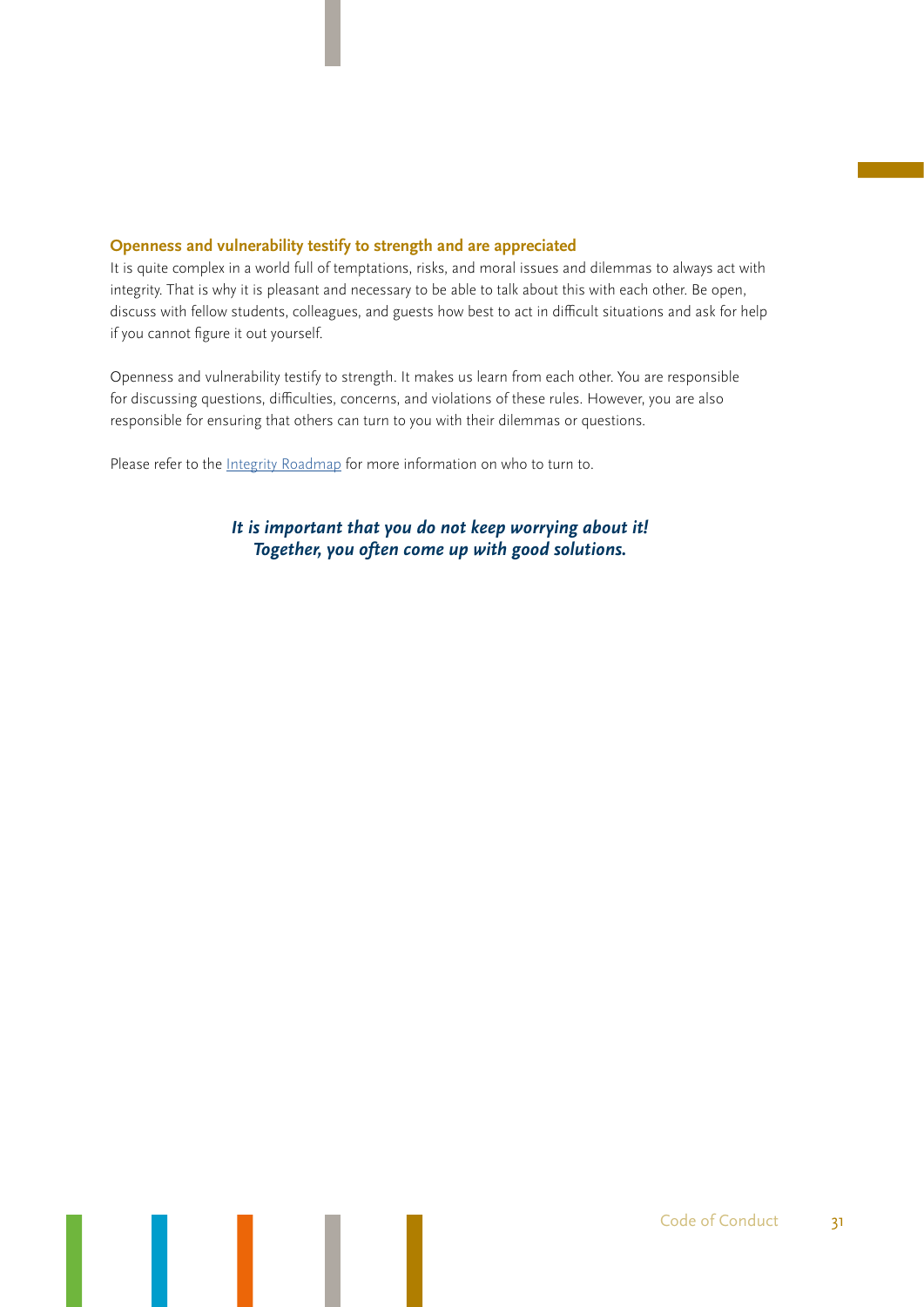# <span id="page-31-0"></span>**Confidential Advisors & other experts**

### **Doel van Code Goed Gedrag en Omgangsvormen Confidential advisors on behavior and integrity**

The confidential advisors are there for everyone at Tilburg University and are the point of contact for employees, students, and guests who have to deal with undesirable behavior, such as sexual harassment, bullying, aggression and violence, or discrimination. The confidential advisors help a complainant to solve problems and conflicts. You can also contact them if you suspect abuse. The Confidential advisors on behavior and integrity are appointed by the Executive Board.

Due care and confidentiality are key words in the working method of the confidential advisor. The confidential adviser is therefore obliged to treat all information confidentially. A complainant must always give explicit permission before the confidential adviser can obtain information from other persons or Elk thema kent een aantal spelregels en geeft een toelichting op mogelijke dilemma's. bodies.

Confidential advisors are also the point of contact for employees who have been involved in a conflict in the employment relationship and who have not been able to find a solution through the regular channels. In principle, the starting point for this is that problems should be solved via the manager and the managers' manager, supported by the HR advisor.

The confidential advisor does not replace existing procedures. If a problem is reported to the confidential advisor, he or she will first check whether the issue is not already being dealt with by the responsible adopt a reticent attitude. The confidential adviser can also refer which will be always discussed with the Deze Gedragscode is van toepassing op alle medewerkers, studenten en gasten van Tilburg University en complainant. authorities or officials, or whether it can be placed there. If this is the case, the confidential adviser will to

Learn more about the confidential advisors on the website.

#### **Confidential Advisor on Academic Integrity**

Tilburg University attaches great importance to disclosing wrongdoings or infringements of scientific integrity. Suspicions of wrongdoing and infringement of scientific integrity can be reported to the independent c[onfidential advisors on behavior and integrity](https://www.tilburguniversity.edu/about/conduct-and-integrity/confidential-advisor) who is appointed by the Executive Board and is the point of contact for questions and complaints about scientific integrity. Everyone has the right to consult the confidential advisor in the event of a suspected violation of scientific integrity. The confidential advisor

- **•** acts as an accessible point of contact for questions and complaints about scientific integrity;
- **•** tries to mediate or otherwise resolve the complaint amicably if that is a possibility;
- **•** informs the complainant about the procedure for submitting a complaint to the Executive Board;
- **•** may not, at the same time, assist both the complainant and the defendant;
- **•** only acts on behalf of the complainant or the defendant with their consent.

More information about the Confidential Advisor on Academic Integrity can be found on the website.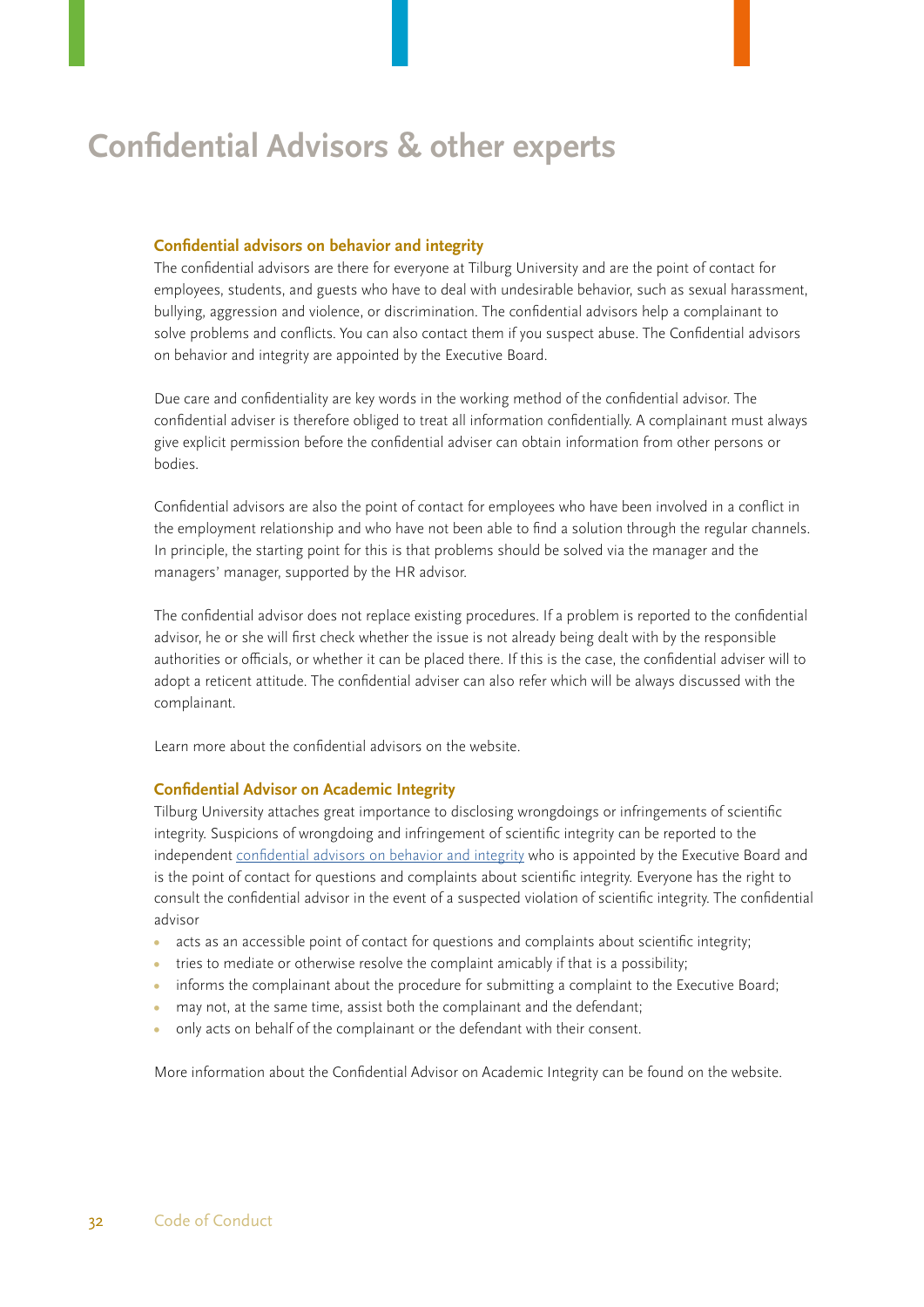## **Confidential Advisors PhD candidates**

PhD candidates can report suspicions of abuse or other breaches of integrity to the confidential advisor for PhD candidates who have been appointed by the Schools.

# **Deans of students**

According to the HERA (Higher Education and Research Act), every student is entitled to the services of a dean of students. Tilburg University has three deans of students, who operate independently and university wide and have a position of confidentiality. The dean of students assists students with studyrelated problems and/or problems of a personal, financial, and legal nature, provides information transfer, and functions as a policy advisor. The dean of students does not solve the problem, but can advise, mediate, and/or refer students. The dean of students advises the Examination Board and the Executive Board if a student wishes to deviate from the rules due to special circumstances.

More information about the dean of students can be found on the website.

## **Student psychologist**

The student psychologists offer targeted help with academic and study-related problems, personal problems related to the students' phase of life, and guidance with problems that directly affect the students' study process. The student psychologists' help is easily accessible and is available to all students. More information about the student pyschologist can be found on the website.

#### **Student chaplain**

Students can go to the student chaplain with personal questions of life and death, existential questions, questions about the meaning of life, questions that express a desire to discover what good living is and how to shape this. More information about the student chaplain can be found on the website.

#### **Integrity coordinator**

The integrity coordinator supervises and implements the integrity policy and functions as a point of contact. The tasks of the integrity coordinator are

- **•** monitoring the implementation of the integrity policy;
- **•** acting as a central information point and guardian of the coherence and completeness of regulations, research, and enforcement;
- **•** serving as a contact point for reports on integrity violations (with the exception of undesirable behavior and scientific integrity and the situations to which the Whistleblower Regulations apply);
- coordinating and investigating reports on integrity violations on behalf of the Executive Board.
- 8 Violations of integrity occur in the case of: - conflicts of interest;
	- manipulation or misuse of information (with the exception of scientific integrity);

- incompatible positions/activities;
- crimes such as theft, embezzlement, fraud, or corruption;
- abuse of university property.

<sup>-</sup> abuse of power or position;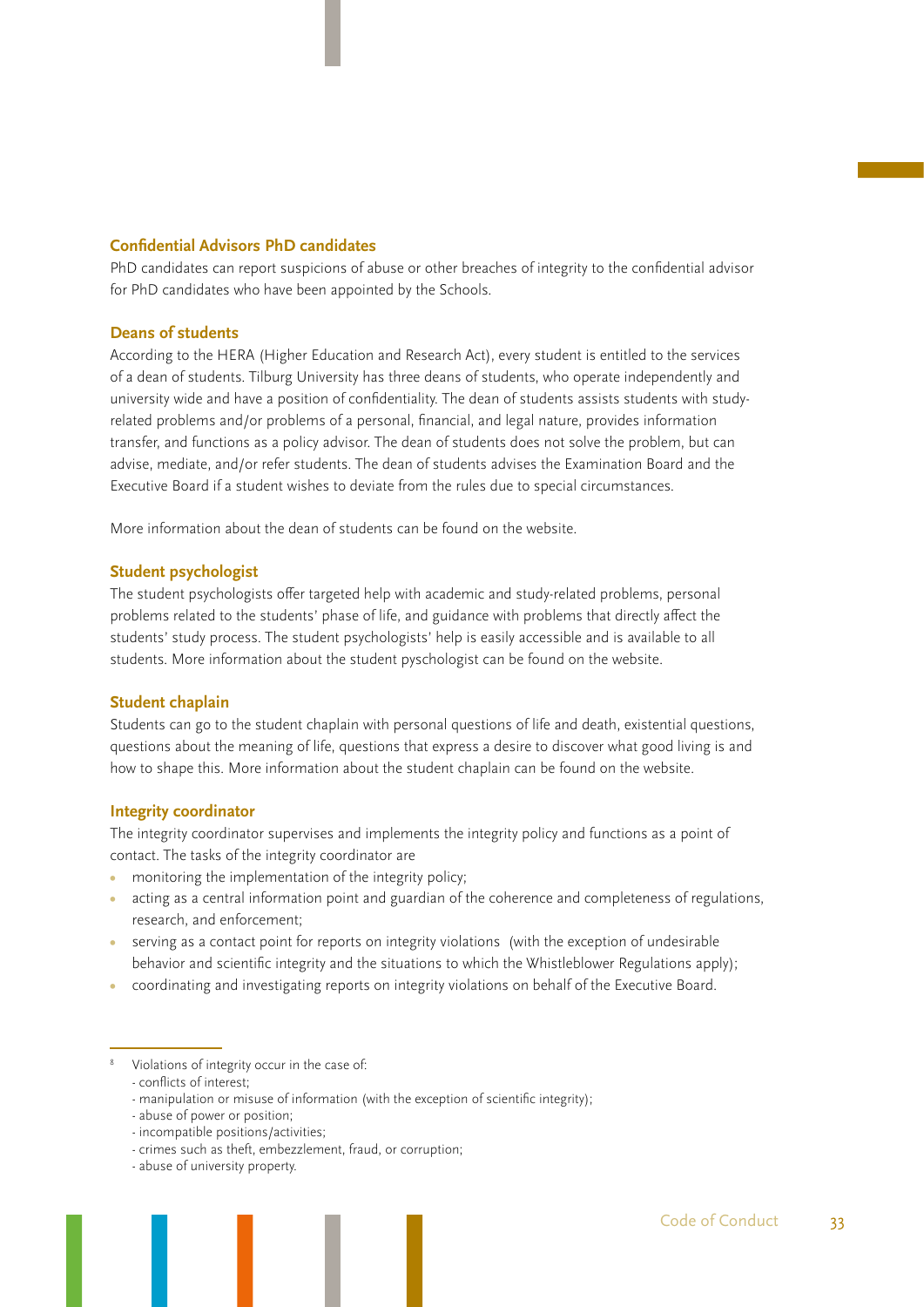The integrity coordinator can also refer to one of the other officials such as confidential advisors, deans of students, or student psychologists. The integrity coordinator reports directly to the President of the Executive Board and also has access to the chair of the Audit Committee and/or the Board of Governors. More information can be found <u>on the website</u>.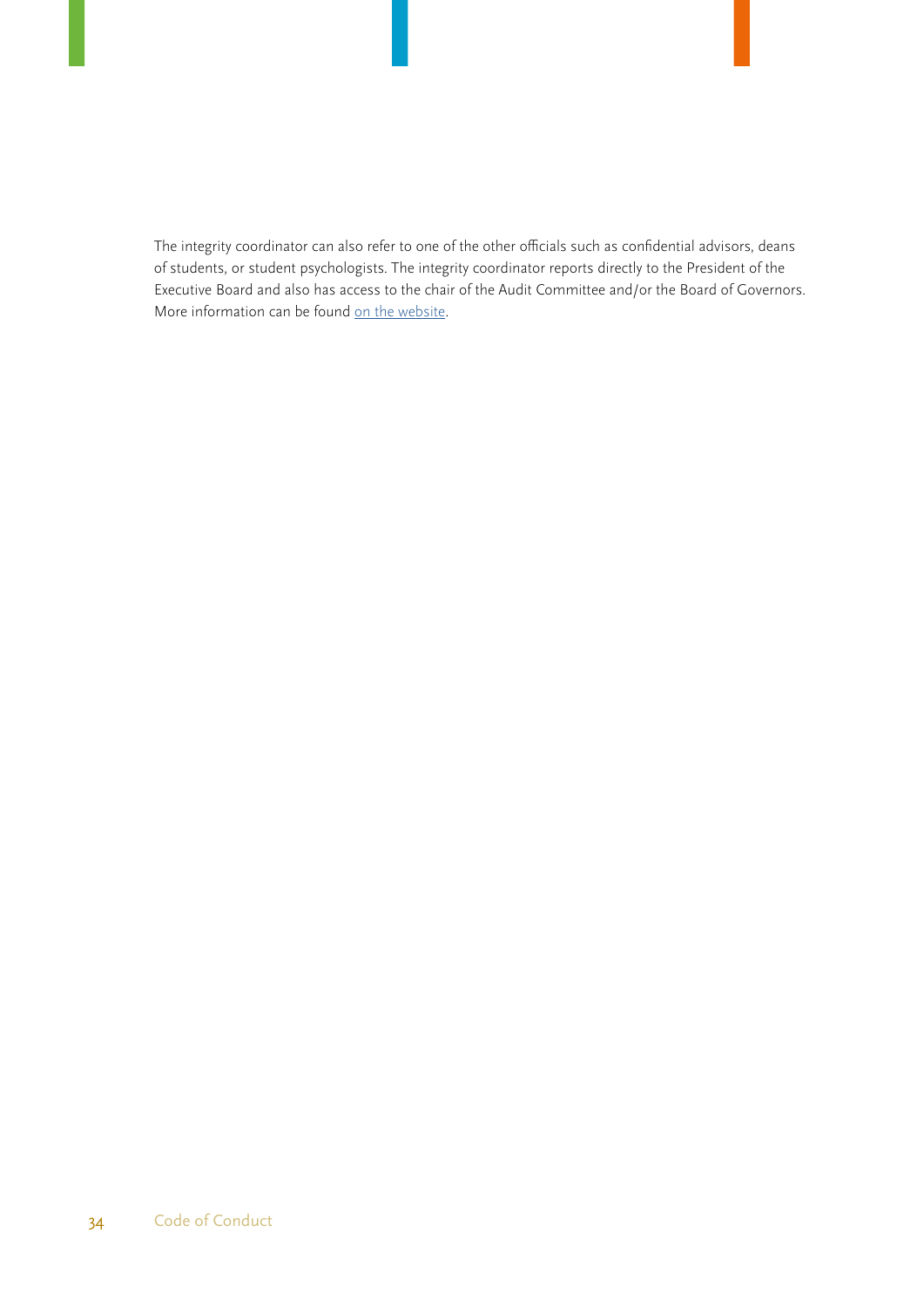# <span id="page-34-0"></span>**Internal procedures reporting and investigating suspicions of integrity violations**

# **Integrity Violations**

In the event of undesirable behavior and/or scientific integrity violations, other procedures apply that are included in the complaints procedure for undesirable behavior and/or complaints procedure for scientific integrity or situations to which the Whistleblower Regulations apply.

Integrity violations occur in the case of:

- **•** conflicts of interest;
- **•** manipulation or misuse of information;
- **•** abuse of power or position;
- **•** incompatible positions/activities;
- **•** crimes such as theft, embezzlement, fraud, or corruption;
- **•** abuse of university property.

## **Duty to report**

Managers and program coordinators must always report any suspected breach of integrity to their Division or School Director.

Division or School Directors must always report any suspected breach of integrity to the integrity coordinator.

## **Investigation into compliance with the Code of Conduct**

If, whether or not following a notification or complaint, the Executive Board has a concrete suspicion that this Code of Conduct or specific rule of conduct is not complied with, the Executive Board may give instruction to enter into a joint discussion on the matter, to conduct a (personal) investigation, or to carry out a risk analysis.

A personal investigation of employees, students, and guests is conducted as follows:

- **•** The integrity coordinator examines whether a notification is admissible and how best to deal with it. This depends on the severity, nature, urgency, and extent of the suspicion.
	- If the notification is related to undesirable behavior or scientific integrity, the integrity coordinator will refer to the confidentiality advisor or the confidentiality advisor scientific integrity.
	- If the notification is related to a situation to which the Whistleblower Procedure applies, the Integrity Coordinator refers, depending on the report, to the supervisor, promoter or student counselor, or the confidential adviser or the Whistleblower House.
- The integrity coordinator is authorized to discuss the notification and initial findings with the Legal Affairs team and/or the Director Human Resources and may seek advice from them.
- **•** The integrity coordinator advises the Executive Board (and the relevant Director) on how to handle the notification.
- **•** In some cases, a manager can handle a notification him/herself and the integrity coordinator offers advice on how to handle the issue or makes recommendations for improvement.
- **•** In those cases in which the Executive Board, after prior advice from the integrity coordinator, considers that the seriousness of the notification gives rise to further investigation, the Executive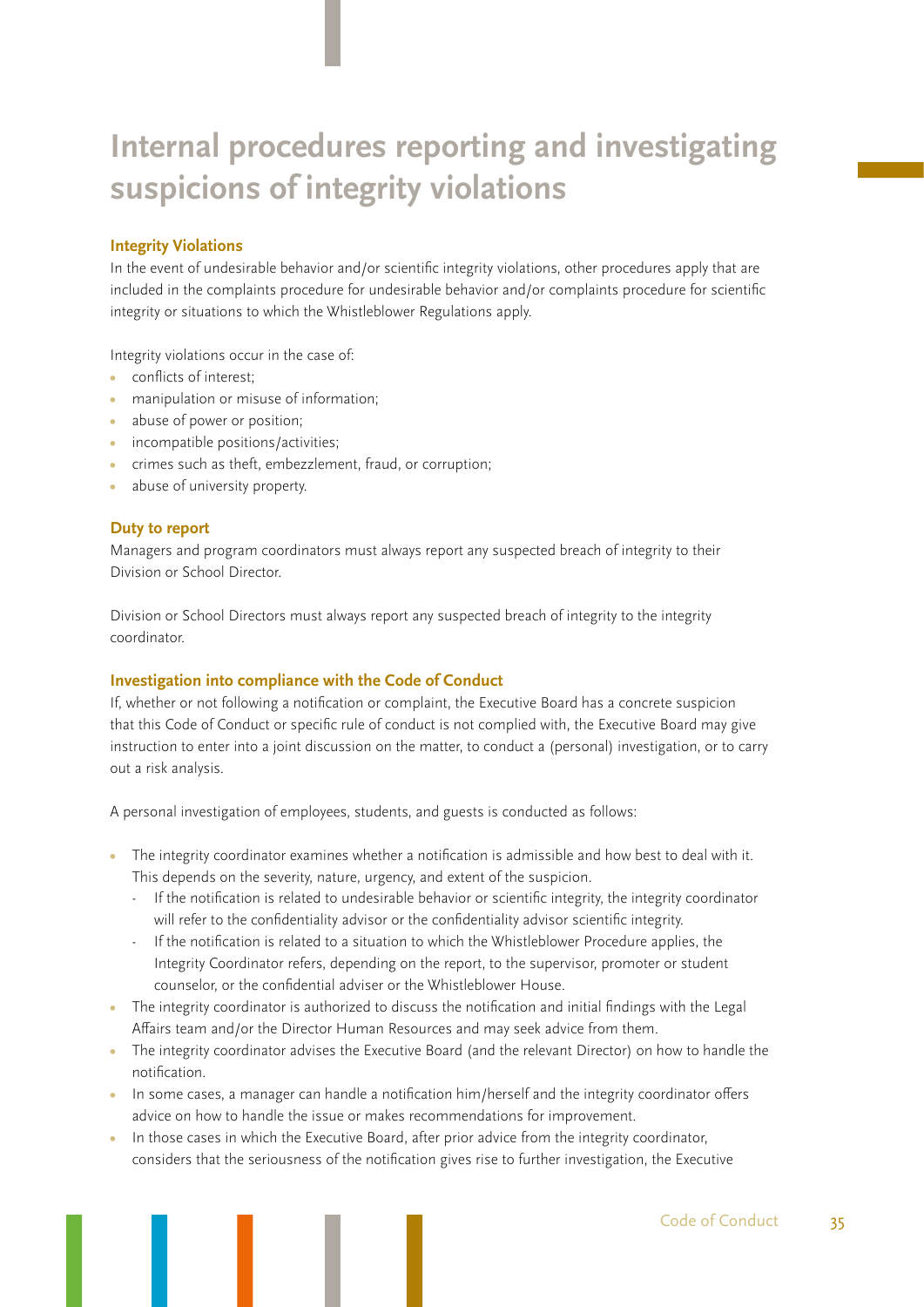Board commissions a (preliminary) fact-finding study.

- After prior advice from the Legal Affairs team and based on instructions from the Executive Board, the integrity coordinator is authorized to gain access to the Tilburg University account and data carriers and to conduct research using public sources (social media, etc.).
- The intensity of the investigation will be determined after weighing the proportionality (justified purpose and privacy of data subjects) and subsidiarity (least burdensome and infringing option **Zeven thema's over goed gedrag en omgangsvormen** investigation in advance and, in any case, afterwards. preferred) of the investigation. If possible, the person(s) concerned are informed of a personal
- In the case of personal investigations, there is always an oral hearing with the person(s) concerned prior to the final determination of the outcome of the investigation.

## **Fraud and plagiarism in education**

If a lecturer or invigilator detects fraud during a paper, thesis or examination, or if he or she suspects it, he or she can draw up an official report and confiscate any evidence. The official report is sent to the School's Examination Board together with the work. In the case of plagiarism, the lecturer concerned will report this to the Examination Board.

Which sanction a student can expect in case of fraud or plagiarism depends on the seriousness of the fraud committed. The Examination Board may impose one or more of the following measures:

- **•** in all cases: the invalidation of the examination;
- exclusion of a maximum of five specified examinations, whereby the Examination Board takes into account the candidate's study phase; studenten en gasten van Tilburg University en gasten van Tilburg University en gasten van Tilburg University en gasten van Tilburg University en gasten van Tilburg University en gasten
- in case of fraud when writing a paper or thesis: writing a new paper or thesis.

As soon as the Examination Board has determined the sanction, it will inform the student of this in writing. If you, as a student, do not agree with the measure or sanction imposed, you can lodge an appeal with the [Examination Appeals Board](https://www.tilburguniversity.edu/students/studying/regulations/complaint-appeal/eab).

#### **Scientific Integrity**

In the event of non-compliance with the Code of Conduct on Research Integrity, a complaint may be submitted to the Academic Integrity Committee, and the Executive Board may request this Committee to carry out further (factual) research. The Academic Integrity Committee investigates the complaint and advises the Executive Board. See: Tilburg University Complaint Procedure Scientific Integrity.

#### **Cooperation with investigation**

A defendant—an employee, student, or guest against whom a complaint concerning undesirable behavior has been submitted in accordance with the [Complaints Procedure Undesirable Behavior](https://www.tilburguniversity.edu/students/studying/regulations/complaint-appeal/eab) or the [Complaints Procedure for Scientific Integrity](https://www.tilburguniversity.edu/sites/tiu/files/download/Regeling Wetenschappelijke Integriteit Tilburg University.pdf) or any other Regulations—is expected to cooperate in the investigation of the complaint, to settle the possible dispute, and then to act in accordance with any specific measures.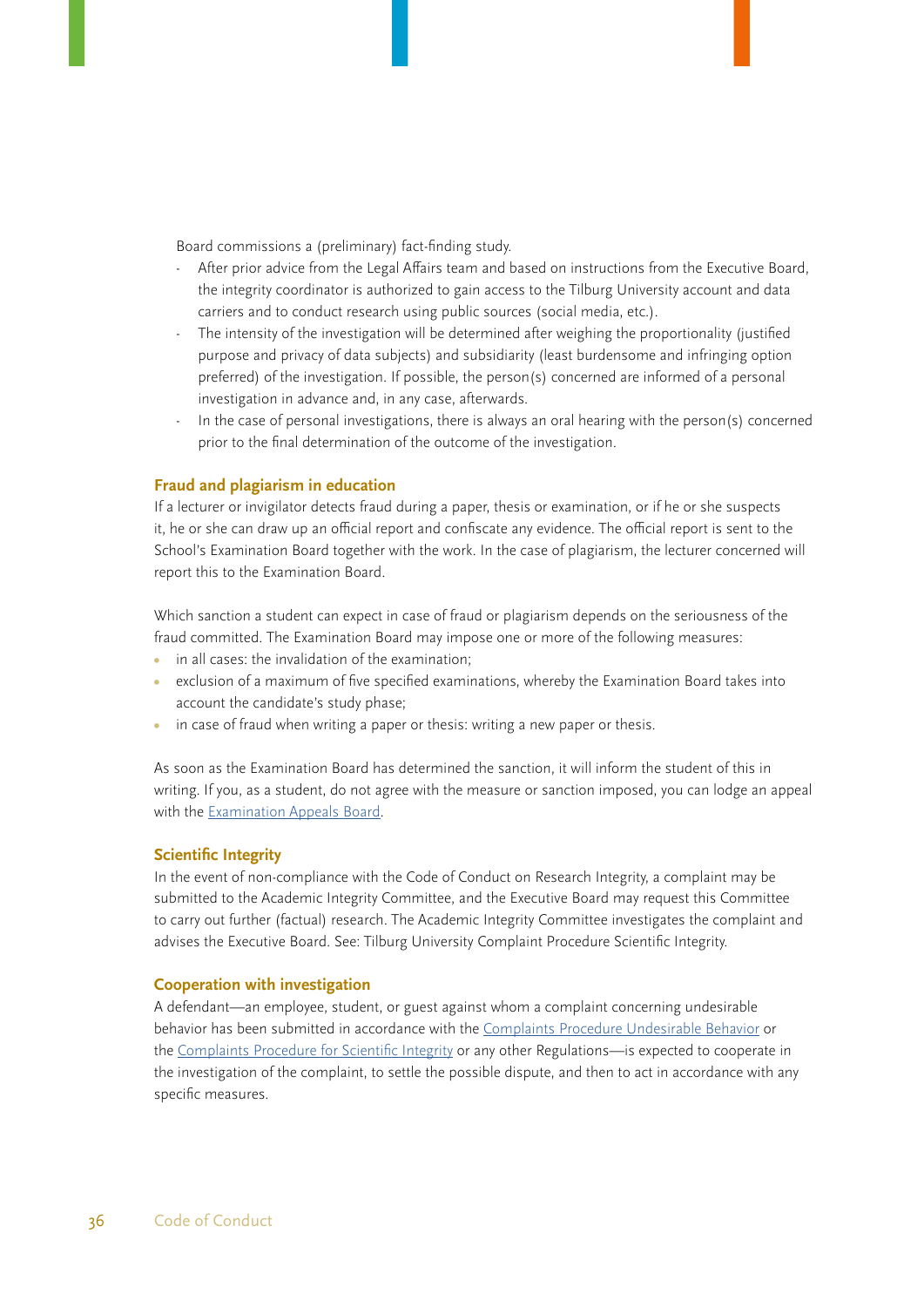### **Sanctions and measures**

The Executive Board is authorized to determine whether, and to what extent, this Code of Conduct or a special rule of conduct has been breached.

If the Code of Conduct or a special rule of conduct has been violated, the Executive Board will consider whether it is possible and desirable to impose a sanction or measure. Of course, a sanction must be appropriate and proportionate. The Executive Board is authorized to impose legal sanctions in serious cases, such as a reprimand, transfer, downgrading, or dismissal. In the event of serious violations, the Executive Board is also authorized to suspend or cancel a student's enrollment. In less serious cases, the Executive Board may opt for a warning or other measure.

The Executive Board may decide to turn to bodies responsible for external supervision or those that are authorized to impose (other) administrative, disciplinary, or criminal sanctions.

Tilburg University always reports a criminal offence to the police.

## **Further details and guidelines**

- **•** [Confidential Advisors](https://www.tilburguniversity.edu/about/conduct-and-integrity/confidential-advisor)
- **•** C[omplaints and appeals for students](https://www.tilburguniversity.edu/students/studying/regulations/complaint-appeal)
- **•** [Complaints Procedure Undesirable Behavior](https://www.tilburguniversity.edu/students/studying/regulations/complaint-appeal/behavior)
- **•** [Whistleblower Regulations](https://www.tilburguniversity.edu/sites/tiu/files/download/UK Klokkenluidersregeling %2801-07-2014%29_2.pdf)

<sup>9</sup> Or a person mandated or authorized by the Executive Board (see Mandate and Power of Attorney Regulations).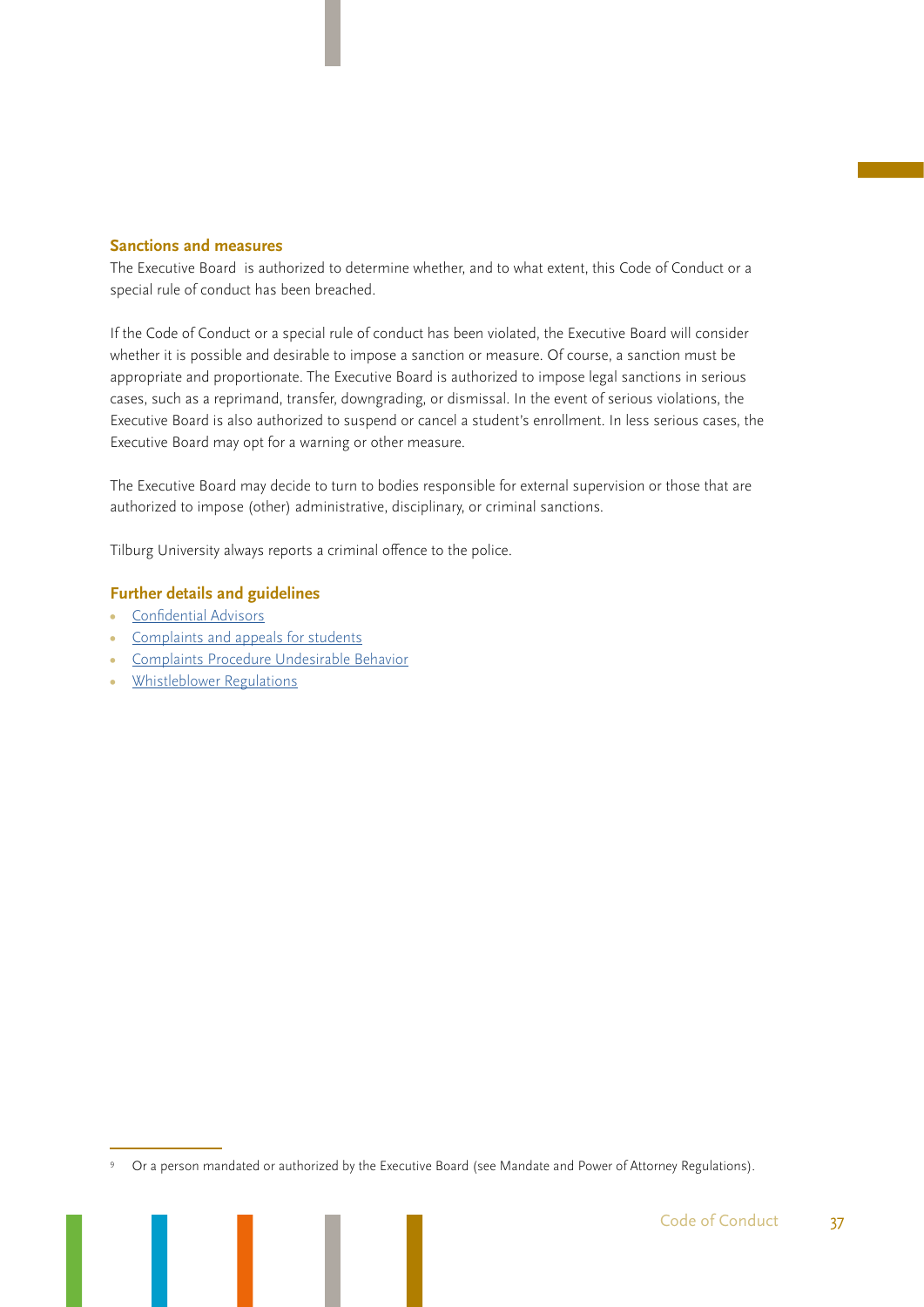# <span id="page-37-0"></span>**Complaints Committee for Aberrant Behavior**

## **Complaints procedure for undesirable behavior**

Undesirable behavior including (sexual) harassment, aggression, violence, and discrimination is not permitted. If it happens, you should contact one of the confidential advisors who will act as your first point of contact. You can also submit a complaint about this to the Complaints Committee for Aberrant Behavior. The confidential advisor can support you in this.

**Zeven thema's over goed gedrag en omgangsvormen** undesirable behavior: The complaints procedure focuses on the handling of complaints about the following forms of

- Direct or indirect undesirable statements or actions, which are expressed in verbal, non-verbal, or physical conduct towards a person, which is considered undesirable and unwanted by that person and constitutes a violation of his or her integrity in such a way that this leads to psychosocial (work and bullying in circumstances that are directly related to the performance of studies or work. or study related) pressure, which includes (sexual) intimidation, discrimination, aggression, violence,
- 2. Onafhankelijkheid Sexual harassment: any form of verbal, non-verbal, or physical conduct of a sexual nature, which has the purpose or effect of violating the dignity of a person, in particular when creating an intimidating, hostile, degrading, humiliating, or offensive environment.
- Discrimination: treating an employee, student, or guest differently from how anyone else is, has been, or would be treated in a comparable situation on the grounds of religion, philosophy of life, political affiliation, race, gender, nationality, homosexual or heterosexual **Toepassingsbereik** in Article 1 of the Constitution. orientation, marital status, age, disability, chronic illness, or on any other grounds as referred to
- Aggression and violence: incidents in which an employee, student, or guest is mentally or physically harassed, threatened, or attacked under circumstances that are directly related to the performance of work or studies.
	- Bullying: all forms of intimidating behavior of a structural nature by one or more employees (colleagues, supervisors) or students directed against an employee or student or a group of employees or students.

More information about the complaints procedure can be found at Complaints Procedure Undesirable [Behavior](https://www.tilburguniversity.edu/students/studying/regulations/complaint-appeal/behavior).

Official complaints must be submitted in writing to the Complaints Committee for Aberrant Behavior. The committee investigates the complaint and advises the Executive Board. Complaints can be submitted to (stating personal and confidential on the envelope):

Tilburg University Complaints Committee for Aberrant Behavior attn. the official secretary Room C125 PO Box 90153 5000 LE Tilburg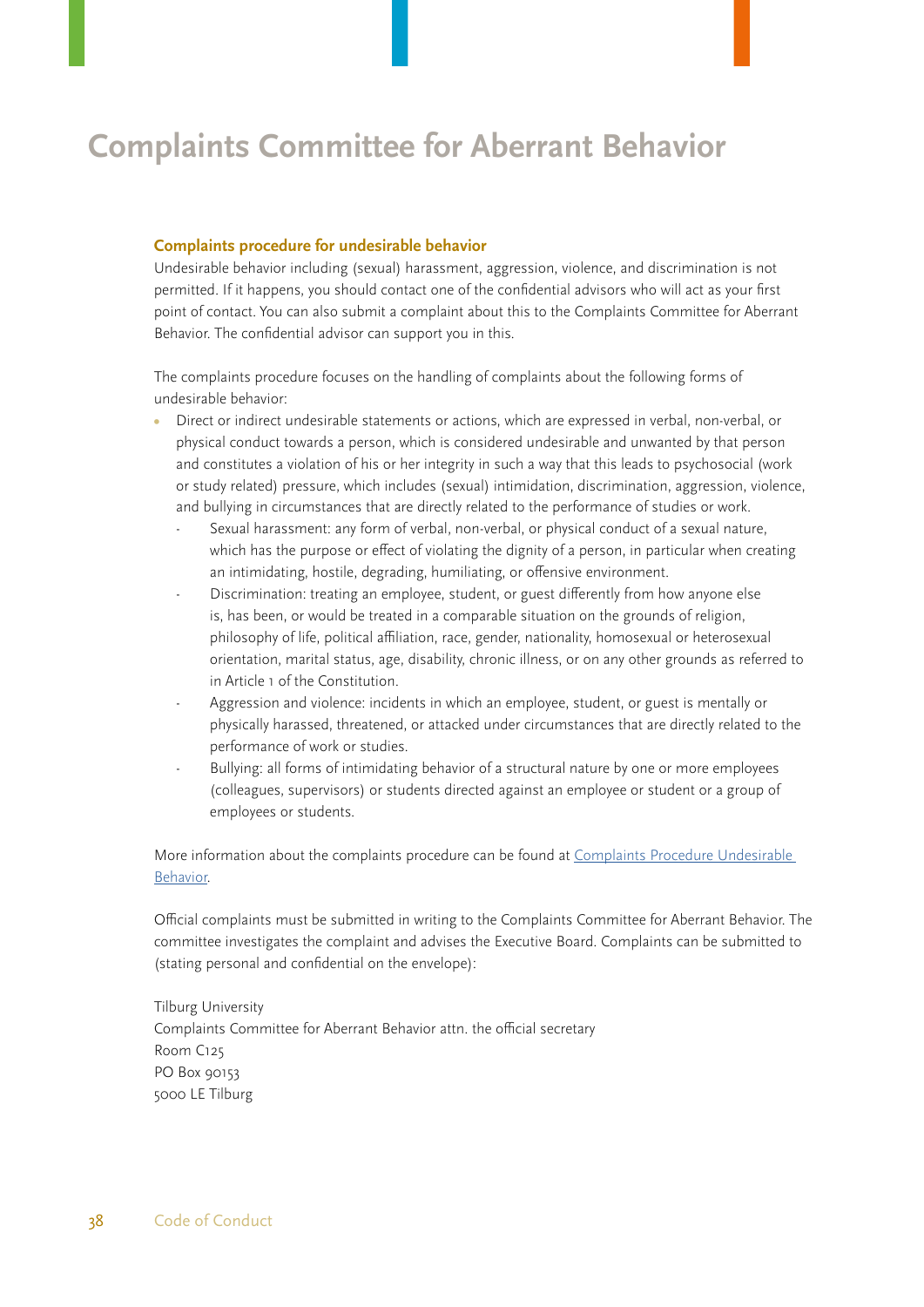# <span id="page-38-0"></span>**Central Disputes and Complaints Desk students**

## **Central Disputes and Complaints Desk students**

If you have a complaint as a student or do not agree with a certain decision, there are a number of possibilities to do something about it.

- [The website of the Central Disputes and Complaints Desk](https://www.tilburguniversity.edu/students/studying/regulations/complaint-appeal/ccd), which was set up pursuant to Article 7.59(a) of the Dutch Higher Education and Research Act (HERA), provides information on submitting complaints, objections, and appeals.
- **•** If you are a student enrolled at Tilburg University, you can also submit an online complaint, objection, or appeal via this site.

More information can be found on the website.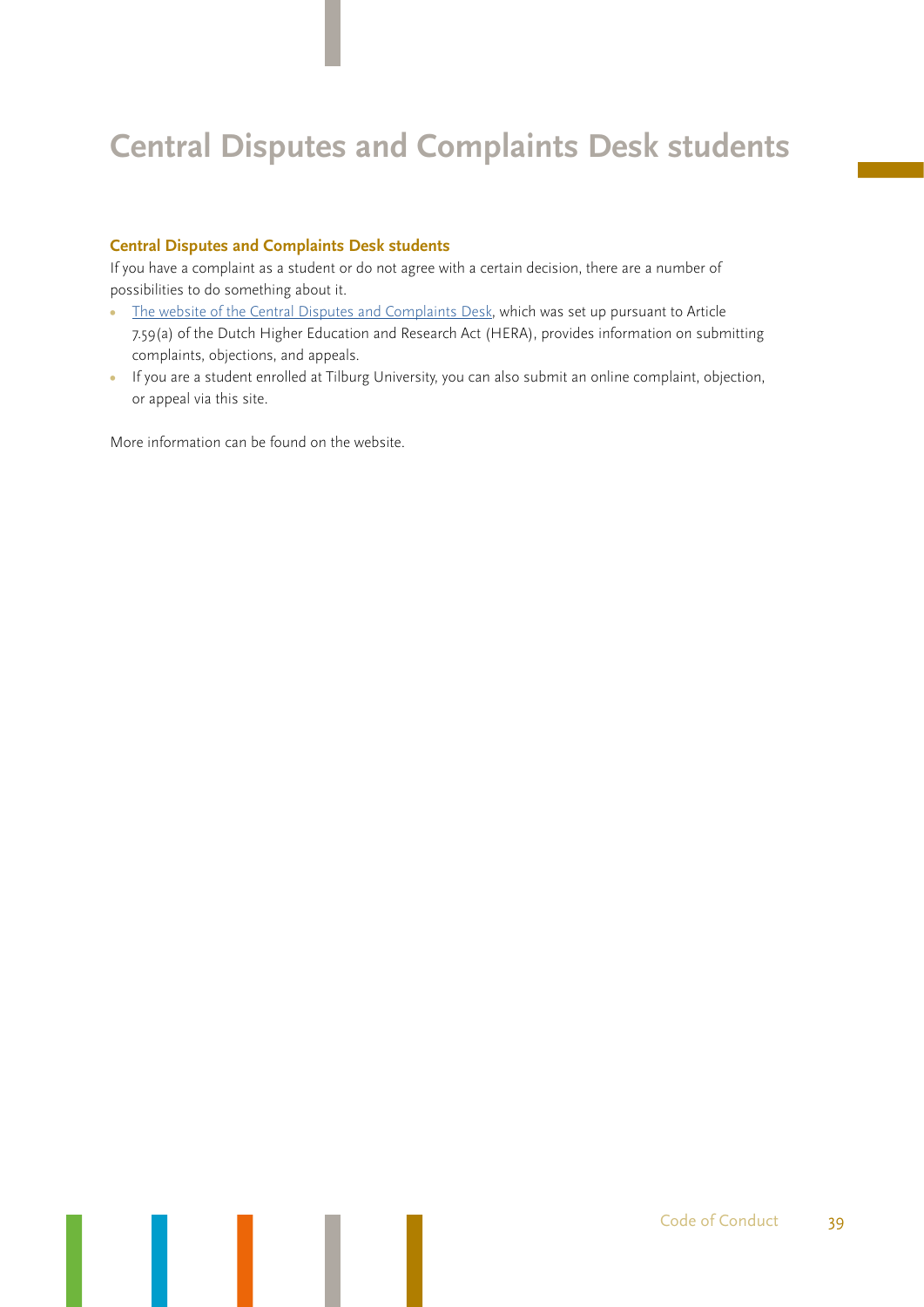# <span id="page-39-0"></span>**Complaints procedure for scientific integrity**

### **Netherlands Code of Conduct for Research Integrity**

Tilburg University subscribes to the [Netherlands Code of Conduct for Research Integrity \(2018\).](https://www.vsnu.nl/files/documents/Netherlands Code of Conduct for Research Integrity 2018.pdf) This Code applies to all research projects and activities started after October 1, 2018. For research projects and activities that started before October 1, 2018, the <u>Netherlands Code of Conduct for Academic Practice.</u> [keuzes in gedrag en om](http://www.vsnu.nl/files/documenten/Domeinen/Onderzoek/The_Netherlands_Code of_Conduct_for_Academic_Practice_2004_(version2014).pdf)gang. Het is belangrijk dat er binnen Tilburg University een cultuur bestaat waarin (revised version, 2014) applies.

procedures concerning scientific integrity can be found on the *intranet page*. More information about support for researchers in the various phases of their research, contacts and

## Suspected violation of scientific integrity and submitting complaints<sup>.</sup> Suspected violation of scientific integr

If you suspect a violation of scientific integrity, you can contact the confidential advisor on academic Integrity Committee. It is possible to submit complaints anonymously. [integrity.](https://www.tilburguniversity.edu/about/conduct-and-integrity/confidential-advisor) The confidential advisor mediates or gives advice on submitting a complaint to the Academic

Official complaints must be submitted in writing to the Executive Board or to the Scientific Integrity [Committee](https://www.tilburguniversity.edu/about/conduct-and-integrity). The Committee investigates the complaint and advises the Executive Board. Complaints can be submitted to :

Tilburg University **Toepassingsbereik** Room C125 Deze Gedragscode is van toepassing op alle medewerkers, studenten en gasten van Tilburg University en PO Box 90153 op situaties die verband hebben met werk of studie en/of activiteiten die plaatsvinden op de campus. 5000 LE Tilburg Executive Board

The Executive Board and the Scientific Integrity Committee can also be reached by e-mail: cwi@ tilburguniversity.edu.

Advice on the initial opinion of the Executive Board may be requested from the National Board for Research Integrity (Landelijk Orgaan Wetenschappelijke Integriteit (LOWI)), an independent advisory body of the KNAW, VSNU, and NWO. See also the LOWI regulations.

More information can be found at Complaints procedure scientific integrity Tilburg University.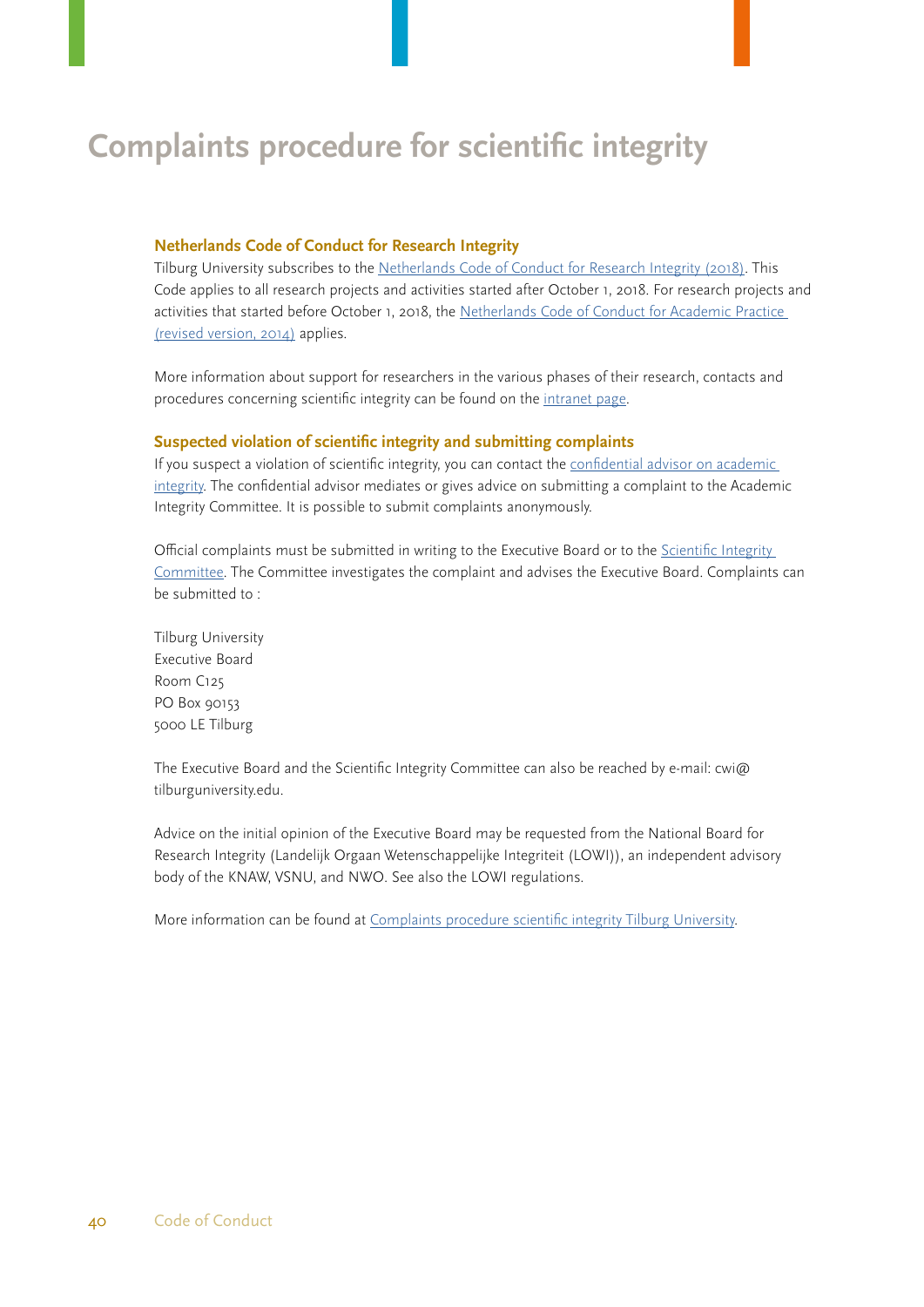

. . . .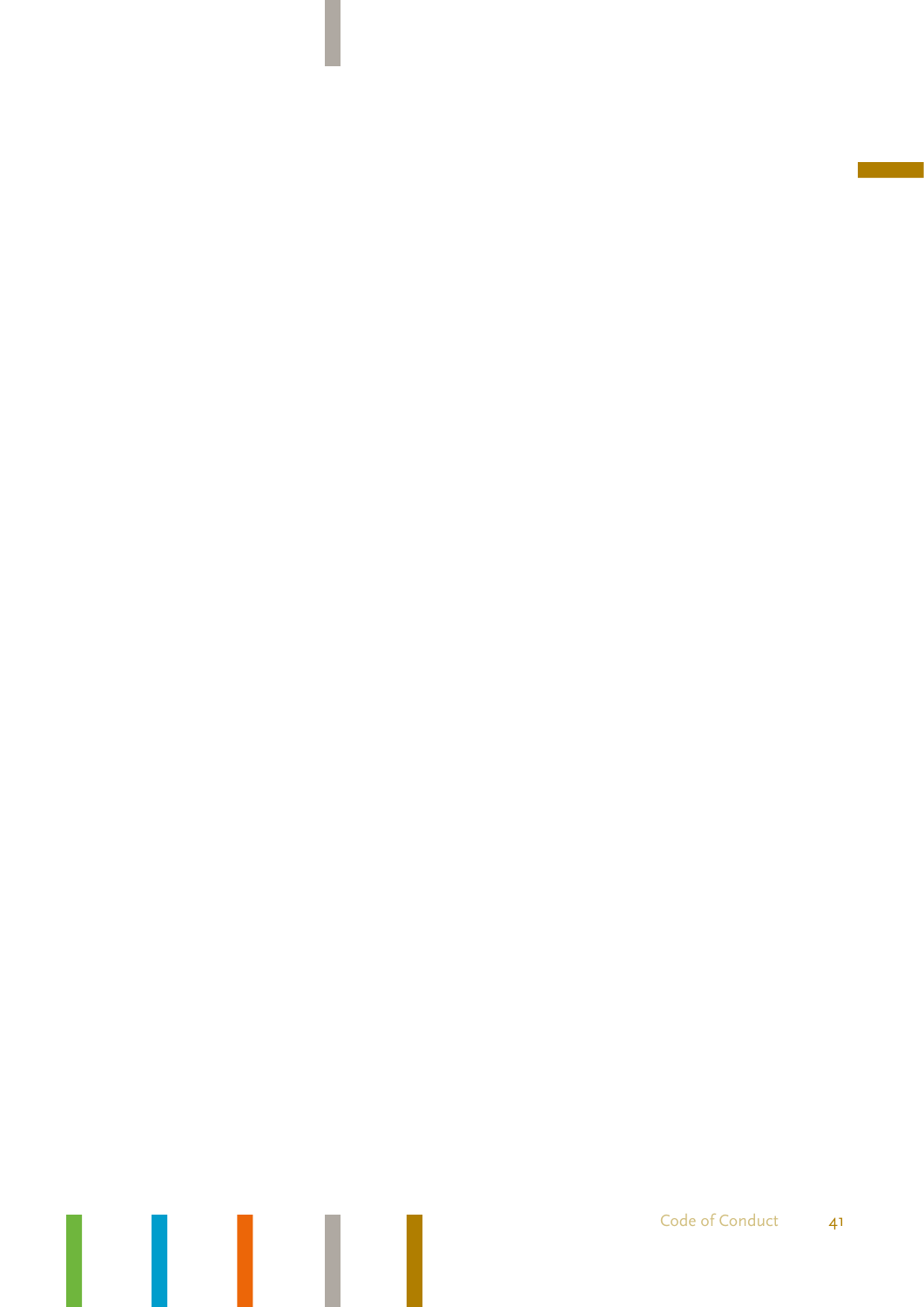# <span id="page-41-0"></span>**Whistleblower Regulations**

Whistleblowing can be described as the disclosure, by an employee or student, of misconduct, or the suspicion thereof, which takes place under the responsibility of Tilburg University and for which an important public interest is at stake. This concerns, among other things, misconduct at Tilburg University that pose a threat to public health or misconduct in which the public interest is at stake due to a (threatening) flagrant violation of statutory regulations by Tilburg University.

from harm to your position as a result of your report. The Whistleblower Regulations are drafted to contribute to an honest and transparent organization and good governance. Use the Whistleblower Regulations to report suspicions of misconduct. These Regulations protect you

More information can be found at <u>Whistleblower Regulations</u>.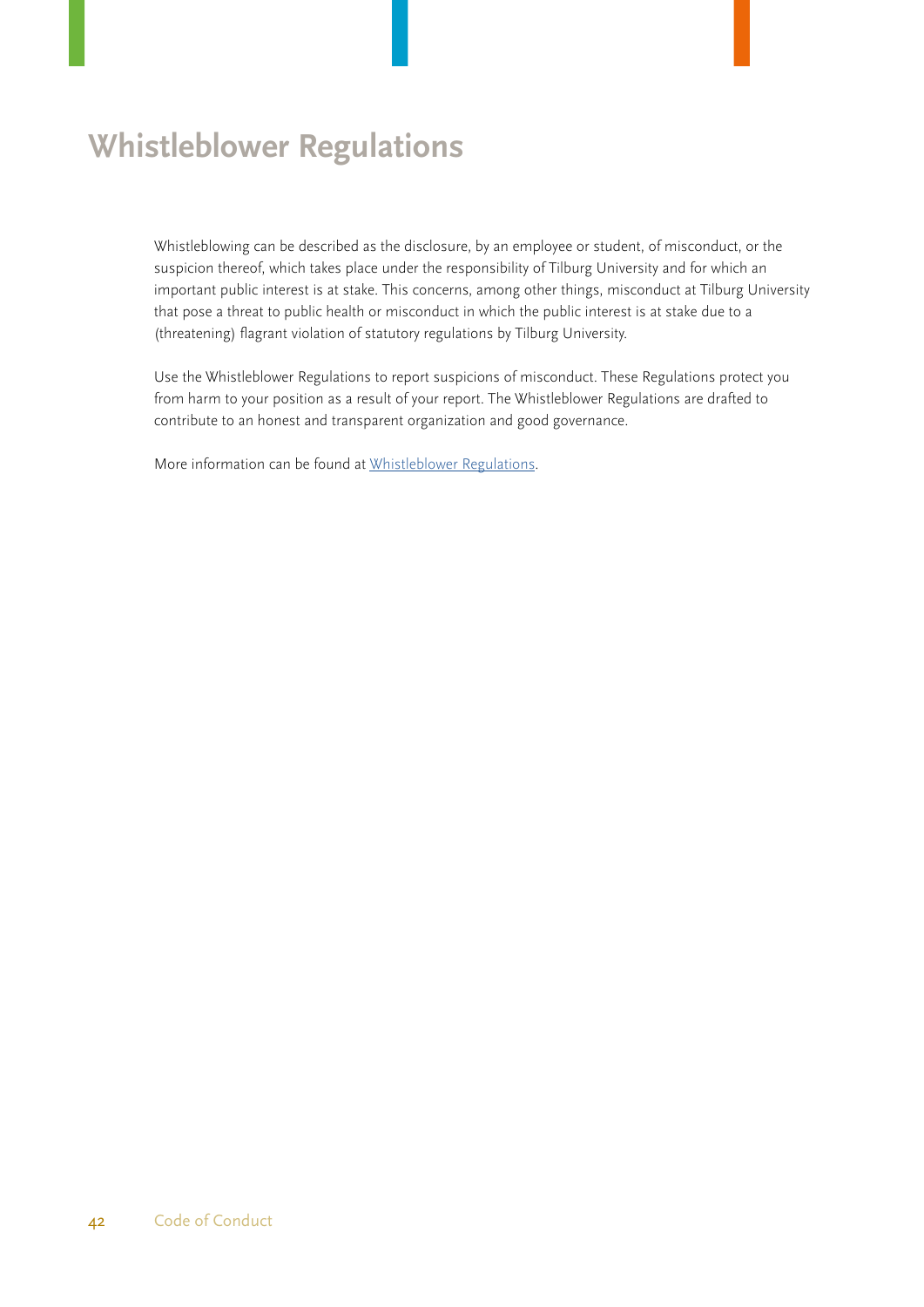